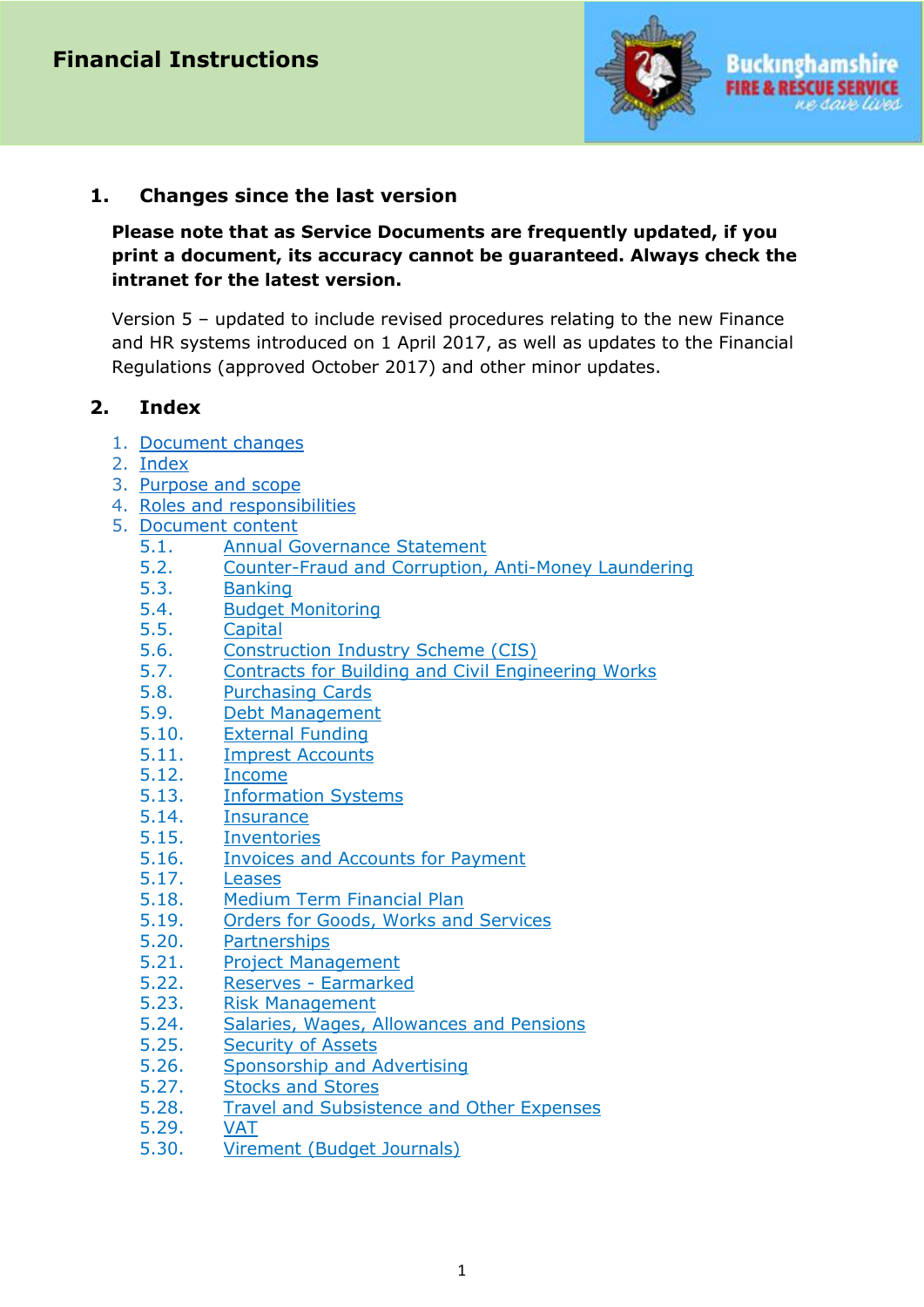

#### **3. Purpose and scope**

- 3.1. These instructions are part of the financial control framework, which exists both to ensure the proper application and control of public money and to safeguard officers involved in financial processes.
- 3.2. The framework includes the Authority's Standing Orders as to Contracts, Financial Regulations, these Instructions and any manuals of guidance or financial policy statements issued by the Authority.

## <span id="page-1-0"></span>**4. Roles and responsibilities**

- 4.1. The Chief Finance Officer, in consultation with the Chief Fire Officer, issues these instructions.
- 4.2. References to "officer" include all employees of the Authority.
- 4.3. All references to Chief Finance Officer include his/her nominated deputy/deputies
- 4.4. All references to "sign" and "signature" include the use of electronic signatures/authorisation unless specifically referenced as "in ink".
- 4.5. Finance are happy to provide assistance in all areas relating to financial management and financial control. In particular, you must seek advice if you are intending to create a new financial procedure, or amend an existing one.
- <span id="page-1-1"></span>4.6. The Chief Finance Officer welcomes feedback on the operation of Financial Instructions to ensure they remain relevant and effective. The Chief Finance Officer should be contacted if you have comments on the application or operation of particular instructions.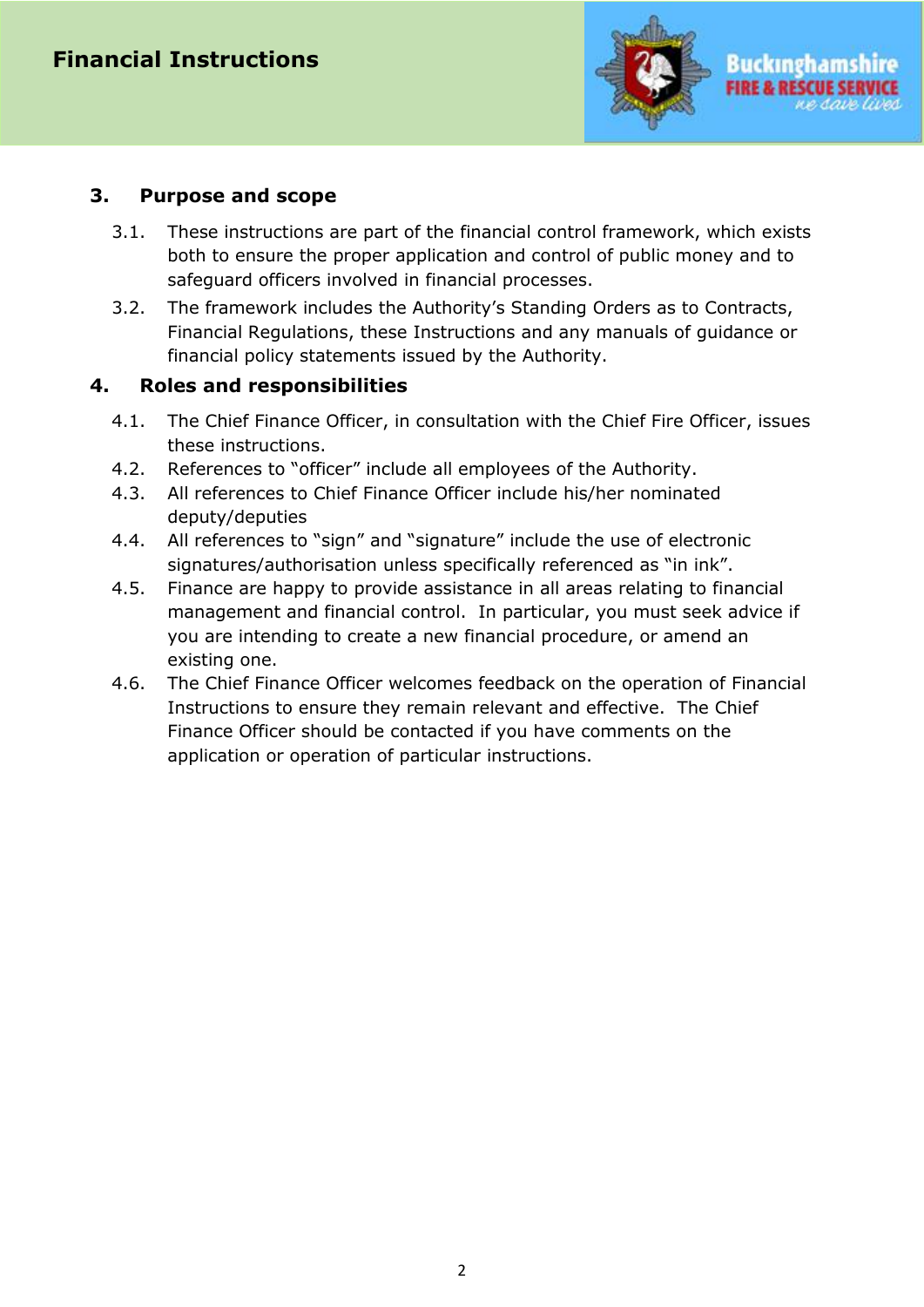

# **5. Document content**

## <span id="page-2-0"></span>**5.1. Annual Governance Statement**

#### Preamble

The Annual Governance Statement is a statutory requirement and is published with the Annual Statement of Accounts. It is signed by the Chief Fire Officer and the Chairman of the Authority. In order for the Statement to be signed, the Chief Fire Officer and the Chairman of the Authority must first be satisfied that they have enough evidence from the organisation to give them assurance that the statements made reflect the whole internal control environment. The Authority is required to put in place processes which "provide assurance" that its key risks are being managed and that its controls are working effectively by providing appropriate levels of evidence.

- 5.1.1. On an annual basis, the Strategic Management Board (SMB) shall approve the mechanisms by which assurance will be gathered to support the Annual Governance Statement. This is likely to involve a self - assessment against set criteria by:
	- Directors and Second Tier Managers;
	- Designated Corporate Process Owners;
	- Designated Corporate Project Owners.
- 5.1.2. All self assessments shall be completed in a pre-defined manner and signed by the appropriate owner who is accountable for that return.
- 5.1.3. Any areas of risk or internal control weakness identified within the self assessment process must be supported by a risk mitigation action plan. This should be monitored during the year.
- 5.1.4. Each self assessment return shall be supported by a file of evidence retained by the owner but available for inspection upon demand.
- 5.1.5. The Chief Fire Officer may require any relevant owner to attend a meeting or forum to seek assurance that identified risks are being mitigated.
- 5.1.6. Any related material risks or control weaknesses identified during the year must be reported to the Chief Finance Officer.

## <span id="page-2-1"></span>**5.2. Counter-Fraud and Corruption, Anti-Money Laundering**

## Preamble

The Authority expects its members and employees and all individuals and organisations with which it comes into contact to act honestly and with integrity and to adhere to legal requirements, rules, regulations and agreed procedures and practices. The Authority will not tolerate any level of fraud or corruption. It requires members and employees to deal promptly and appropriately with those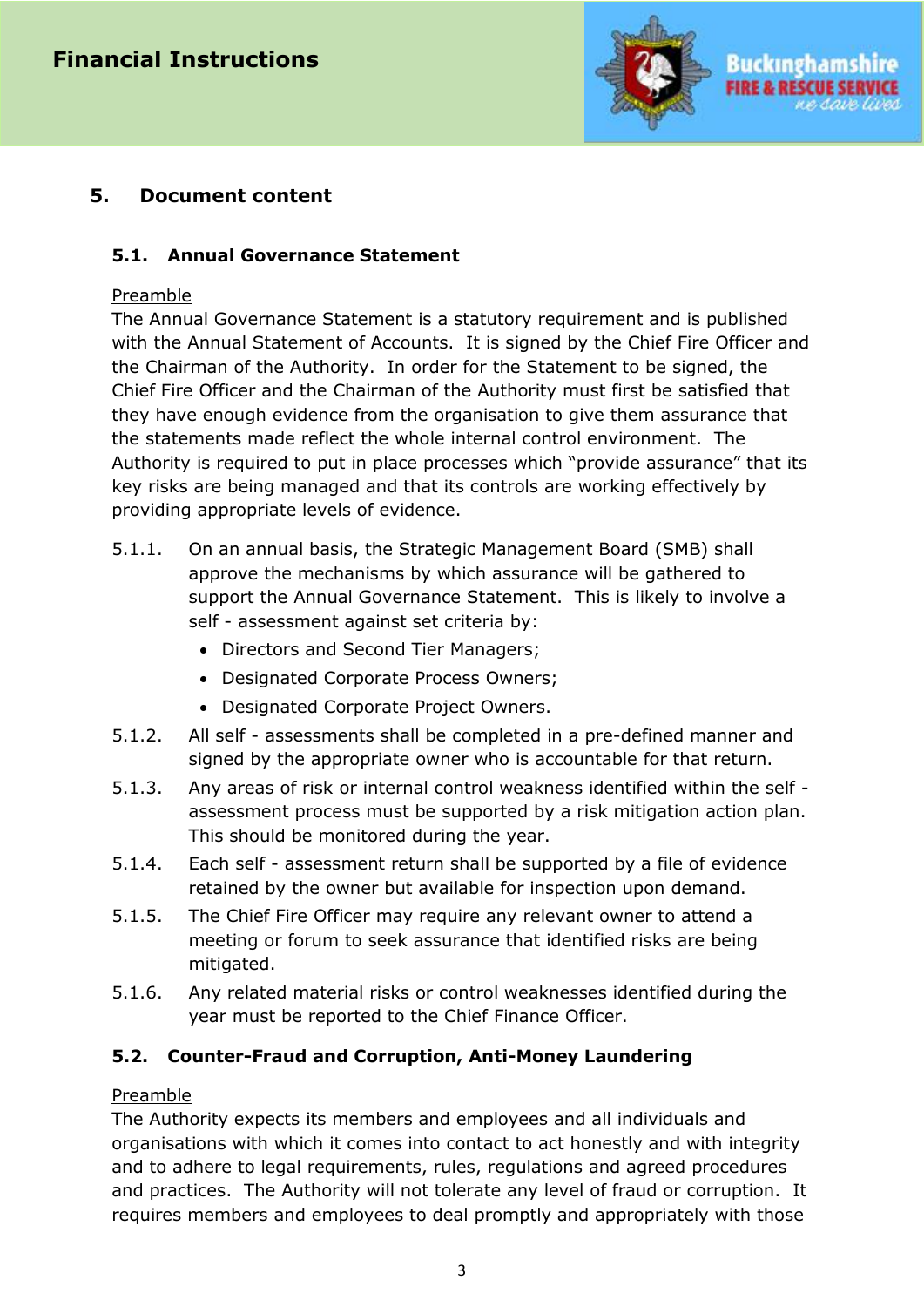

who defraud or attempt to defraud the Authority or who are corrupt. This Instruction should be read in conjunction with the Authority's Counter- Fraud and Corruption Policy, Anti-Money Laundering Policy, Whistle Blowing Policy, Code of Conduct for Employees and Code of Conduct for Councillors and Coopted Members.

- 5.2.1. The Chief Finance Officer will develop and maintain a counter-fraud and corruption policy.
- 5.2.2. The Chief Finance Officer will develop and maintain an anti-money laundering policy.
- 5.2.3. Directors are responsible for ensuring that all of their employees are aware of and comply with these policies.
- 5.2.4. SMB are responsible for establishing and implementing effective controls to help prevent and/or detect incidents of fraud or corruption and for creating an environment where employees feel able to raise any concerns they may have (procedures as outlined in the whistle-blowing policy). Prevention work will include ensuring sufficient internal control checks and also ensuring division of duties (i.e. no one person is able to carry out a complete transaction without some form of checking or intervention process being built into the system).
- 5.2.5. The Director of Legal and Governance is responsible for maintaining the Register of Interests and the Register of Gifts and Hospitality and for ensuring that all employees are aware of the arrangements for registering interests and offers of hospitality and/or gifts.
- 5.2.6. The Authority's disciplinary rules for its employees are such that fraud and corruption are considered to be potential gross misconduct - Investigation work is to be swift and firm, Internal Auditors will assist officers to carry out investigations and sanctions will be taken against individuals or organisations to reduce the risk of fraud or corruption occurring including redress in the form of recovering losses and compensation where applicable.
- 5.2.7. The Authority has an Anti-Money Laundering policy in place which requires all Members, Officers, employees, contractors and other stakeholders are aware of, and comply with the law against criminal activity through money laundering by reporting suspicions to the Chief Finance Officer (or Director of Legal and Governance in his absence) as Money Laundering Reporting Officer.
- <span id="page-3-0"></span>5.2.8. The Authority shall establish arrangements for co-operation and joint working with other bodies, including the police, external audit and other local authorities and shall fully participate in multi-agency initiatives aimed at fraud prevention.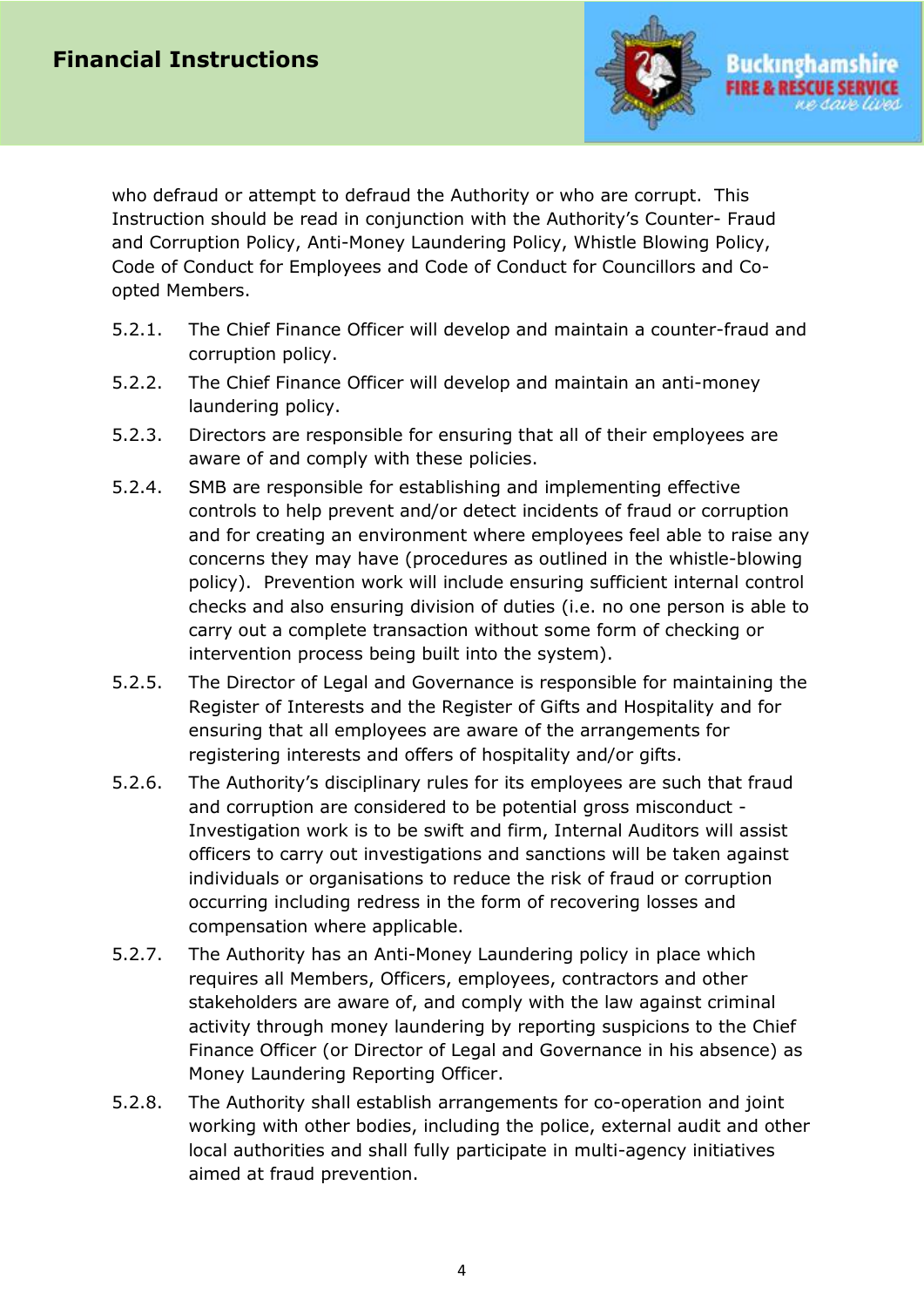

## **5.3. Banking**

#### Preamble

The Authority's corporate banking activities are controlled by a single contract which aims to provide a wide range of complex and specialist banking activities. A consistent and secure approach to banking activities is essential in order to achieve optimum performance for the Authority's bankers and the best possible value for money.

- 5.3.1. All matters connected with the Authority's banking activities shall be undertaken through the approved banking contract and under arrangements approved by the Chief Finance Officer. All bank accounts shall bear the Authority's name.
- 5.3.2. No employee other than the Chief Finance Officer shall open a bank account in connection with the Authority's banking activities.
- 5.3.3. The only cheques to be used are standard issue bank cheques for use by the Finance department in exceptional circumstances. All other payments shall be made either by BACS, CHAPS or bank electronic transfer payment arranged by the agreement of the Chief Finance Officer. No direct debit payments may be arranged without the agreement of the Chief Finance Officer.
- 5.3.4. All bank accounts shall be reconciled and signed on at least a monthly basis. Any account which does not reconcile should be reported immediately to the Chief Finance Officer.
- 5.3.5. The Chief Finance Officer will ensure that the processes for the following will involve more than one officer, and are configured so that authorisation and access security actively prevent one officer from carrying out the whole process:
	- Making a cash, cheque, BACS or CHAPS payment;
	- Making an electronic Bank transfer;
	- Receiving income and banking;
	- Reconciling bank accounts.
- 5.3.6. Employees banking Authority monies should use a branch of the Authority's bankers (currently Lloyds Bank).

# <span id="page-4-0"></span>**5.4. Budget Monitoring**

## Preamble

Effective budget management ensures that resources are used for their intended purposes and are properly accounted for. Budget monitoring is a continuous process, enabling the Authority to review and adjust its budget targets during the financial year. Cost Centre Managers are required to continuously identify and explain variances against budgetary targets throughout the year within the Finance system.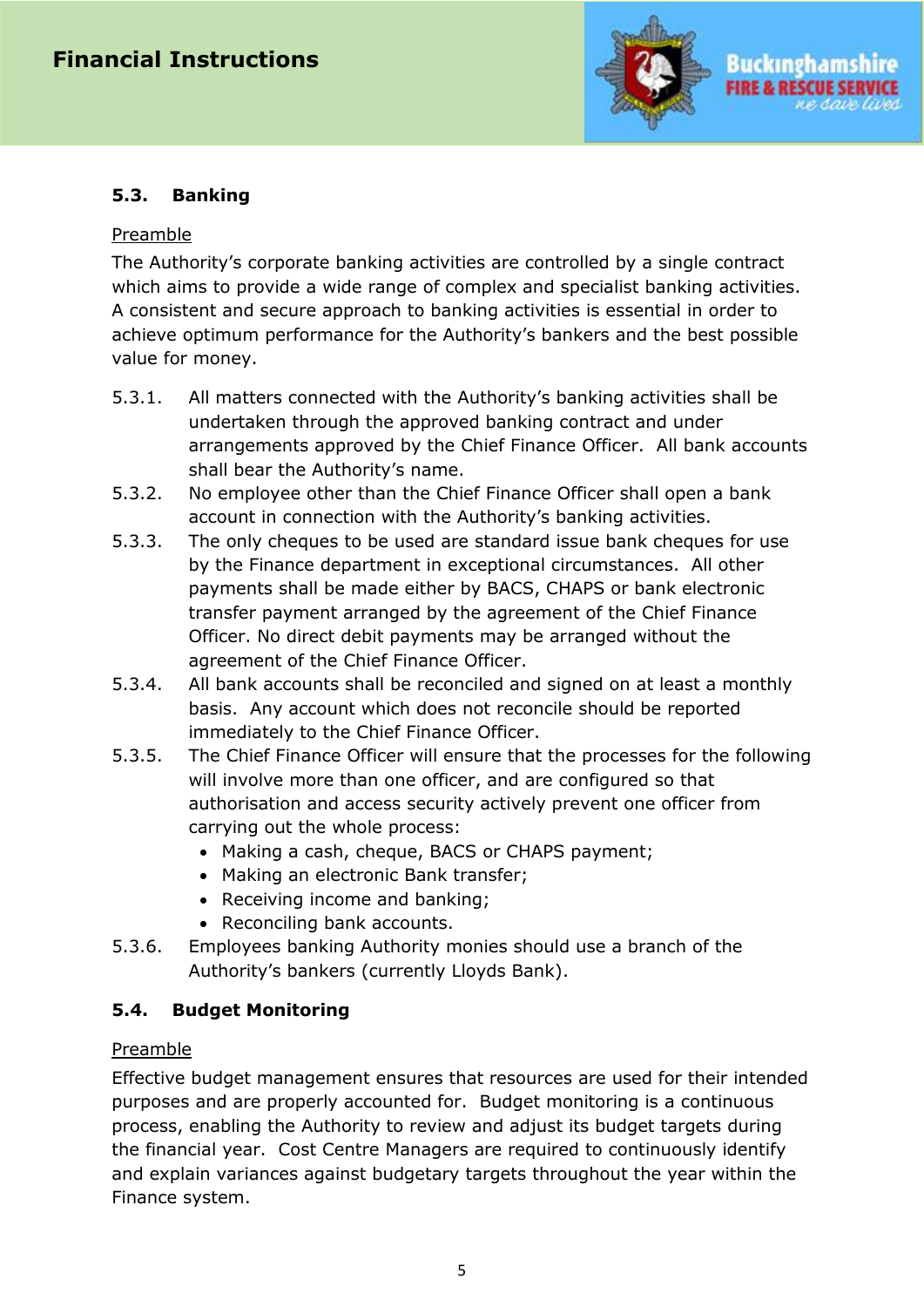

The Authority itself operates within an annual cash limit, approved when setting the overall budget. To ensure that the Authority in total does not overspend, each department is required to manage its own expenditure within the cashlimited budget allocated to it.

- 5.4.1. Cost Centre Managers have delegated authority to manage their approved budget allocation. They have primary responsibility for maintaining budgetary control within their service areas and are expected to exercise their discretion in managing budgets responsibly and prudently.
- 5.4.2. Cost Centre Managers may delegate budget management responsibilities to other employees; however they retain overall responsibility for the management of the budgets and for all income and expenditure within their cost centres.
- 5.4.3. As a general principle budget responsibility should be aligned as closely as possible to the decision-making that commits expenditure.
- 5.4.4. Directors and Second Tier Managers must ensure that:
	- They and their Cost Centre Managers understand their financial responsibilities as outlined by Financial Regulations, Financial Instructions, and other guidance and procedure notes as appropriate;
	- All Cost Centre Managers are appropriately trained to carry out their budgetary control responsibilities. All Cost Centre Managers must attend Financial Training courses for Cost Centre Managers, organised by the Finance Department.
- 5.4.5. Cost Centre Managers must ensure income and expenditure are properly recorded and accounted for and appropriate documentation is retained.
- 5.4.6. Cost Centre Managers must follow the laid down rules of Electronic Ordering to ensure that appropriate segregation of duties exist to ensure that the same individual cannot raise orders, confirm receipt of the goods, certify invoices and undertake budget monitoring
- 5.4.7. Directors and Second Tier Managers should ensure that a monitoring process is in place to review performance level/levels of service in conjunction with the budget, and is operating effectively.
- 5.4.8. Senior Managers should ensure that spending remains within their service area's overall budget allocation and that individual cost centres are not overspent, by monitoring the budget and taking appropriate corrective action where significant variations from the approved budget are forecast.
- 5.4.9. Cost Centre Managers should undertake budget monitoring on a monthly basis within the Finance system. Variances should be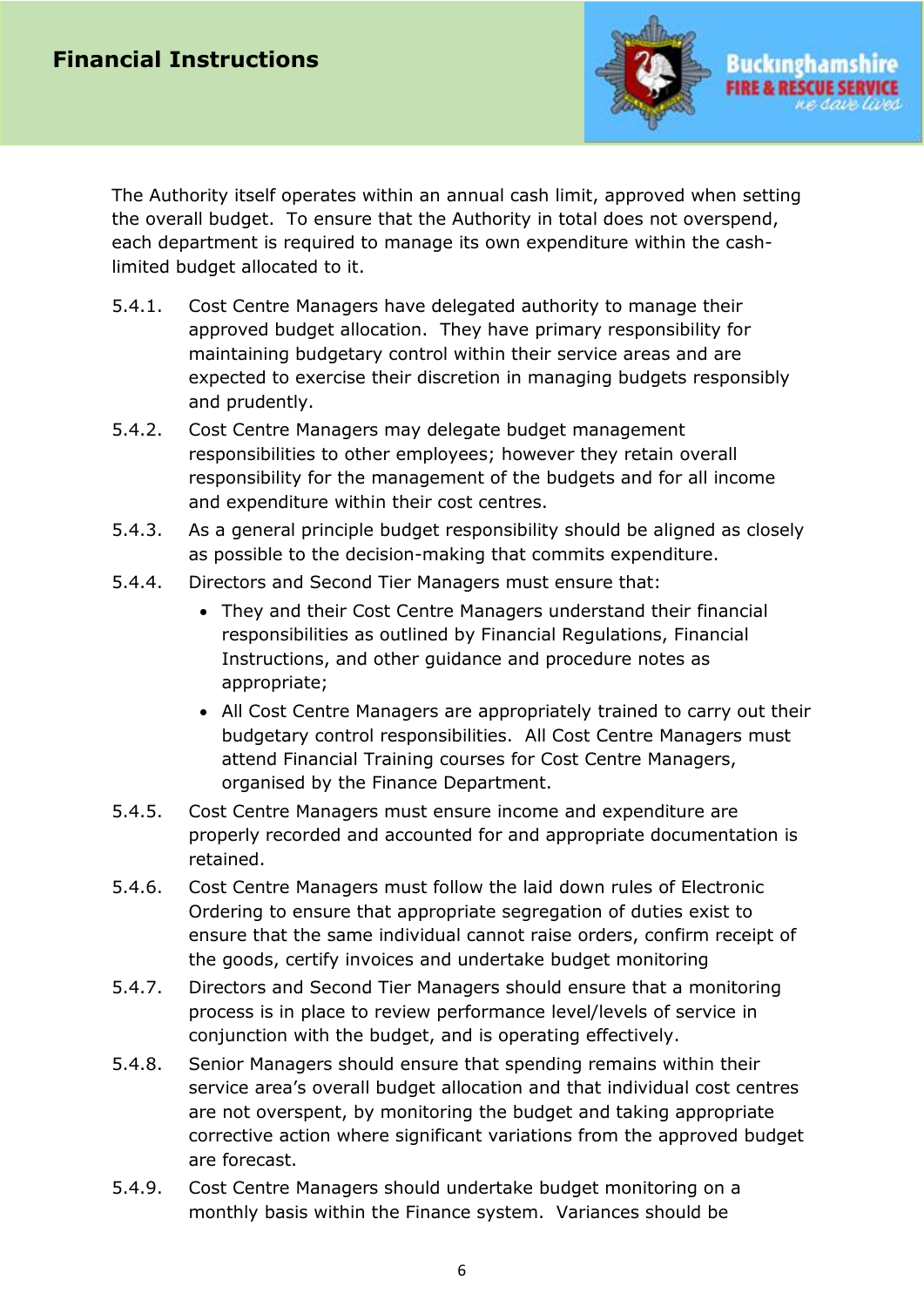

identified at the earliest opportunity (and within the timescales notified by the Chief Finance Officer) and be supported by an action plan on how this is to be managed by the year end. Such action plans should be continuously monitored.

- 5.4.10. Cost Centre Managers should discuss the monthly budget monitoring information with Finance and provide any other information required by the Chief Finance Officer to enable a budget monitoring report to be prepared for SMB, and the Executive Committee.
- 5.4.11. Budget profiling should be used to facilitate effective budget monitoring. Cost Centre Managers should profile their budgets on a periodic basis. If it is considered appropriate, Cost Centre Managers should request amendments to budget profiles during the year.
- 5.4.12. Virements may be used to assist with budget management if undertaken in accordance with Financial Instruction 5.30 (virements)
- 5.4.13. There should be prior approval by the Chief Finance Officer and the Authority, the Executive Committee or SMB (as appropriate) for new proposals, of whatever amount, that:
	- Create additional financial commitments in future years, as these have not formally been approved;
	- Change existing policies, initiate new policies or cease existing policies;
	- Materially extend or reduce the Authority's services.

A report on new proposals should explain the full financial implications, following consultation with the Chief Finance Officer. Unless the Executive Committee or Authority has agreed otherwise, officers must plan to contain the financial implications of such proposals within their budget.

- 5.4.14. The Chief Finance Officer shall establish an appropriate framework of budgetary management and control that ensures that:
	- Budget management is exercised within annual cash limits unless the Authority agrees otherwise;
	- Each Senior and Cost Centre Manager has available timely information on expenditure and income on each budget which is sufficiently detailed to enable managers to fulfil their budgetary responsibilities.
- 5.4.15. The Chief Finance Officer will prepare and submit reports on the Authority's forecast outturn to SMB and the Executive Committee on a regular basis.
- 5.4.16. The Chief Finance Officer will ensure that significant variances (positive or negative) from approved budgets are identified and investigated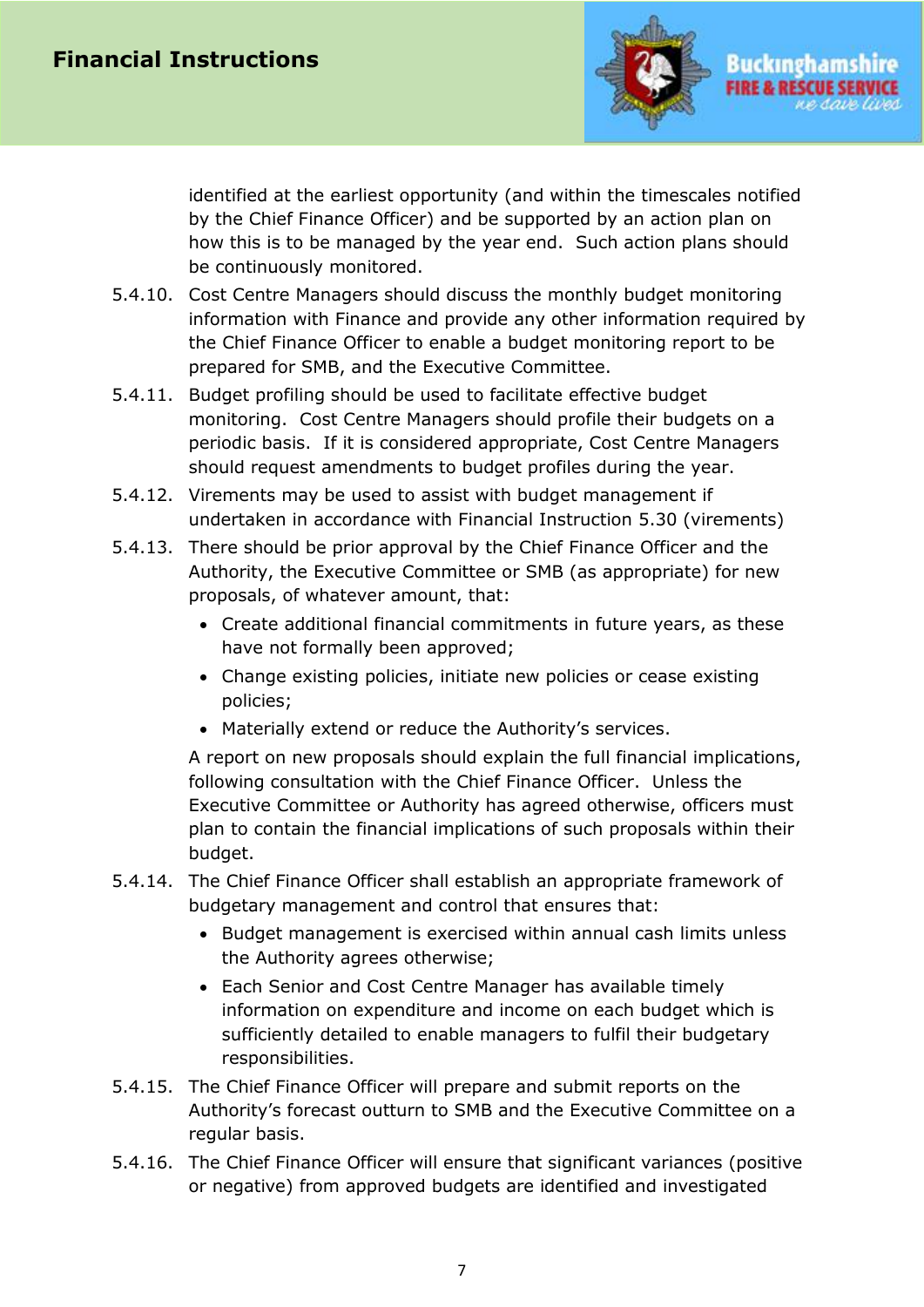

along with intended remedial action to bring back in line with the budget.

#### Year End

- 5.4.17. Following the end of the financial year and at a date to be determined by the Chief Finance Officer as detailed in the closing of accounts timetable, each Cost Centre Manager will notify the Finance Department in a format pre-determined by the Chief Finance Officer of any outstanding items of expenditure and income due relating to goods received or services rendered in the previous financial year not covered by electronic ordering.
- 5.4.18. Any under or overspends at the end of the year will not be carried forward into the new financial year unless exceptional approval is granted by the Executive Committee.

#### **Capital**

- 5.4.19. In addition to the above, the following requirements apply specifically to capital projects:
	- Any scheme or allocation which is either forecast to, or actually does, overspend by more than 10% of the agreed allocation must be reported to the Chief Finance Officer, SMB and the Executive Committee setting out the reasons why and remedial action being taken to recover the overspend.
	- All disputes and contractor claims in relation to financial accounts for contracts must be identified by the relevant project manager and the Chief Finance Officer must be consulted if a contingent liability may be required. At year end, genuine slippage, bonds and final account payments will be carried forward once approval has been obtained by the Executive and to the extent that the remaining budget allows.
	- Apart from retention monies, underspends on completed projects will not be carried forward at year end unless exceptional approval is granted by the Executive Committee.

## <span id="page-7-0"></span>**5.5. Capital**

## Preamble

Capital expenditure is an important element in the development of the Authority's services. Capital assets shape the way services are delivered in the long term and create financial commitments for the future in the form of financing costs and revenue running costs. All capital investment must be supported by a business case and submitted and approved in accordance with the Medium Term Financial Planning process (MTFP) set down by the Chief Finance Officer.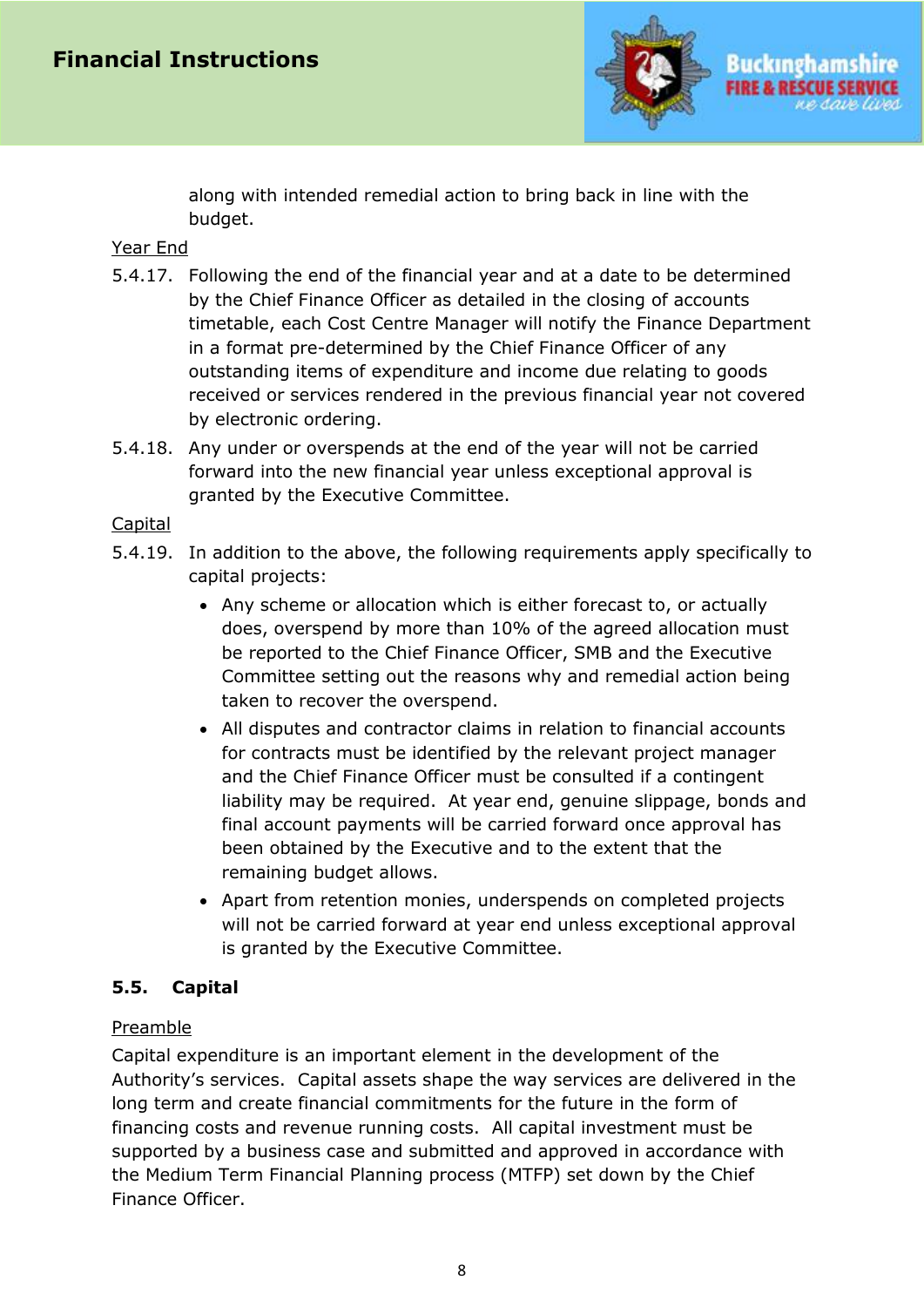

- Buckingham **FIRE & RE**
- 5.5.1. A capital scheme can only go ahead once all the necessary approvals, outlined below, have been obtained.
- 5.5.2. Each scheme will have a named project manager who is accountable for the scheme.

#### Business Case

- 5.5.3. A statement of Business requirements (SOBR) and a Capital Financial Bid Template must be produced for all schemes. This will include the contribution the scheme will make to the Authority's strategic aims and objectives and the justification as far as possible for the financing of the project.
- 5.5.4. The SOBR must be submitted to the relevant Board, Group or SMB for scrutiny and subsequent approval.
- 5.5.5. When outline approval has been given to the SOBR the project manager must prepare the business case for the scheme (the Project Initiation Document – PID). This will include the estimated capital costs of the scheme analysed by type of expenditure and profiled across financial years. It will also include ongoing revenue costs and savings which will arise from the scheme. The project manager must liaise with the Finance Department to agree the costings to be included in the PID.

## Annual Approval Process for Capital Programme

- 5.5.6. SMB (in conjunction with the relevant Board or Group or Member Challenge Panels) will review and prioritise schemes and make proposals to the Executive Committee for schemes to be included in the draft Capital Programme within available resources, as part of the Medium Term Financial Planning (MTFP) process.
- 5.5.7. The Authority will approve the Capital Programme following consideration of the recommendations of the Executive Committee. Only when a scheme has been approved by the Authority for inclusion in the Capital Programme can any expenditure be incurred.
- 5.5.8. If a tender process reveals a total capital cost that exceeds the approved business case by 10% or more the tender must not be let and a report setting out reasons for the increase and recommendations for addressing the shortfall must be submitted to the Chief Finance Officer and SMB as appropriate and then to the Executive Committee for approval.

## **Monitoring**

5.5.9. Monitoring of capital projects must be undertaken in accordance with procedures outlined in Financial Instruction 5.4 (Budget Monitoring).

## Post Project Review

5.5.10. Where a major project has been monitored by SMB, a Board, Group or Challenge Panel, project managers must complete an End Project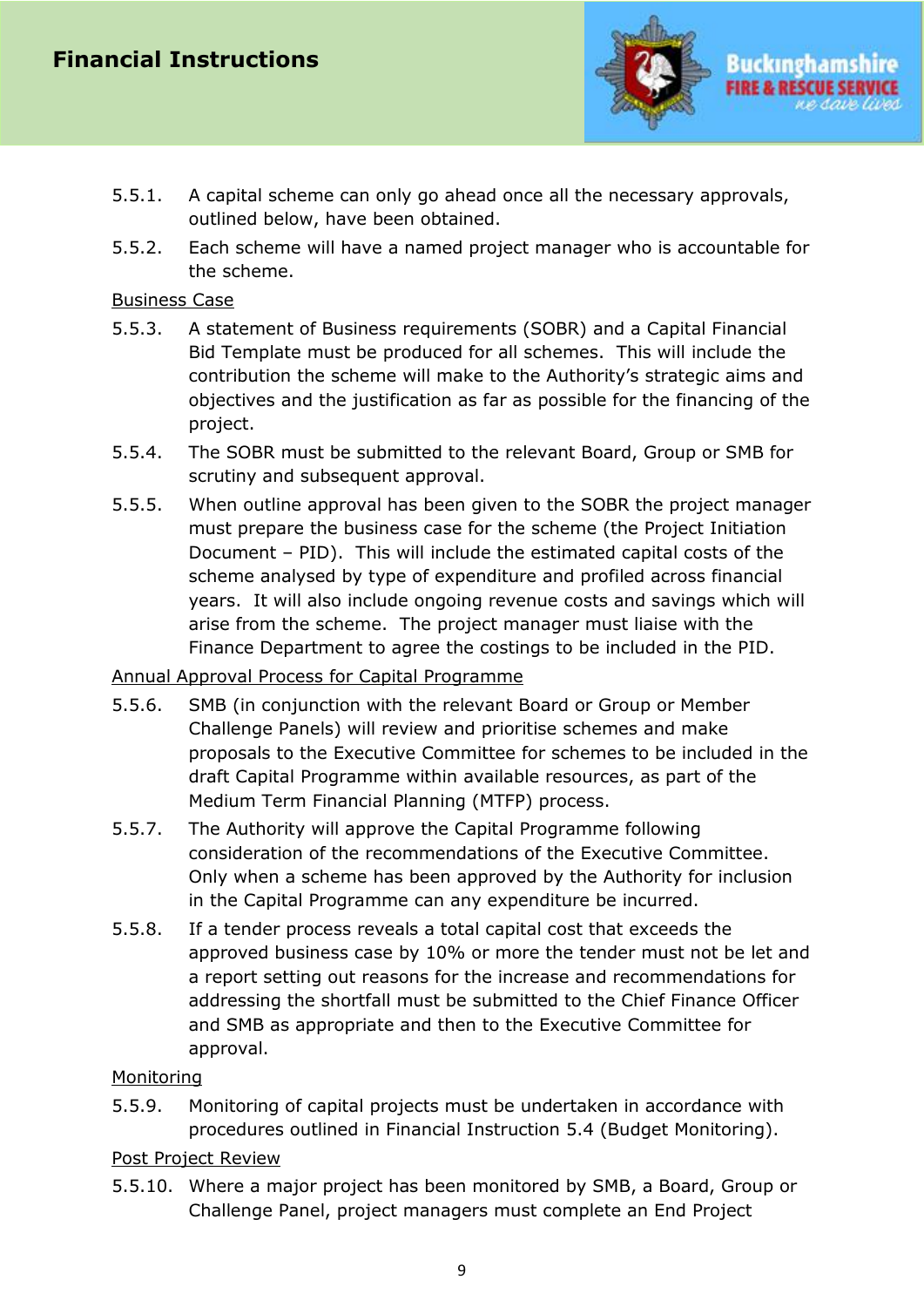

Report within 12 months of project completion and submit to their Director for sign-off. This should involve a financial analysis of the outturn cost of the project compared to the estimated costs.

# <span id="page-9-0"></span>**5.6. Construction Industry Scheme (CIS)**

#### Preamble

This is a scheme set up by Her Majesty's Revenue and Customs (HMRC). Basically, if a contractor does any construction type work for an organisation it is expected that unless they have credible "company or business" status and fall under a taxation regime somewhere else, the organisation paying for that work must tax the labour element of those costs at source.

HMRC guidance sets out in detail what constitutes "construction" work and what to do if a contractor falls under this category.

- 5.6.1. All contracts entered into on the Authority's behalf will be subject to the Authority's Standing Orders as to Contracts. Cost Centre Managers entering into contracts for works which fall under CIS must provide as much information as early as possible in the process before engaging the contractors for the first time.
- 5.6.2. Cost Centre Managers must provide all the required contractor details on a new supplier form (electronically within the finance system) to finance to ensure all future payments to the contractor are taxed correctly and the necessary returns are completed as required.
- 5.6.3. Finance will then contact HMRC to find out whether the contractor is registered for CIS and whether they should be paid gross or net of tax, and if net, what % level to deduct. It is not sufficient to rely on the contractor to give this information.
- 5.6.4. Invoices from contractors must show a breakdown of costs between labour and other costs in order to apply the correct tax deduction.
- 5.6.5. Finance must ensure all supporting information is held on file to support the end of year reconciliation and return to HMRC.

## <span id="page-9-1"></span>**5.7. Contracts for Building and Civil Engineering Works**

#### Preamble

Contracts must conform with the Authority's Standing Orders as to Contracts. Contracts for building and civil engineering works often involve substantial payments on account spread over a long period followed eventually by a final settlement on the basis of a detailed final account agreed by both contractor and employer. These instructions are designed to ensure that payments are controlled, that certificates and variation orders are signed by authorised employees and that the detailed account is correct before the final payment is released.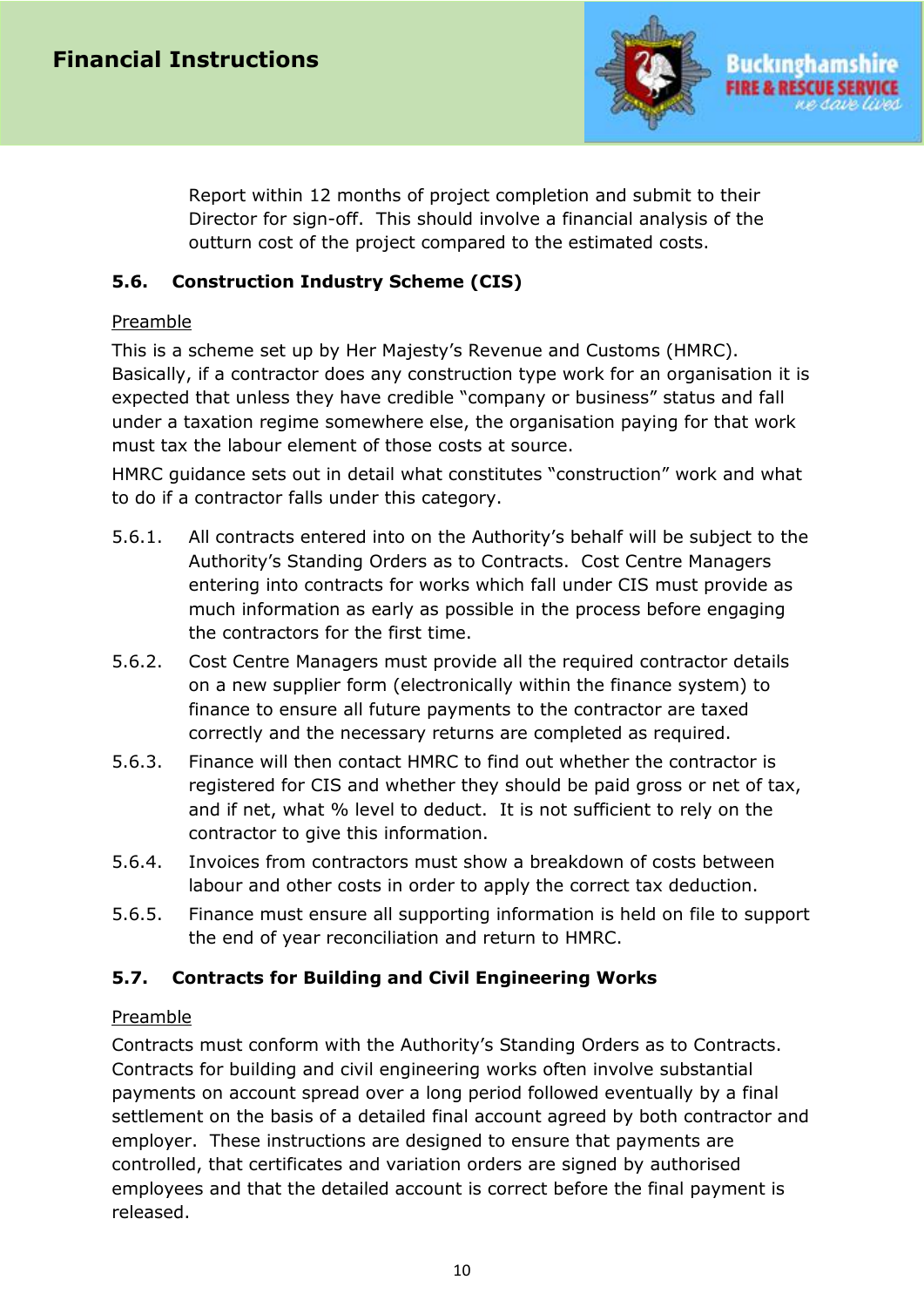

- 5.7.1. All contracts entered into on the Authority's behalf will be subject to the Authority's Standing Orders as to Contracts.
- 5.7.2. All payments on account to contractors for building or civil engineering contracts shall only be made in accordance with a certificate issued by the appropriate architect or by such other person previously agreed with the Chief Finance Officer. Such certificates shall show:
	- The amount of the contract;
	- Any additional expenditure approved;
	- The total amount of certificates previously paid;
	- Where VAT is payable, the amount of the payment chargeable to tax and the amount of tax payable;
	- The amount of the certificate; and
	- The percentage and amount of retention money, if any.
- 5.7.3. Where private architects, engineers or consultants are engaged to supervise contracts, they shall either sign the certificates or verify the sums due for subsequent authorisation by the appropriate authorised officer who appointed them.
- 5.7.4. Every extra or variation on a contract for building or civil engineering work shall be authorised in writing by an officer whose name shall be in a list approved by the Chief Finance Officer and reviewed annually, except that, where consultants have been engaged to supervise contracts, written authorisation will be given by the consultants in accordance with the terms of their appointment.
- 5.7.5. If an extra or variation on a contract results in the estimated costs of the tender or scheme exceeding that approved by the Authority, then the reason for and the amount of the extra or variation shall be reported to the Chief Finance Officer and subsequently to SMB and the Executive Committee for approval.
- 5.7.6. The final payment certificate of any contract shall not be issued until the appropriate architect, engineer or consultant has submitted to the Chief Finance Officer a detailed statement of account with particulars of additions, deductions, omissions and all relevant documents, as required.
- 5.7.7. Payment of all invoices must be processed in accordance with Construction Industry Scheme Tax requirements (see Financial Instructions 5.6 CIS and 5.16 Invoices and Accounts for Payment).
- 5.7.8. No contracts may be let, nor any expenditure incurred in connection with any contract, unless the Authority has approved capital and/or revenue estimates in advance to cover such expenditure.
- 5.7.9. The Chief Finance Officer, or an officer nominated by him/her, shall, to the extent considered necessary, examine final accounts for contracts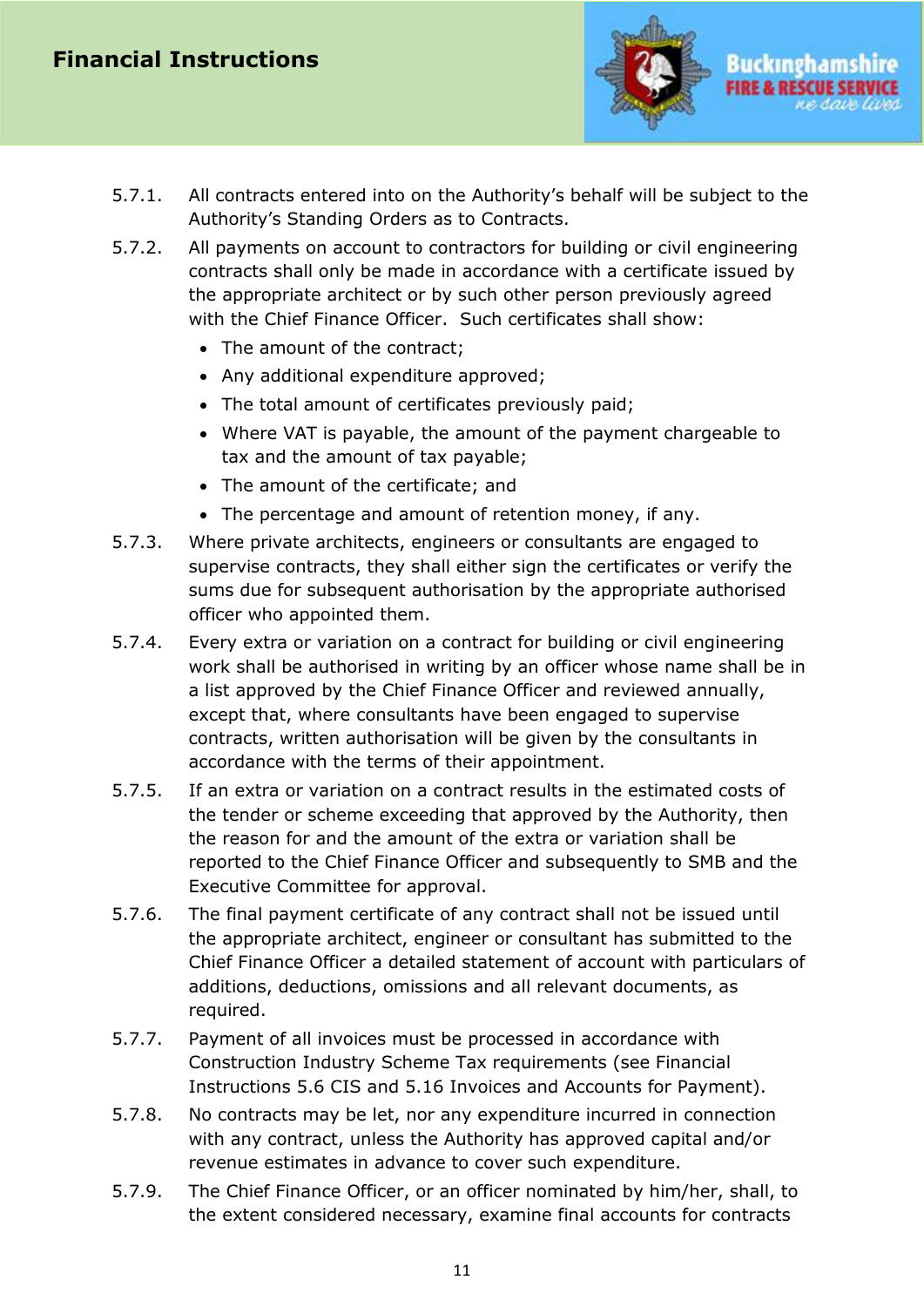

and shall be entitled to make such enquiries and receive such information and explanations as may be required, in order to establish the accuracy of the accounts. This requirement is in addition to auditor rights of access as outlined in Financial Regulations C.4.

#### <span id="page-11-0"></span>**5.8. Purchasing Cards**

#### Preamble

Purchasing cards are issued to certain officers for the purchase of goods and services included in the Authority's approved budget. These instructions provide guidance on the use of such cards and should be read in conjunction with the Authority's Guidance on Purchasing Cards and Financial Instruction 5.16 (Invoices and Accounts for Payment).

- 5.8.1. The approval of the Chief Finance Officer is required for the issue of a purchasing card to an officer of the Authority.
- 5.8.2. Designated card holders are responsible for the security and use of the cards issued to them.
- 5.8.3. The cards should only be used for official business purposes and for expenditure, on goods or services, which is included in the Authority's approved budget.
- 5.8.4. Purchase made using the purchasing card must follow the Authority's processes and procedures for the approval of expenditure as set out in Financial Instruction 5.16 (Invoices and Accounts for Payment).
- 5.8.5. A receipt for all expenditure must be provided and where applicable a proper VAT invoice must be obtained. Each month full details for each item of expenditure should be recorded on the finance system. This shall include details of the items purchased (including number, price, type etc), names of persons/guests for whom expenditure was incurred e.g. if a meal was purchased, the budget code for each item and any other relevant information. This transaction log should be duly processed by the card holder, and authorised by the line manager electronically within the finance system no later than the 12th day of the month with all receipts/invoices attached. The relevant Finance Officer will verify the expenditure against the Authority's card statement.
- 5.8.6. Failure to provide a receipt as proof of business usage may result in reimbursement for the costs being taken directly from the officer's salary.
- 5.8.7. Purchasing card procurement must not be used to replace or circumvent the requirements of purchase orders and contracts (see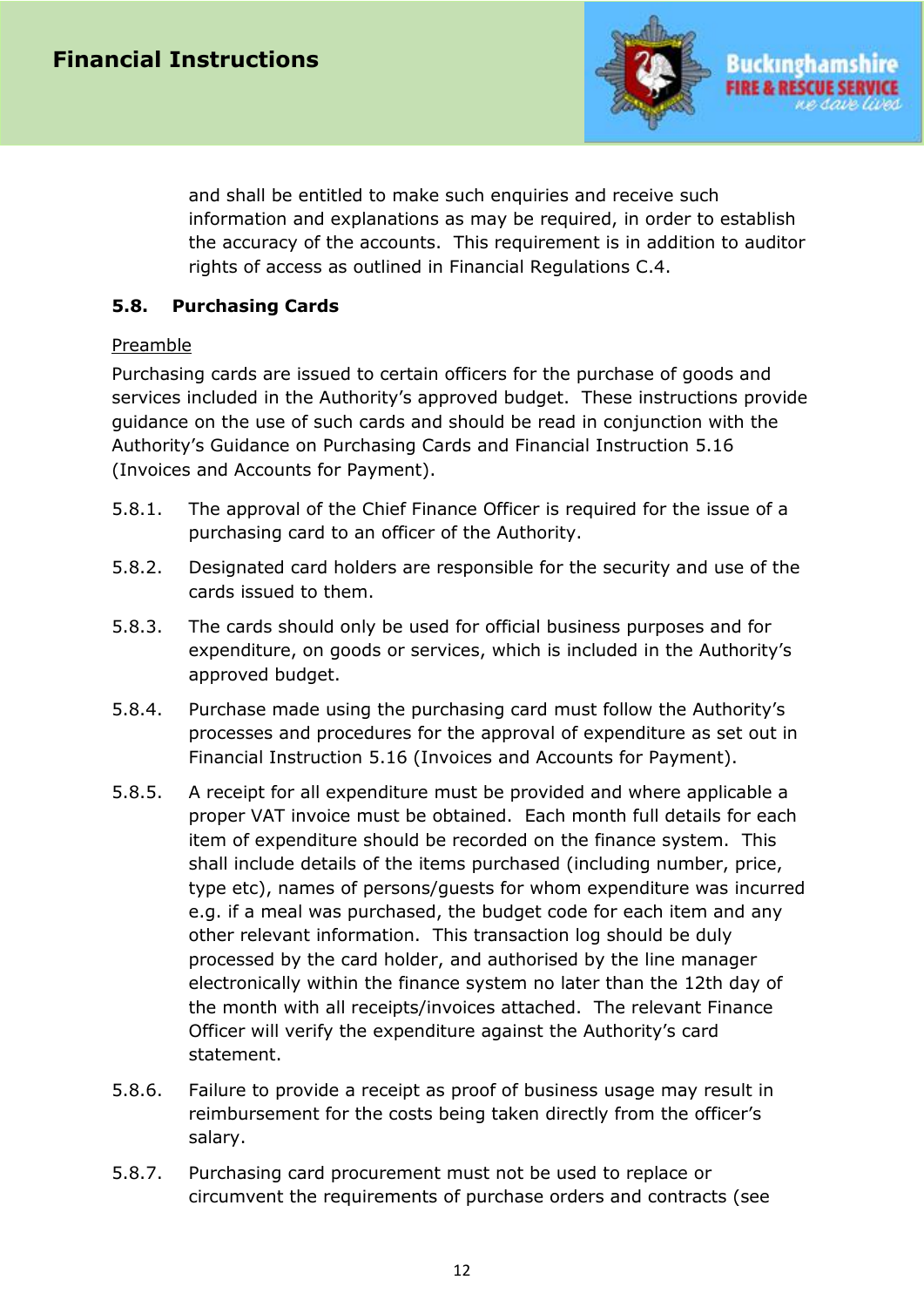

Financial Instructions 5.7 (Contracts for Building and Civil Engineering Works) and 5.19 (Ordering)).

5.8.8. The brigade reserves the right to withdraw purchasing cards where the procedures outlined above are not followed. The submission of false or fraudulent claims is considered gross misconduct; and as such may lead to disciplinary action.

## <span id="page-12-0"></span>**5.9. Debt Management**

#### Preamble

All monies invoiced by the Authority must be recovered and to that end outstanding debt must be monitored on a regular basis. Debts should be managed in accordance with these instructions together with the Authority's Financial Regulations D.5 and Financial Instruction 5.12 (Income).

- 5.9.1. The Chief Finance Officer will obtain a monthly debt report to provide information on outstanding debts.
- 5.9.2. If debt remains outstanding after the payment due date, the following action will be taken after:-
	- 7 days 1st reminder
	- 14 days 2nd reminder
	- 30 days Final contacts after that refer to legal for collection or another collection agency
- 5.9.3. Telephone calls and/or emails to outstanding debtors to chase payment are also acceptable if deemed appropriate. Details of such dialogue will be recorded on the Finance system notes section for future reference.
- 5.9.4. The Chief Finance Officer reserves the right to charge interest on outstanding debts in accordance with BMKFRS conditions.
- 5.9.5. The Chief Finance Officer reserves the right to withhold credit for debtors with outstanding debts, this will be done in consultation with departments. Payment in advance for goods and services should be the standard terms and conditions.
- 5.9.6. If after the debt has been chased appropriately and it has not been recovered through the normal channels after 90 days, or following a recommendation for write off from Legal Services, consideration will be given to writing off the debt. The Chief Finance Officer will consult the Cost Centre Manager/second tier manager whose budget will meet the cost of the write off.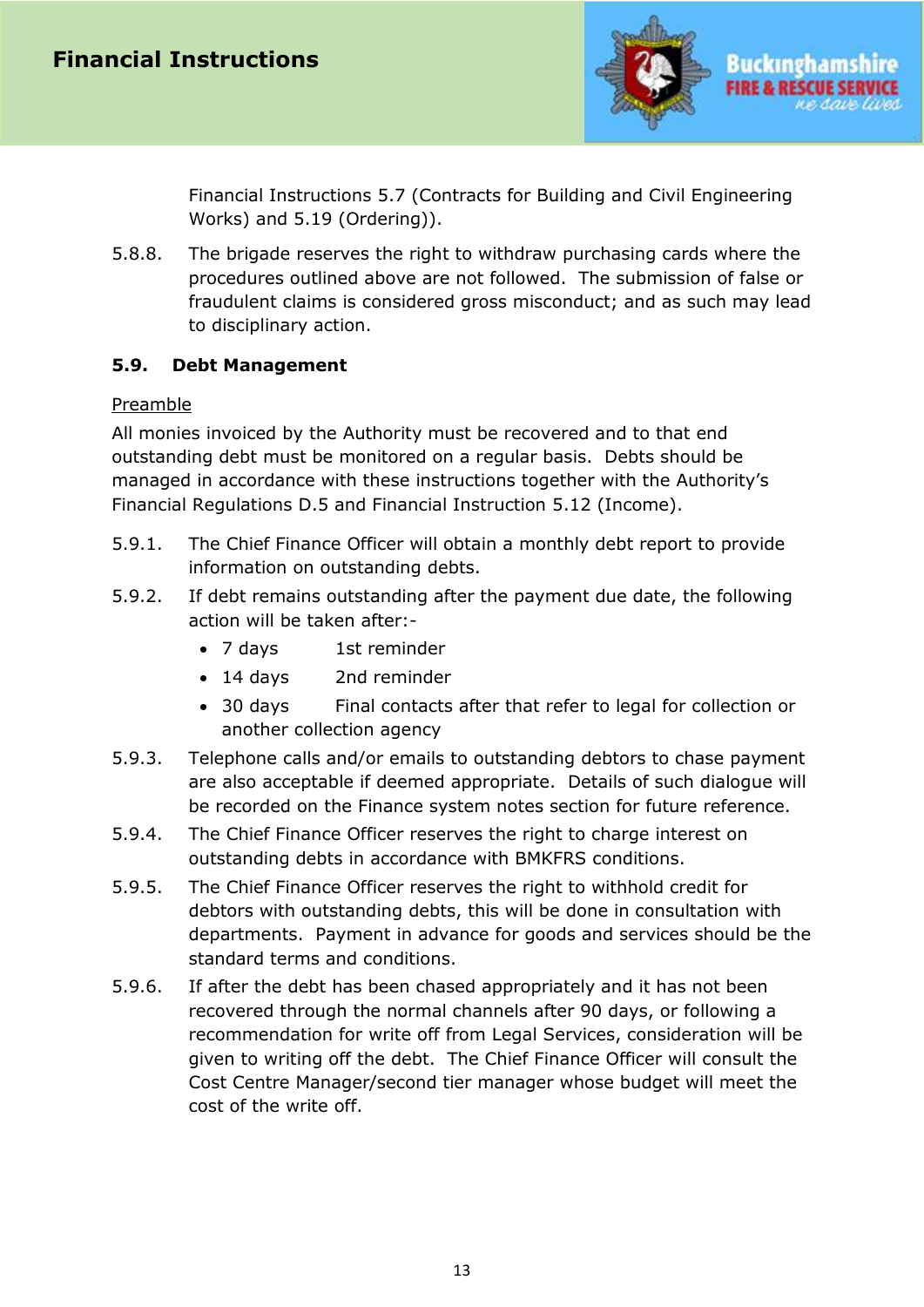

- 5.9.7. No money due to the Authority shall be written off without the following authorisation:
	- For debts up to and including £500 in relation to any individual debtor – the Chief Finance Officer;
	- For debts over £500 and up to £5,000 in relation to any individual debtor – the Chief Finance Officer and SMB;
	- For debts over £5,000 in relation to any individual debtor Executive Committee to approve on recommendation from Chief Finance Officer.
- 5.9.8. The Authority reserves the right to recover any debt incurred from an employee dismissed for fraud, theft or corruption.

# <span id="page-13-0"></span>**5.10. External Funding**

## Preamble

External funding can potentially be an important source of income, but funding conditions need to be carefully considered to ensure that they are compatible with the aims and objectives of the Authority.

- 5.10.1. Each area of external funding should have a defined responsible manager within the Authority. This individual should ensure that:
	- All claims for funds are made by the due date;
	- All expenditure is properly incurred and recorded in accordance with the agreed funding;
	- Any match funding requirements are considered prior to entering into agreements and that these are reflected in future revenue budgets/medium term financial plans as appropriate
	- All external funding agreements, bids and claims are notified to the Chief Finance Officer prior to sending off to the fund provider
- 5.10.2. The Chief Finance Officer is responsible for ensuring that all funding notified by external bodies is received and properly recorded in the Authority's accounts and Grant Register, and that audit requirements are met.

See also financial instructions for income, partnership and sponsorship funding.

# <span id="page-13-1"></span>**5.11. Imprest Accounts**

## Preamble

<span id="page-13-2"></span>This section has been removed as all Imprest accounts have now been closed.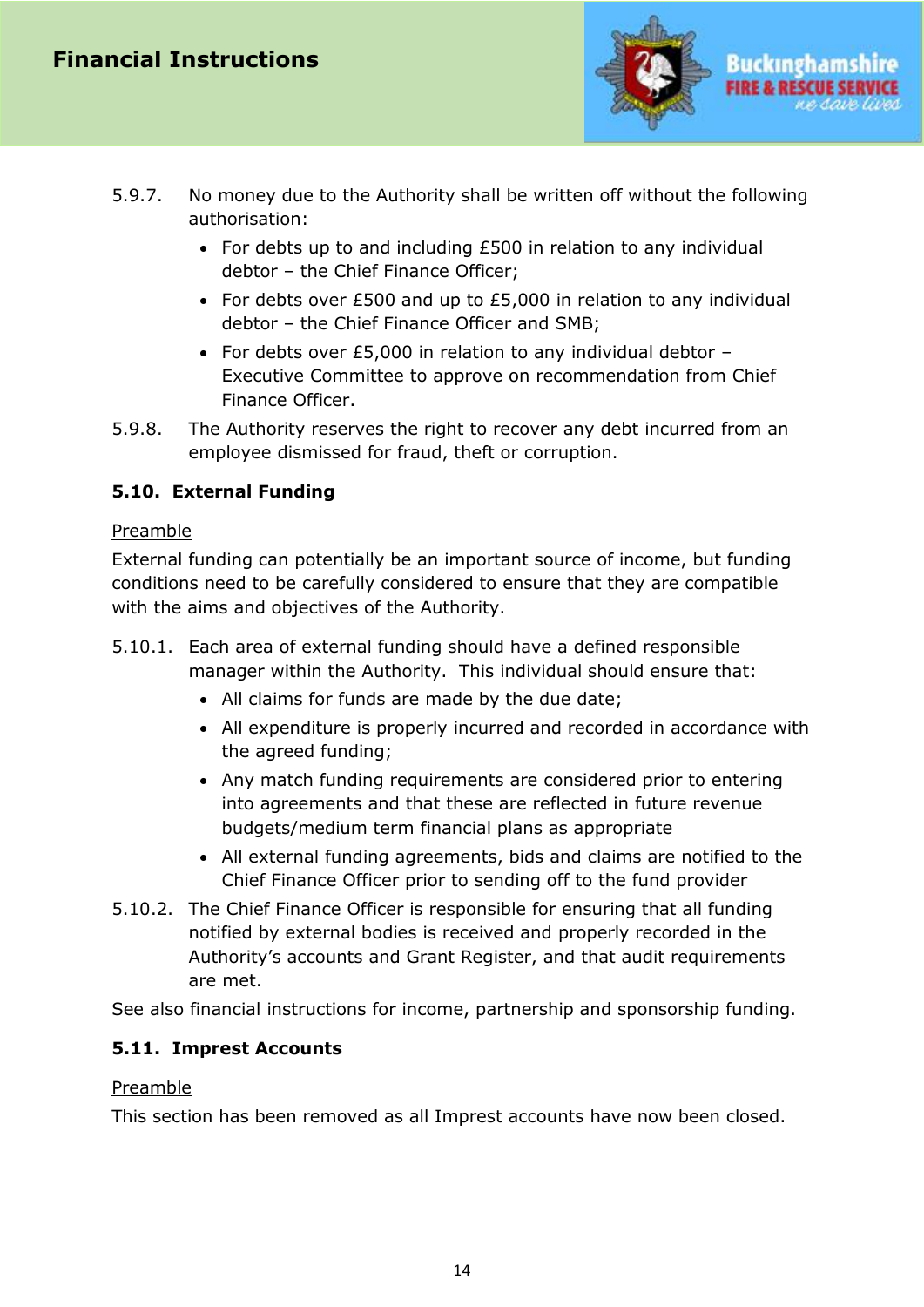

#### **5.12. Income**

#### Preamble

Directors, Second Tier Managers and Cost Centre Managers must all ensure that all income due to the Authority is identified and charged correctly in accordance with current charging policy. They must ensure all income due to the Authority is collected, receipted and banked properly in advance of providing the service. Unless the provision of the service is of a statutory nature or otherwise stated in the charging policy, costs incurred in providing services should be fully recovered. Agreements should be made at "arms length" and discounts should not be given.

- 5.12.1. All systems of income collection and records of monies due to the Authority for payment into the Authority's bank account shall be approved by the Chief Finance Officer. All debtor accounts should be raised and recorded on the Finance system, whether for income already received or for receipts due at a later date and regardless of the payment method. All invoices issued should make reference to the customer's purchase order number (or similar reference).
- 5.12.2. Unless the provision of the service is of a statutory nature, costs incurred in providing services should be fully recovered. Agreements should be made at "arms length" and discounts should not be given. For example, for fire training courses payment should be in advance, unless this is done then there will be no attendance allowed.
- 5.12.3. There may be occasions where due to the nature of the arrangement, (for example, secondment of officers where the amount is not known in advance), that a debtor invoice is raised to recover costs, this should be the method used as an exception rather than the norm as debt collection is a costly, time-consuming exercise and the Authority should be safeguarded from loss of income.
- 5.12.4. For exceptional cases where it has not been possible to collect payment in advance of providing the service and the raising of a debtor has received prior approval from the Chief Finance Officer, Cost Centre Managers must ensure the following:
	- That invoices are submitted promptly so that income due to the Authority is maximised. Cost Centre Managers should ensure that debtors accounts are raised on the Finance system within 24hours showing full details of the charge, the correct billing address and the date payment is due.
	- For avoidance of doubt, payment due terms for the receipt of income is 14 days.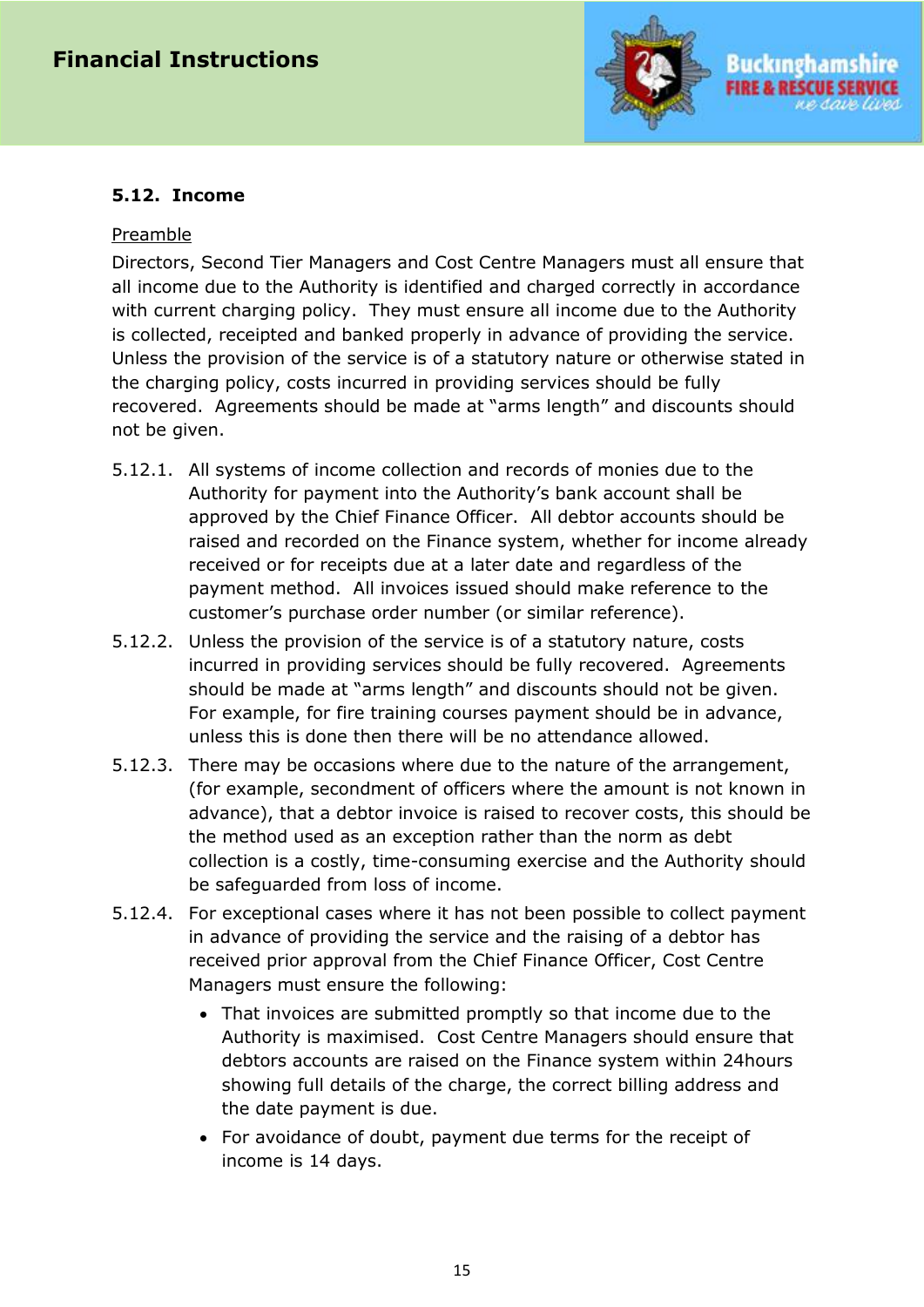# **Financial Instructions**



Buckingham

- The section that has provided the service or goods will be responsible for resolving all disputes and queries about costs of goods or services supplied within one week of supply.
- If a dispute results in a need to raise a credit note the section should contact the Finance Department immediately to request that a credit note is raised on the Finance system and provide full details of the reason for the credit, which will be recorded on the Finance system and included on the credit note. The Finance Department should always be notified at the start and end of any disputes to prevent unnecessary reminders or legal referrals being sent out.
- Debtor accounts for services provided continuously should be raised on the Finance system on at least a quarterly basis. This applies also to periodic income and recurring/regular income (e.g. employee secondments and telephone masts).
- Immediately after the end of each financial year, and not later than a date to be determined by the Chief Finance Officer each year, each Cost Centre Manager must notify the Finance Department, in a format determined by the Chief Finance Officer, of all outstanding debtors where work has been completed, goods supplied or services rendered in the previous financial year, to ensure that all monies due to the Authority are allocated to the correct financial year.
- Any outstanding income due from other public bodies or local authorities fall within the scope of the Local Authorities (Goods and Services) Act 1970 and are required to be separately identified.
- 5.12.5. For those items where income is due to the Authority but a debtor account is not raised, e.g. employee personal mobile phone calls, all income must be accounted for properly and in a timely manner.
- 5.12.6. Employees accepting cash, cheque or card payments on behalf of the Authority must always issue either an official receipt to the payee in a format approved by the Chief Finance Officer, or in the case of credit card payments the credit card receipt.
- 5.12.7. Any employee who receives money on behalf of the Authority shall keep an accurate record of all receipts. All monies should be forwarded, with relevant supporting information, direct to the Finance Department as soon as possible and at least within one week of receipt. The relevant Finance Officer will receipt the income on the Finance system and ensure it is banked in a timely manner and at least within one week of receipt.
- 5.12.8. Monies received shall not be used to cash personal or any other cheques.
- 5.12.9. Where departments receive income by credit card these transactions shall be accounted for in compliance with the "Retailer Operating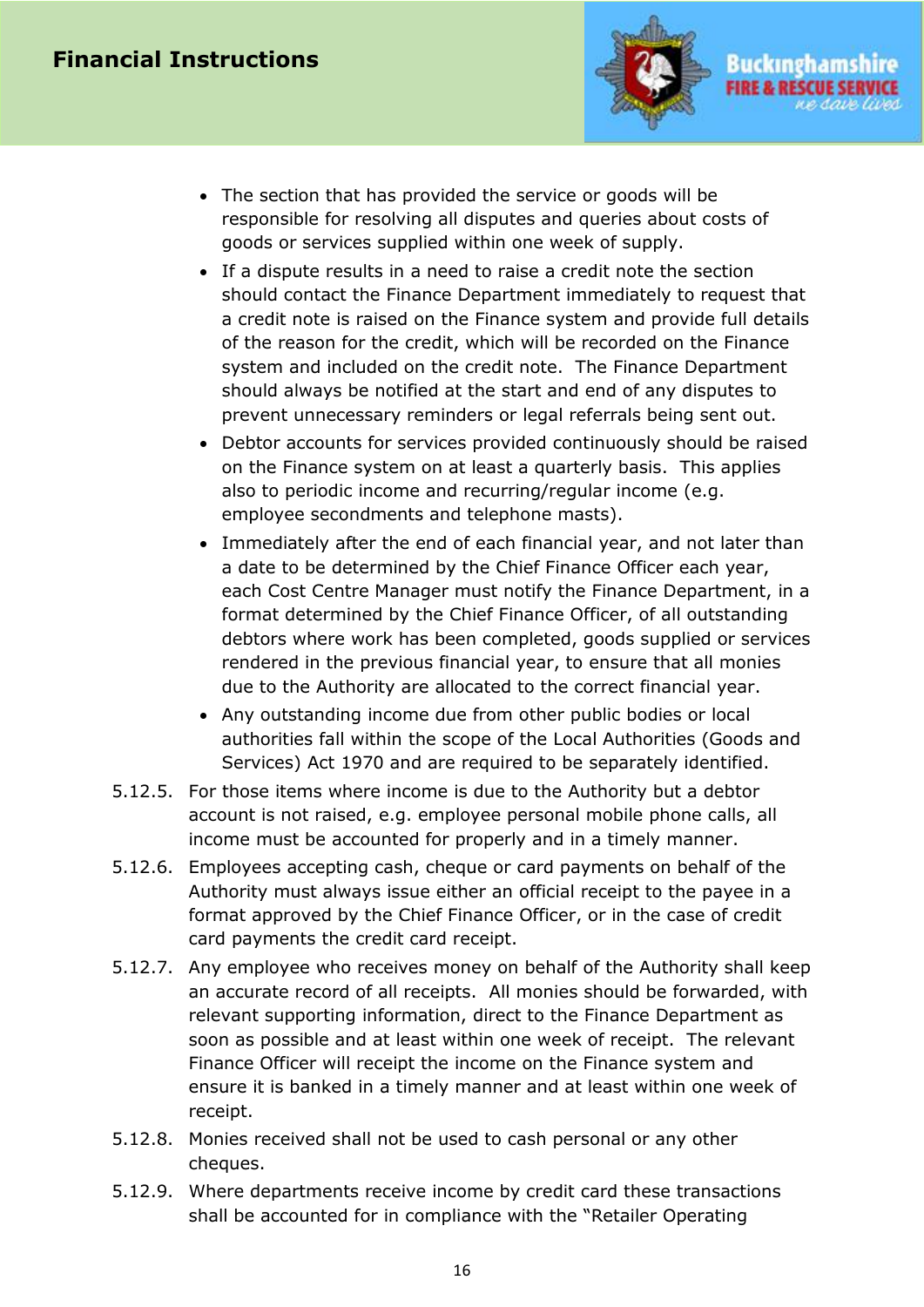

Instructions" supplied by the bank issuing the credit card terminal. We currently hold one in workshops. Should this facility be required in other departments for the future, the Cost Centre Manager must approach the Finance Department and seek approval. Chief Finance Officer.

- 5.12.10. The Authority can accept direct debit payments. Cost Centre Managers must have prior approval from the Chief Finance Officer and provide information to the Finance Department to create this facility if appropriate.
- 5.12.11. All arrangements for the collection of income by electronic means shall be subject to the approval of the Chief Finance Officer.
- 5.12.12. The Chief Finance Officer is the appointed Money Laundering Reporting Officer (MLRO). Any cash receipt of a significant sum can only be accepted if processed in accordance with the Anti-Money Laundering Policy. In accordance with advice received from HMRC and the Anti-Money Laundering Policy, the Authority will not accept settlement in cash of any transaction above the value 15,000 euros equivalent (approximately £10,000).
- 5.12.13. Directors, Second Tier Managers and Cost Centre Managers are responsible for notifying the Chief Finance Officer of any grant income due and to ensure it is received and properly recorded in the Authority's accounts. They should also ensure that the funding is spent in accordance with the grant's terms and conditions. See section 5.10 External Funding.

## <span id="page-16-0"></span>**5.13. Information Systems**

## Preamble

Management Information Systems are central to the effective delivery of the Authority's services and management of resources. They include complex corporate ICT systems, business critical service specific systems and comparatively simple locally developed spreadsheets and databases. Many are in daily use as a basis for making key business decisions. These instructions exist to provide a consistent framework of best practice for the acquisition, implementation, operation and development of these systems.

- 5.13.1. The ICT Manager shall liaise with the Chief Finance Officer to ensure that there is a corporate approach to the implementation of the Authority's financial system, its integration with other Authority systems and also to ensure that available technical expertise is utilised to the fullest extent.
- 5.13.2. The ICT Manager must obtain the Chief Finance Officer's agreement for the proposed acquisition of, development of, or amendment to systems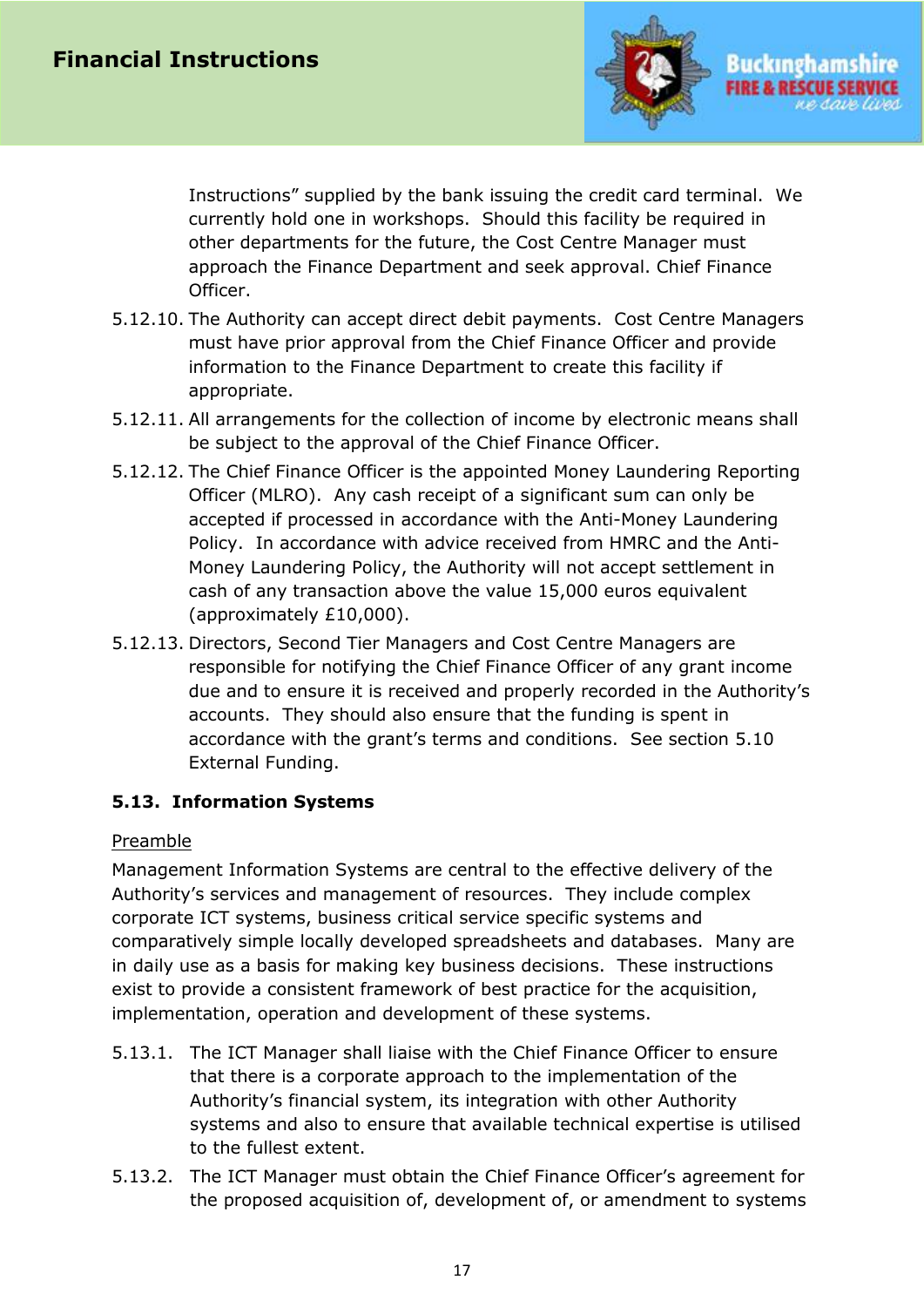

which involve financial operations or produce information which will form the basis of financial decisions.

- 5.13.3. The ICT Manager shall consult with and obtain the agreement of the Chief Finance Officer on the appropriateness of controls which need to be built into systems to achieve an acceptable level of security should the system interface with the Authority's financial system.
- 5.13.4. Any new system or proposed development should comply with the principles of Best Value by offering systems of high quality to deliver agreed outputs at a competitive cost. Post Implementation Reviews should be carried out by the project manager to establish whether the anticipated benefits were realised.
- 5.13.5. The ICT Manager is responsible for ensuring proper security, password protection, privacy and back-ups concerning information held in the Authority's computer installations and for implementation and compliance with prevailing legal requirements.
- 5.13.6. An audit trail should exist to allow for an item to be traced both forward through the system from the initiation document or entry to the final destination or output, and backwards from the final destination to the initiation document.
- 5.13.7. For the purpose of the Data Protection Act/General Data Protection Regulation (GDPR), the ICT Manager will liaise with and advise the nominated Data Protection Officer. All employees are responsible for ensuring compliance with any legal, statutory, regulatory or contractual obligations.
- 5.13.8. The ICT Manager shall be responsible for the safe custody of all computer hardware and software used by the Authority, including compliance with software licence agreements. He/she shall maintain an inventory of all equipment and application software in accordance with the requirements of Financial Instruction 5.15 (Inventories).
- <span id="page-17-0"></span>5.13.9. The ICT Manager shall, in consultation with the Business Continuity Manager and the Chief Finance Officer, develop and maintain recovery plans to ensure that systems can be restored within an acceptable timescale in the event of a disaster or software/hardware failure. Regular testing should take place to ensure the adequacy and effectiveness of such plans. All systems should be regularly backed up.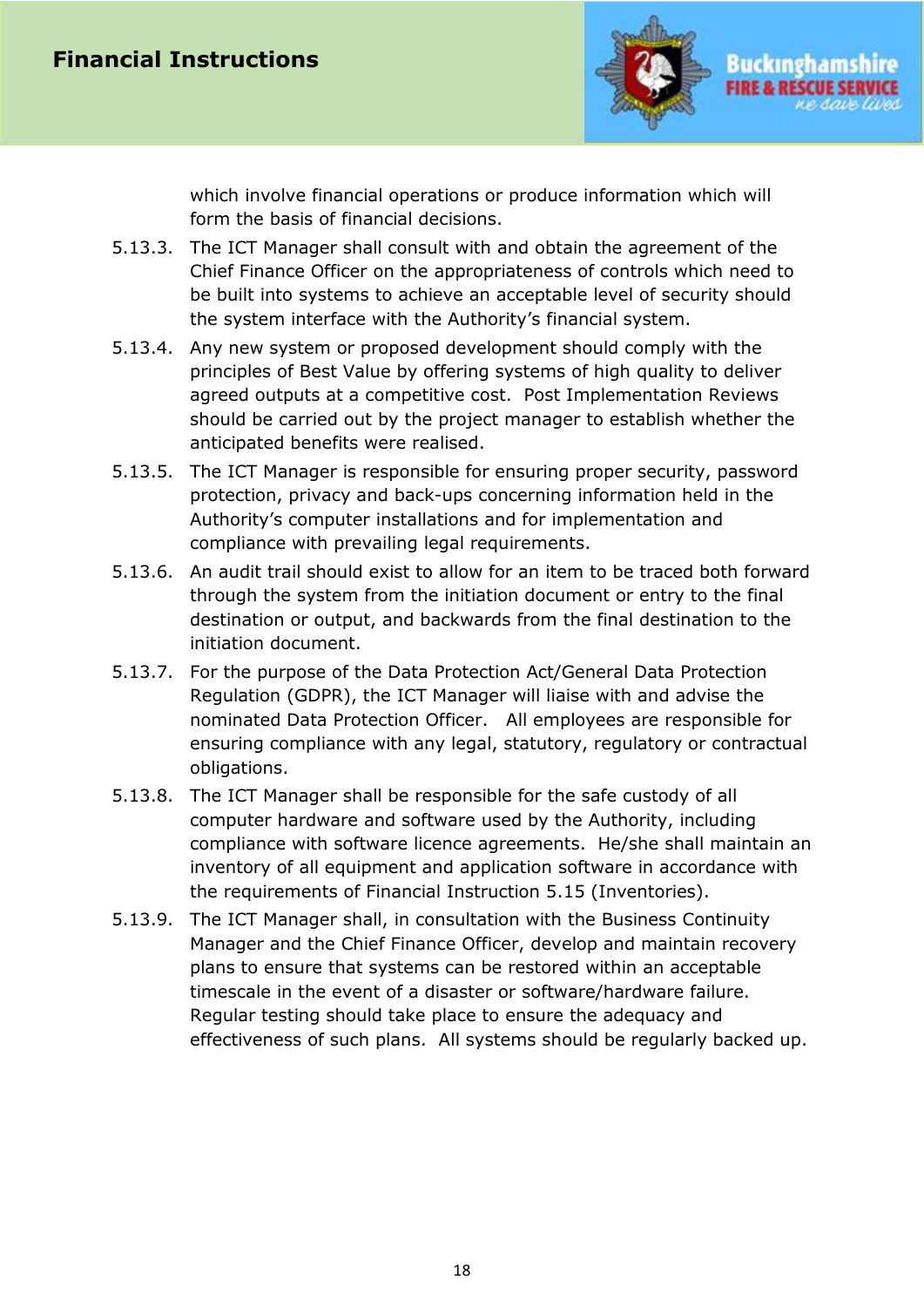

#### **5.14. Insurance**

#### Preamble

The insurance of the Authority's assets and potential legal liabilities arising from its various activities is an essential service that the Authority has agreed to operate centrally. These instructions seek to provide a common process which will ensure that insurable risks are continually reviewed and appropriate cover provided.

- 5.14.1. The Chief Finance Officer shall effect all insurance cover and appoint an officer to deal with all claims (the Claims Officer), in consultation with other Officers where necessary.
- 5.14.2. Directors and Second Tier Managers shall give prompt notifications, confirmed in writing, to the Chief Finance Officer of all new risks, including financial, property, equipment or vehicles, which may require to be insured and of any new activities or changes, including contractual or partnership risks that may impact upon the Authority's risk profile.
- 5.14.3. Directors and Second Tier Managers shall immediately notify the Claims Officer in writing of any loss, liability or damage or any event likely to lead to a claim under the Authority's insurance programme so as not to prejudice the value of the insurance protection available to the Authority. Such notification should be in the format prescribed by the Chief Finance Officer. The Police and Internal Audit will be notified of loss or damage if appropriate.
- 5.14.4. The Chief Finance Officer shall annually, or at such other period as may be required to meet existing contractual or European competition legislation, review all external insurance arrangements.
- 5.14.5. Directors and Second Tier Managers shall consult with the Chief Finance Officer and the Director of Legal and Governance concerning the terms of any indemnity that the Authority is requested to give potentially impacting on the Authority's insurance arrangements.
- <span id="page-18-0"></span>5.14.6. Directors and Second Tier Managers and other managers shall comply with requirements notified by the Chief Finance Officer for claims handling procedures including response times for information. Any loss arising from non-compliance will be a cost to the department concerned.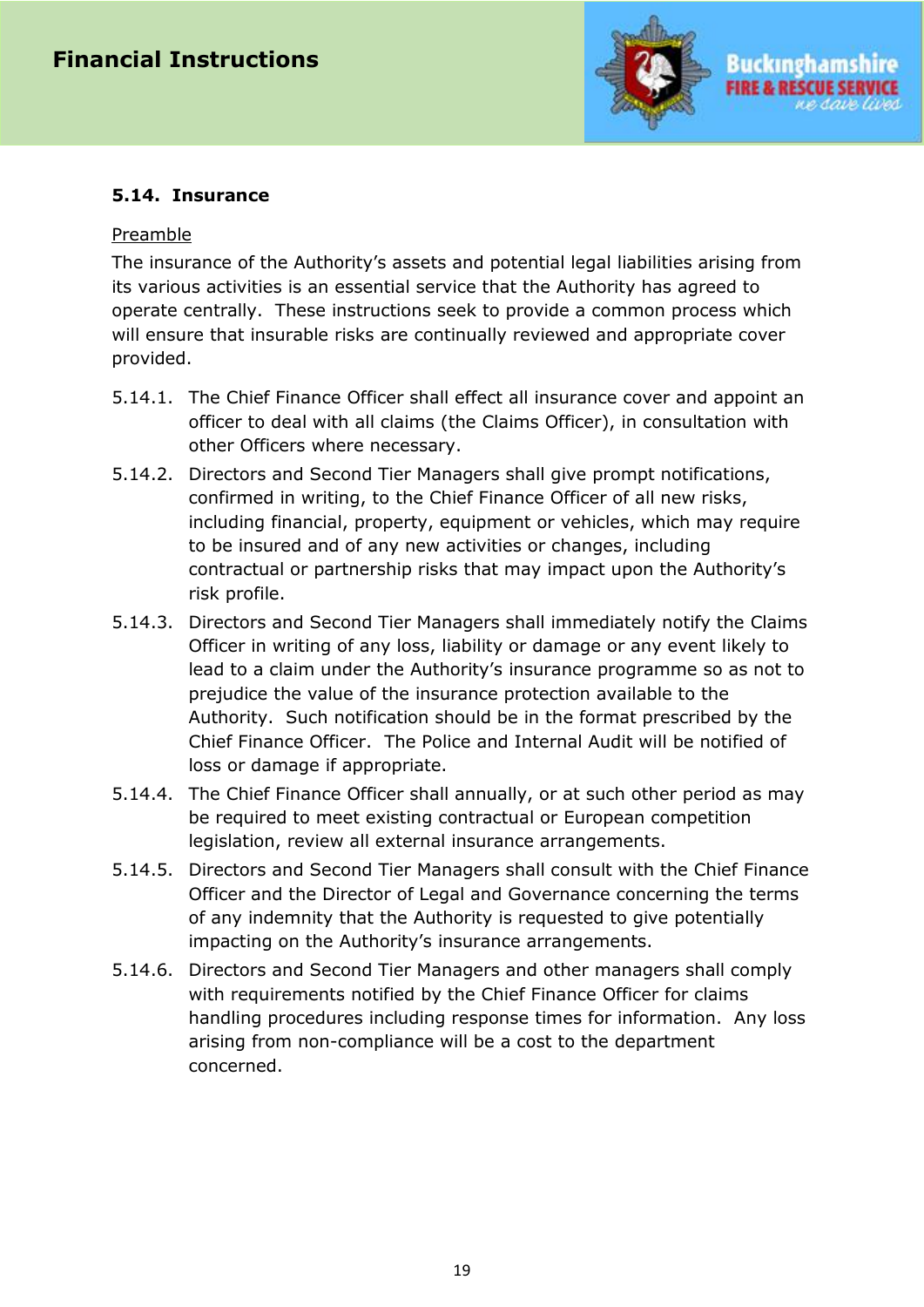

## **5.15. Inventories**

#### Preamble

The Authority has a duty to minimise the risk of loss or theft of its physical assets. In addition to making proper security arrangements to safeguard assets, an accurate record (Inventory) should be maintained to enable verification of the existence and location of assets.

These instructions (in addition to Financial Regulation D.8) set out overall requirements and roles and responsibilities for creation, maintenance, control and inspection of inventories, the notification of missing items and the disposal of surplus or damaged assets.

- 5.15.1. Each Director/Second Tier Manager/Cost Centre Manager shall ensure that an inventory is maintained for appropriate physical assets under their control. The basic criteria for inclusion of an item is where the value is over £50 (not furniture and fittings) or the item can be deemed to be portable and desirable in nature.
- 5.15.2. Each inventory must be in a form approved by the Chief Finance Officer. This can either be a bound book with numbered pages or a secure computer system. When the Asset Management system is fully operational items may be recorded in that system with the agreement of the Chief Finance Officer. Whichever system is used, a full description of the item must be recorded to include:
	- Description / Make / Model;
	- Serial number (or identifying mark);
	- Date of purchase and cost (exclusive of VAT); and
	- Location.

Where items are recorded in the Asset Management system, officers should follow the procedures as laid down in the guidance note.

- 5.15.3. Each Director/Second Tier Manager/Cost Centre Manager shall arrange for all inventories to be checked at least annually and for the checks to be evidenced on a copy of the inventory by the date and the signature of the officer carrying out the check.
- 5.15.4. Where items of a material value (>£1000 per item or per group of items or as required for the Asset Management system) are found to be missing these should be reported immediately to the Chief Finance Officer and the relevant Second Tier Manager and Station Manager. If theft is suspected, the Chief Finance Officer will also notify Internal Audit as appropriate.
- 5.15.5. No article with an estimated current value exceeding £500, or a number of articles with a total estimated current value exceeding £500 shall be written off without the approval of the Chief Finance Officer.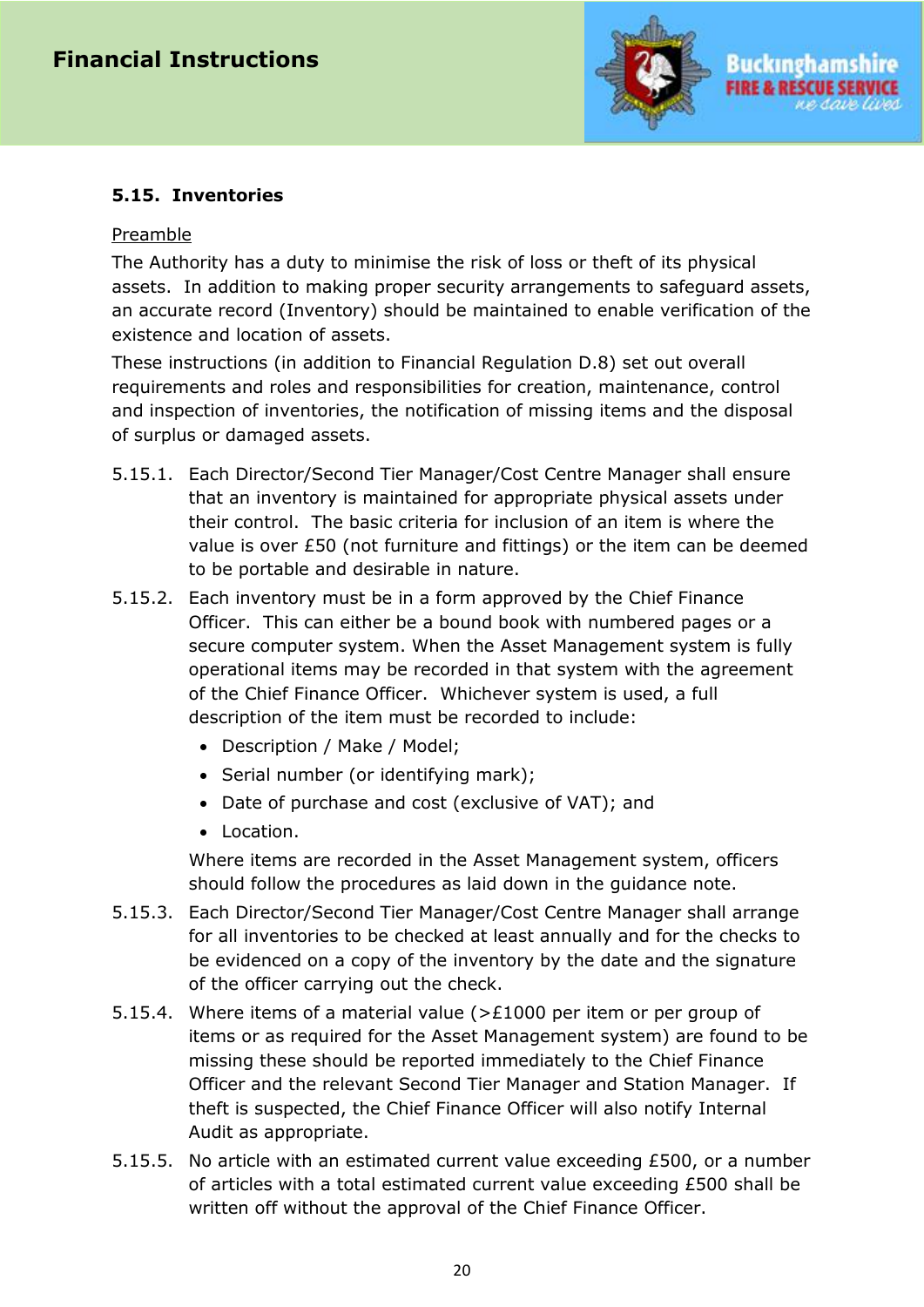

- 5.15.6. Where an employee ceases to be responsible for the maintenance of an inventory and hands over the responsibility to a new officer, all items on the inventory should be checked and the inventory signed and dated by both outgoing and incoming officers.
- 5.15.7. No item should be removed from the Authority's premises unless it is in accordance with the ordinary course of the Authority's business and as such must only be used for the Authority's purposes.
- 5.15.8. Where inventory items are temporarily removed from the Authority's premises under the normal course of an employee's duties (e.g. pool mobile phones), a record should be maintained of the whereabouts of all such items. The officer responsible for the items should sign the record when the item is returned to the officer.
- 5.15.9. Whenever an officer leaves, hands over or ceases to be responsible for the custody of any property of the Authority which is entered on an inventory, the relevant Manager shall ensure that a check is made of that property and that the outgoing and incoming officers sign a handing-over certificate or an item return and reallocation record within the inventory.
- Surplus, obsolete or unserviceable items
- 5.15.10. A check should be made to determine whether there is a corporate policy for disposal of the item. For Red Fleet vehicles or items originally purchased from Capital where the net book value exceeds £10,000 the Executive Committee must approve the method of disposal.
- 5.15.11. For items other than those to which the previous paragraph relates, disposal should be by public auction, trade-in, competitive tender or by obtaining three written quotes from suitable contractors/purchasers, or as approved by the Chief Finance Officer. All disposals are subject to obtaining advice from the Chief Finance Officer on the likely market for the items and the relative cost of disposal.
- 5.15.12. Once the decision and approval to dispose of an asset has been taken and before disposal, all livery referencing to Buckinghamshire and Milton Keynes Fire Authority must be removed.
- 5.15.13. The officer responsible for the disposal must demonstrate that the Authority is receiving value for money and that the contractor used is reputable. The officer must comply with the Authority's Anti-Money Laundering Policy. Evidence of all of these requirements must be retained by the responsible officer.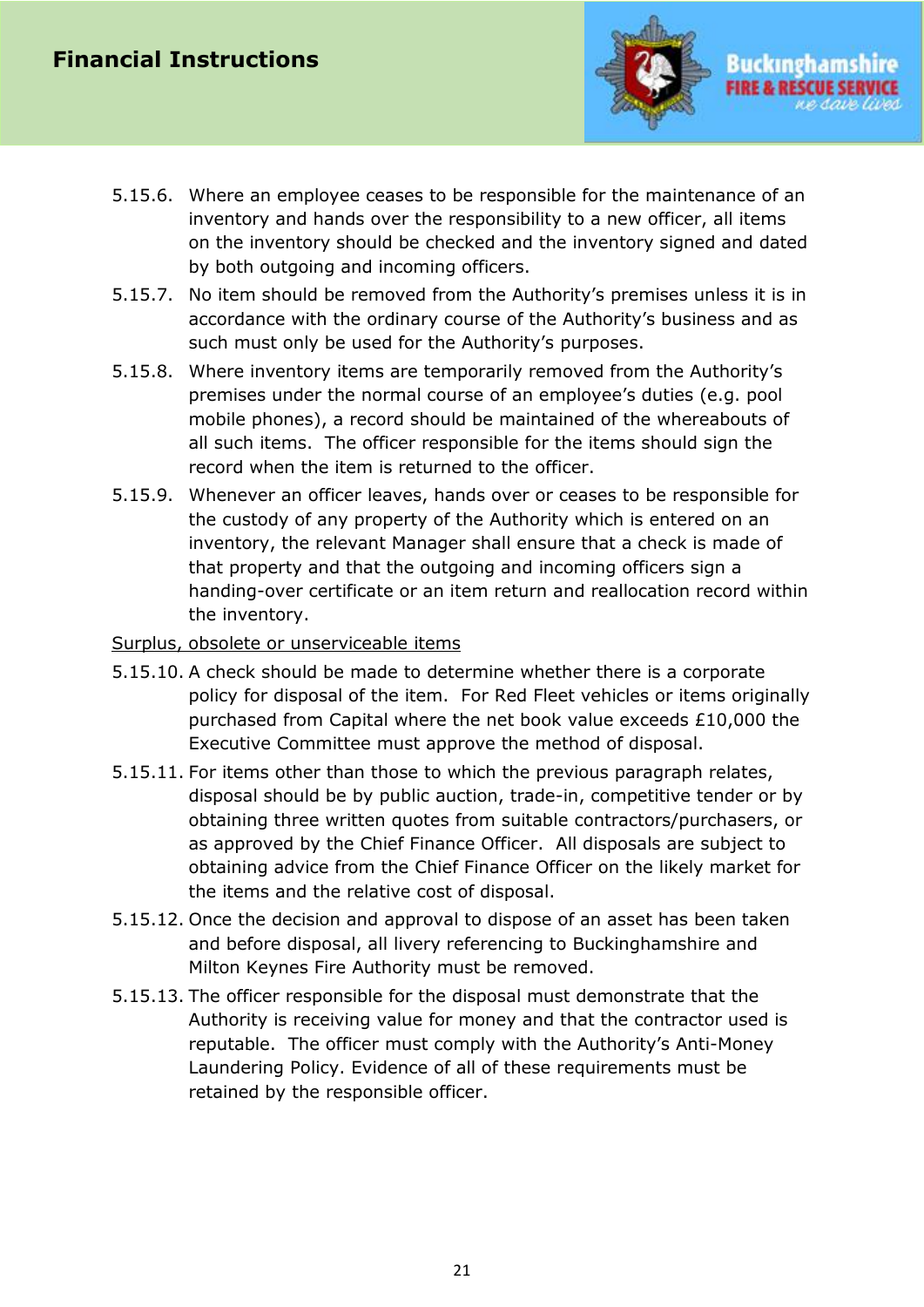

#### Disposal Methods

- 5.15.14. Brief points regarding some different methods of disposal are given below.
	- Public Auction Auctions may be suitable for items for which there is likely to be keen competition from a wide market of potential cash purchasers or for items of an unusual nature but for which there is likely to be a ready market. An auction may quickly conclude competition and identify the successful bidder who will sign a binding contract at the sale. There is, therefore, a degree of immediacy provided by the auction process, which is absent in other methods of sale.
	- Formal Tender/Sealed Offers Formal tenders may be considered appropriate where there is a defined market and a perceived demand for the item to be sold. As there is no flexibility in the post-tendering procedures, it may be felt that the use of this method restricts the market since interested purchasers may need to incur costs before submitting offers (which, if accepted, become legally binding) without any assurance that they will be successful. The sealed offer process is relatively simple and inexpensive both in terms of the Authority's administration and financial commitment.

## <span id="page-21-0"></span>**5.16. Invoices and Accounts for Payment**

## Preamble

These instructions seek to provide a consistent framework throughout the Authority for the payment of invoices for goods and services received. There is a need to ensure that there is a segregation of duties involved in the raising and authorising of requisitions, receipting of goods and checking of invoices/credit notes, in order to reduce the risk of fraud. It is the Cost Centre Manager's responsibility to ensure sufficient employees have the appropriate access rights (bearing in mind segregation of duties above), that they are fully trained and aware of their responsibilities and are available to take the necessary action in the Finance system for each step of the process.

These instructions support Financial Regulations, in particular Financial Regulations D.4 to D.7. Invoices should be supported by an authorised order unless an exemption applies in Section 5.19

## Instructions – General

5.16.1. In essence, the process begins with the entry of a requisition for goods or a service through the Finance system. Once the requisition has been raised, the system will notify the Cost Centre Manager that it requires approval. If approved, Procurement will then convert the requisition into an official purchase order which will be sent to the supplier by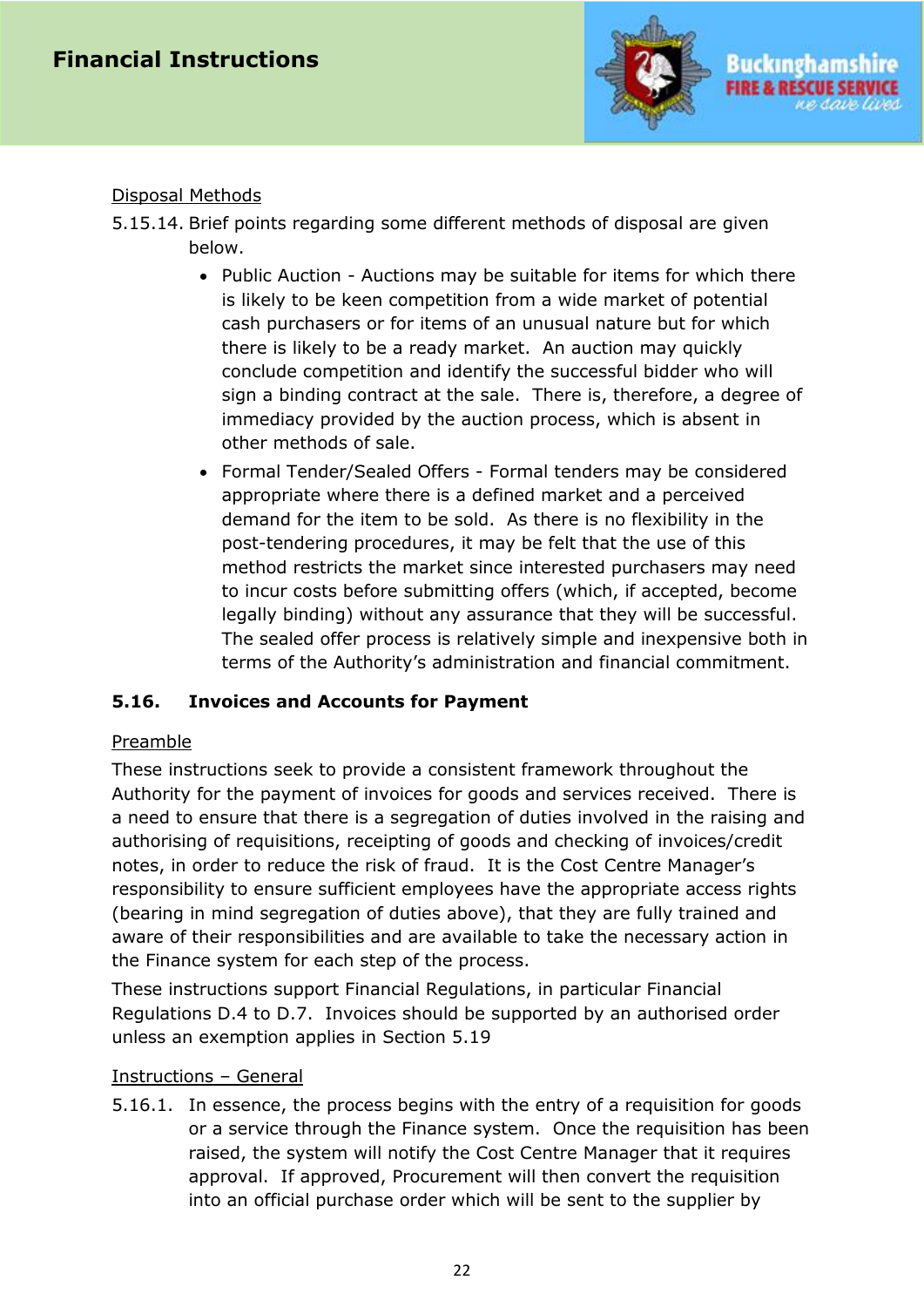

email. Once the goods or services have been received, the system will need to be updated with the goods receipt. Invoices will be sent directly from the supplier to the Finance Department for payment. Payment will only be authorised if the goods/services have been correctly receipted and price, VAT and discount details agree with the original purchase order (and within tolerance limits, currently the greater of 10% or £50).

5.16.2. Invoices must be paid through the Finance system using BACS. Any waiver to this requirement must be authorised in writing by the Chief Finance Officer.

#### Instructions – Ordering Goods and Services

- 5.16.3. Financial Instruction 5.19 Order of Goods, Works and Services should be read and all procedural rules therein must be applied prior to creating any purchase orders in the Finance System.
- 5.16.4. Only officers authorised by the Cost Centre Manager and agreed by the Chief Finance Officer shall requisition purchase orders for works, goods or services on the Finance system.
- 5.16.5. The Cost Centre Manager is responsible for ensuring arrangements are in place and substitutes are notified in the event of leave or sickness or when an employee leaves the Authority.
- 5.16.6. The requisitioner is responsible for ensuring correct procedures are followed as per the guidance for electronic ordering held on the i-drive and that the information on the requisition is sufficiently detailed and meaningful to enable good quality management information to be extracted from the Finance system.

#### Instructions – Authorisation

- 5.16.7. Once the requisition has been saved, workflow will generate an email to prompt the Cost Centre Manager to either authorise, reject or put on hold the requisition.
- 5.16.8. The Cost Centre Manager or his/her authorised representative shall use the Finance system to ensure:-
	- The supplier and requisition details are correct and reflect sufficiently the nature of the purchase order;
	- The expenditure is covered by an approved budget;
	- Appropriate entries have been made in stores records or inventories as required;
	- The account has not previously been passed for payment;
	- The workflow requests for authorisation are carried out promptly and arrangements are made to ensure substitutes are set up in the system to act in the Cost Centre Manager's absence;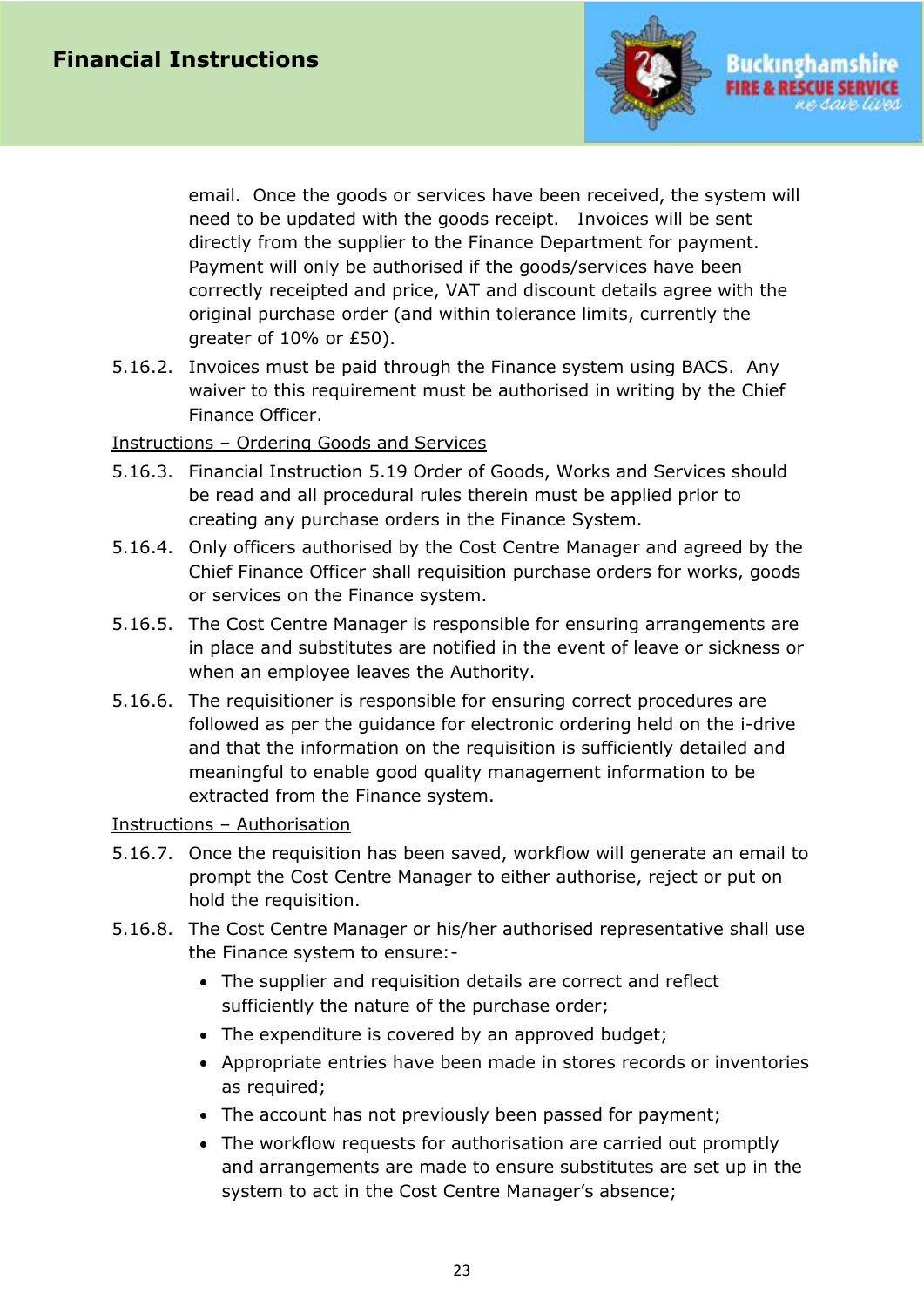# **Financial Instructions**



- Workflow requests for double checking are carried out fully where tolerance levels are exceeded before re-authorisation
- The Cost Centre Manager is responsible for ensuring arrangements are in place and substitutes are notified in the event of leave or sickness.
- 5.16.9. Requisitions approved by the relevant Cost Centre Manager will be turned into a purchase order by Procurement.

#### Instructions – Goods Receipting

- 5.16.10. Upon delivery or completion of the goods or services or works, the order must be confirmed as received by entering a goods receipt transaction onto the Finance system. Financial Instruction 5.27 (Stocks and Stores) and Financial Instruction 5.15 (inventories) may also be applicable.
- 5.16.11. The Cost Centre Manager or his/her authorised representative shall use the Finance system to ensure:
	- The goods have been received, examined and approved as to quality and quantity, or services rendered or work done satisfactorily;
	- Any specific authorisation that is required, e.g. Quantity Surveyor valuation certificate for construction works invoices, has been obtained;
	- The Cost Centre Manager is responsible for ensuring arrangements are in place and substitutes are notified in the event of leave or sickness or when an employee leaves the Authority.

## Instruction - Invoicing

- 5.16.12. The supplier will be asked to quote on the invoice the name of the place where the work was done or goods delivered, together with a reference to the purchase order number and delivery note, if this is applicable.
- 5.16.13. Invoices should be emailed to the Authority's Finance Department, where they are processed electronically on to the Finance system. A number of checks will be carried out automatically to match the invoice to the authorised purchase order in the Finance system:-
	- The value of the invoice agrees within tolerance levels to the goods received and authorised order;
	- Any anomalies, differences or duplicates will be highlighted and dealt with at this stage.
- 5.16.14. There are automatic system checks in the Finance System which look at the following items and verify through the workflow system when 10% tolerance levels have been exceeded. If the tolerance level is exceeded the workflow system will generate a further notification back to the approver for investigation: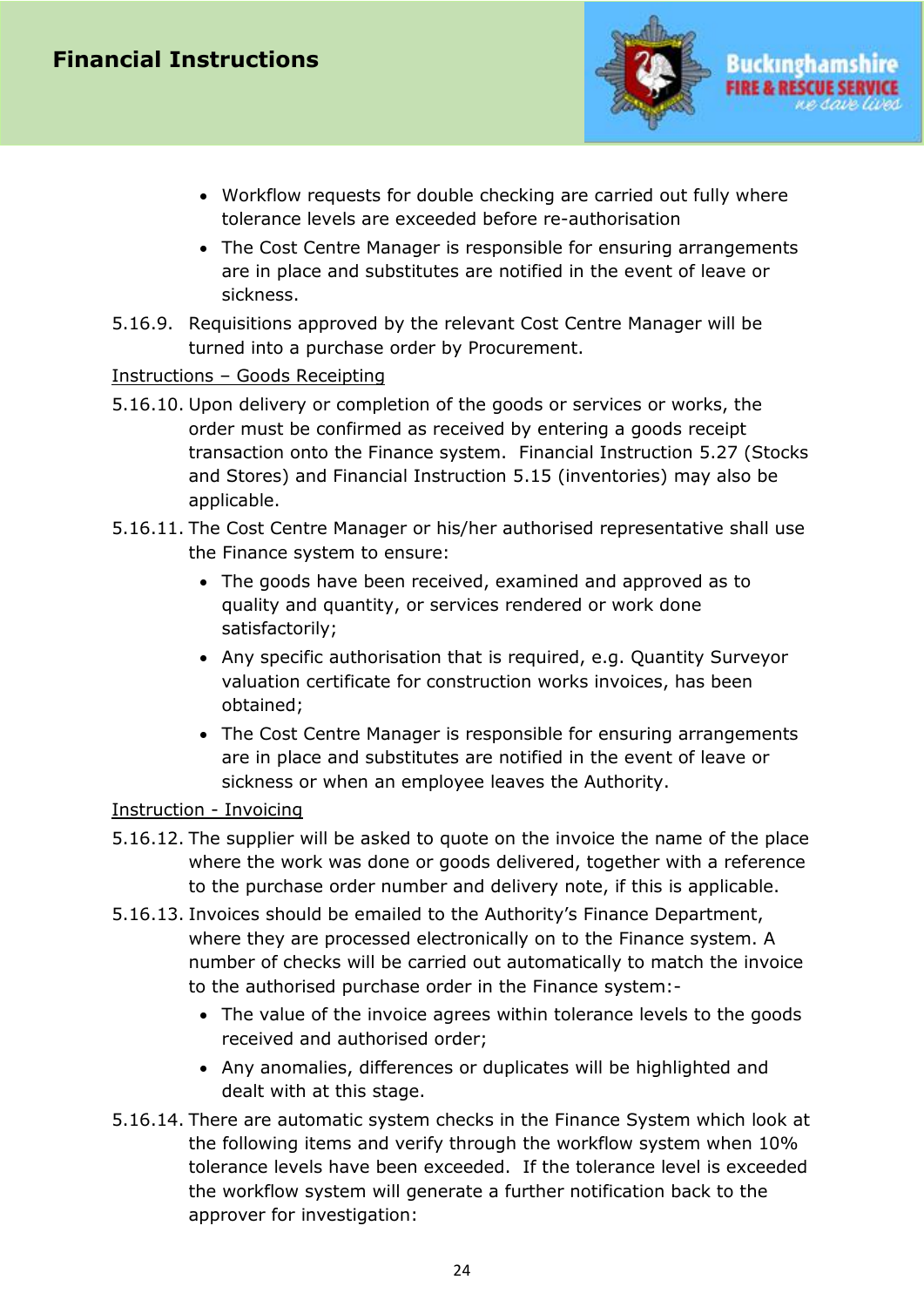# **Financial Instructions**



- The value of the invoice agrees to the goods received and authorised order;
- The relevant VAT classification code is correct.
- 5.16.15. Where payment is to be made against a "copy invoice", the invoice must be:
	- Clearly marked as a "copy invoice" and signed as a "true copy" by the supplier or representative;
	- A check must be carried out as far as possible to ensure there is no record in the Finance system that the invoice had been passed for payment previously;
	- Internal controls should exist to ensure that should the original invoice appear at a later date the invoice will not be passed for payment again. Under no circumstances should a different invoice number or an extension to the invoice reference be made to "force" the transaction through.
- 5.16.16. Statements sent by suppliers should be checked against the Finance system to see if they have been paid, and if still outstanding, the matter raised by Finance to the receiving department. Under no circumstances should payment be authorised against a statement.
- 5.16.17. As soon as possible after the end of each financial year, and in any case not later than a date to be determined by the Chief Finance Officer each year, each Cost Centre Manager should notify the Finance Department, in a format determined by them of all outstanding items of expenditure relating to goods received or services rendered in the previous financial year.
- 5.16.18. Employees of the Authority must not make out invoices nor shall an employee of the Authority add any additional items to an invoice rendered by a supplier. Invoices shall not be accepted in which the details are not written in ink, typewritten or electronically printed.
- 5.16.19. No amendments shall be made to any invoice. All invoices requiring amendment shall be returned to the supplier for any amendment necessary, in accordance with VAT regulations.
- 5.16.20. The Chief Finance Officer may agree in writing whether for some invoices certain of the conditions shown above may be waived.
- 5.16.21. Timely processing of invoices must be undertaken in compliance with the statutory requirements regarding prompt payment.
- 5.16.22. Where invoices relate to "construction" and fall within the terms of the HMRC Construction Industry Tax Deduction Scheme, the Chief Finance Officer will maintain records of those suppliers who carry out construction operations. If a tax deduction applies to the supplier, the Finance system will only allow input of invoices from the supplier by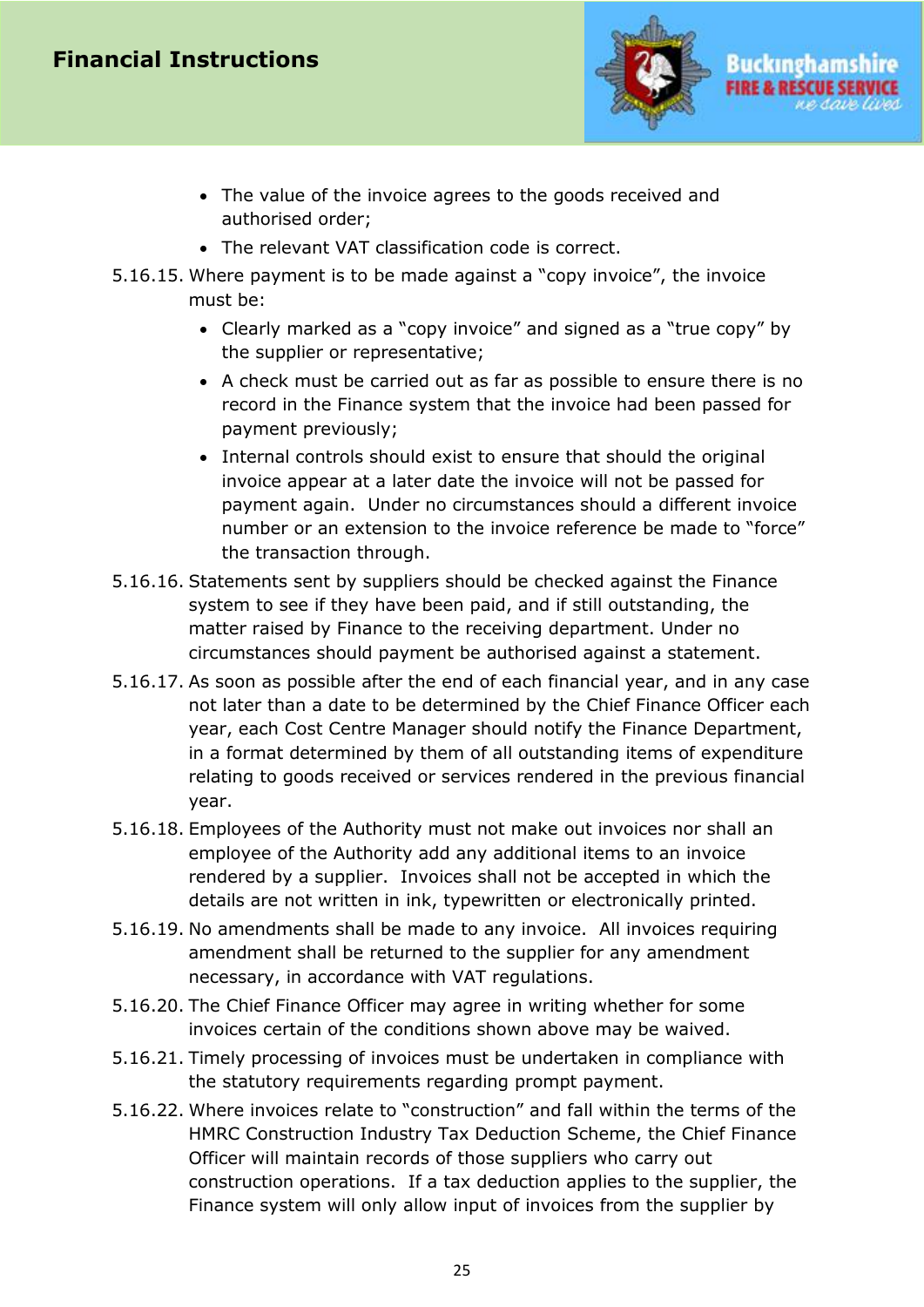

authorised Finance. The invoice will be checked against the approved purchase order, and a deduction will be taken from the invoice, net of VAT, and forwarded to HM Revenue and Customs. Refer to Financial instruction 5.6 CIS on what to do if engaging a contractor under this scheme for the first time.

5.16.23. A hierarchy list of requisitioners, authorisers, counter-authorisers, limits of authority and substitutes will be kept and maintained within the Finance System for each cost centre. Changes will only be made to the Finance system upon notification from the HR department, or the relevant role change, leaver or new employee of the Authority. This will only be done after HR have received and processed all relevant paperwork in line with Authority procedures.

Instruction – Change of bank details for payment of invoices

5.16.24. All details provided for the setup of new vendors must have been received from the supplier on the electronic form sent to them from the Finance system, once Procurement have agreed to the requirement of a new vendor. Any changes to existing vendors should be electronically sent to Finance on their company email or headed paper, at which point the relevant finance officer will call the vendor to confirm the changes are genuine before processing. All evidence will be attached to the vendor record in the finance system and held as per the Authority's retention policy.

#### <span id="page-25-0"></span>**5.17. Leases**

#### Preamble

The accounting arrangements and requirements for leases are complex. It is therefore essential when considering how to finance a purchase that Cost Centre Managers seek the advice of the Chief Finance Officer. This applies to both operating and finance leases.

- 5.17.1. Cost Centre Managers must seek the advice of the Chief Finance Officer before agreeing to any lease arrangements for goods or services.
- 5.17.2. Any lease contract must be reviewed by the Chief Finance Officer and the Director of Legal and Governance prior to any agreement being signed.
- 5.17.3. Any proposal for financing expenditure through a lease must be approved by the Chief Finance Officer who will seek assurance that the method demonstrates value for money and is the most appropriate financing method for the circumstances.
- 5.17.4. The original lease agreement must be sent to the Procurement section for safekeeping and for adding to the contracts register and a copy to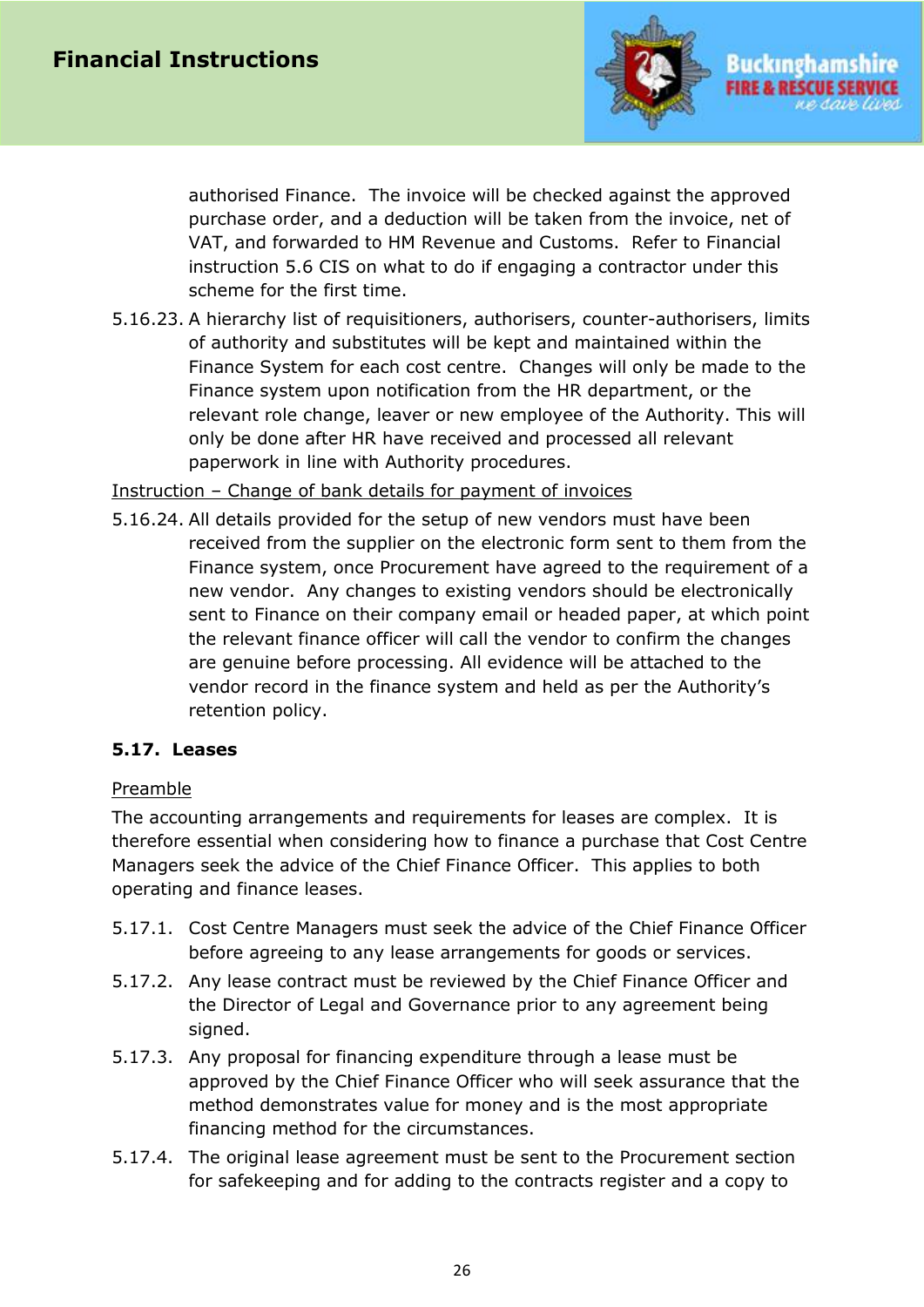

the Chief Finance Officer for the evidence required for the Statement of Accounts.

#### <span id="page-26-0"></span>**5.18. Medium Term Financial Plan**

#### Preamble

The Medium Term Financial Plan (MTFP) links the Authority's strategic aims and objectives as set out in the Public Safety Plan (PSP) with the resources available to the Authority. It is constructed so as to ensure that resource allocation properly reflects the priorities of the Authority. The MTFP is reviewed annually as part of the budget cycle and is expressed as the Authority's detailed annual budget for the first year and an outline for the following three years.

Note that the outline budgets mentioned above are for financial planning purposes only. These are indicative only and are not approved by the Authority until the detailed budget is set for that particular year.

- 5.18.1. SMB, Directors, Second Tier Managers and Cost Centre Managers are responsible for reviewing the MTFP annually, taking account of service plans and priorities, and for submitting updated plans covering the following three years in accordance with guidance and timescales notified by the Chief Finance Officer.
- 5.18.2. The MTFP for each cost centre should begin with the previous year's reported MTFP unless otherwise notified by the Chief Finance Officer. Any variations must be fully explained. Where the Chief Finance Officer considers it is appropriate a zero based budgeting approach will be taken.
- 5.18.3. The Chief Finance Officer will report to the Executive Committee on the indicative budget position for the Authority, taking into account the Government's Comprehensive Spending Review and any other relevant information.
- 5.18.4. The Chief Finance Officer will determine the format of the MTFP and detailed annual budget in accordance with any general directions from the Executive Committee and after consultation with SMB.
- 5.18.5. SMB, Directors, Second Tier Managers and Cost Centre Managers will be provided with a detailed budget timetable and budget guidance notes to enable the annual budget to be completed by the statutory deadline. The guidance will set out the responsibilities for the completion of the plans. Cost centre managers will be required to explain any material variances from prior year planning assumptions and plans.
- 5.18.6. Bid for additional funds (Growth bids) for new initiatives / priorities should be outlined as such and submitted with a supporting business case. Bids for capital funds can only be made if all necessary approvals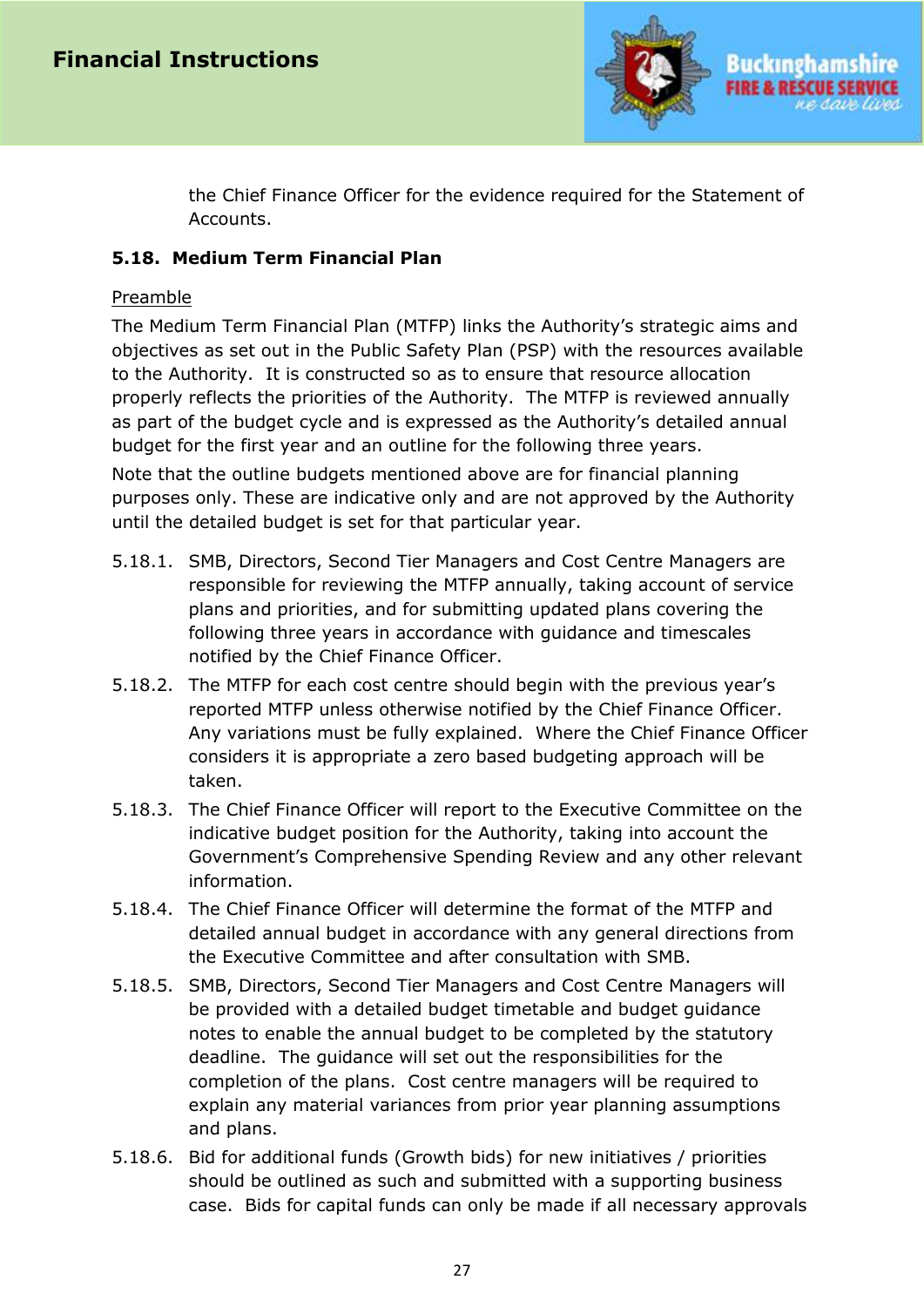

have been obtained, see Financial Instruction 5.5 (Capital). Bids for reduced funds (Savings bids) should be described on the appropriate forms and signed by the appropriate managers.

- 5.18.7. When preparing draft budget requirements Senior Managers and their Cost Centre Managers should have regard to:
	- Public Safety Plan (PSP)
	- Spending patterns and pressures revealed through the budget monitoring process from current and previous years
	- The identification of opportunities to improve economy, efficiency and effectiveness and to achieve savings
	- Legal requirements
	- Policy requirements in the Authority's approved policy framework
	- Initiatives already underway
	- Relevant cash limits
- 5.18.8. The Chief Finance Officer will report the overall MTFP, incorporating the draft annual budget for the following year, to the Executive Committee. The report will take into account the rolling capital programme and any other matters the Chief Finance Officer considers relevant to the financial position and the implications for the level of Council Tax to be levied. The Executive Committee is responsible for recommending the MTFP and budget to the Authority, which has responsibility for overall approval of the budget in February each year.

#### <span id="page-27-0"></span>**5.19. Orders for Goods, Works and Services**

#### Preamble

Purchase Orders create contracts and commit the Authority to expenditure. It is therefore vital that the ordering process fully protects the Authority's interest and that the ability to authorise orders electronically is strictly controlled. This Financial Instruction should be read in conjunction with the Authority's Standing Orders as to Contracts, and Financial Regulations (specifically D.4 to D.7).

- 5.19.1. The Cost Centre Manager shall be responsible for all Purchase Orders issued from their cost centre for goods, works or services. The order is raised electronically, and the Cost Centre Manager (or substitute) shall be responsible for authorising the requisition prior to the order being raised.
- 5.19.2. The Authority's payment terms are strictly 30 days, all new contracts entered into should specifically state these payment terms and adhered to. The Chief Finance Officer must authorise prior to the signing of any contract where the supplier has requested earlier or more frequent payment terms.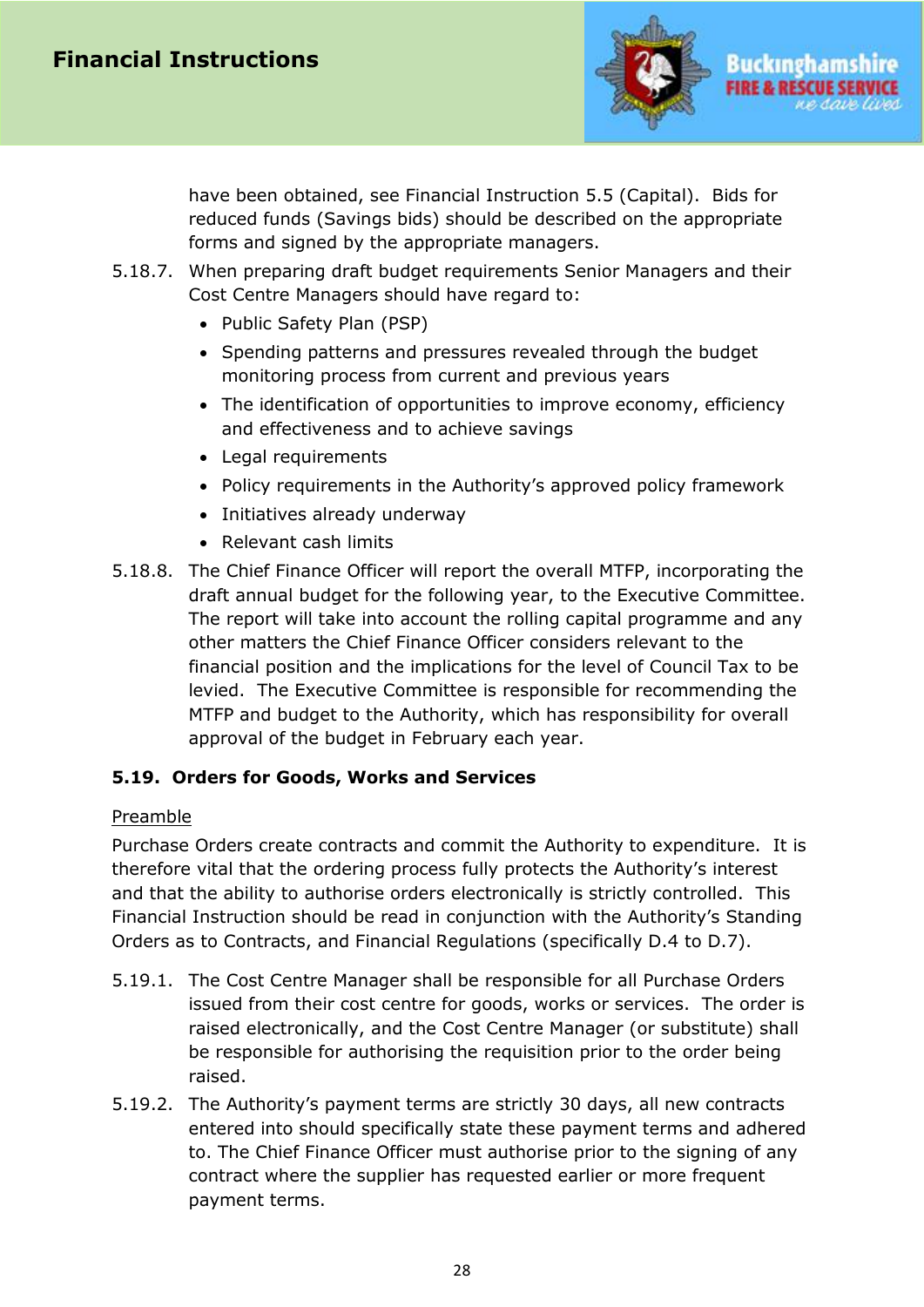

- 5.19.3. Only officers authorised by the Cost Centre Manager and agreed by the Chief Finance Officer shall order works, goods, or services and commit expenditure on behalf of the Authority.
- 5.19.4. Changes will only be made to the Finance system upon notification from the HR department, or the relevant role change, leaver or new employee of the Authority. This will only be done after HR have received and processed all relevant paperwork in line with Authority procedures.
- 5.19.5. All Purchase orders shall be raised on the Finance system at the same time that a commitment is made with a supplier to obtain a quote for goods or services, and the quote attached to the requisition. Where, under exceptional circumstances, it is necessary to place telephone or verbal orders a requisition should be raised in the Finance system and authorised by the appropriate officer immediately.
- 5.19.6. Requisitions will be authorised in the Finance system, providing full evidence of the approving officer.
- 5.19.7. Each order must conform with the Authority's Standing Orders as to Contracts, Financial Regulations and relevant EU procurement rules and should secure best value for money. Cost Centre Managers and Second Tier Managers are responsible for ensuring that orders are only sent to the appropriate approved suppliers held within the Finance system, and who will not present financial or reputational risk to the Authority. Cost Centre Managers are required to seek approval for new suppliers (by completing the relevant electronic form) from the Procurement section who will perform the necessary checks.
- 5.19.8. Procedures outlined in Standing Orders as to Contracts must be followed when orders exceed the particular thresholds for obtaining quotes or tendering.
- 5.19.9. The procurement of work, goods or services must not be broken down into units in order to bring it below the quotation or tendering threshold, thereby circumventing the intention of Standing Orders.
- 5.19.10. Where corporate contracts exist these must be used. Approved lists of suppliers will be compiled and maintained by the Procurement section.
- 5.19.11. Orders are not required for business rates and some other automatic payments made outside the purchase order system. The written agreement of the Chief Finance Officer must be obtained for other exceptions.
- 5.19.12. Before engaging a contractor for the first time for "construction" works which fall under the HMRC definition for the construction industry tax scheme, procedures under Financial Instruction 5.6 (CIS) must be followed.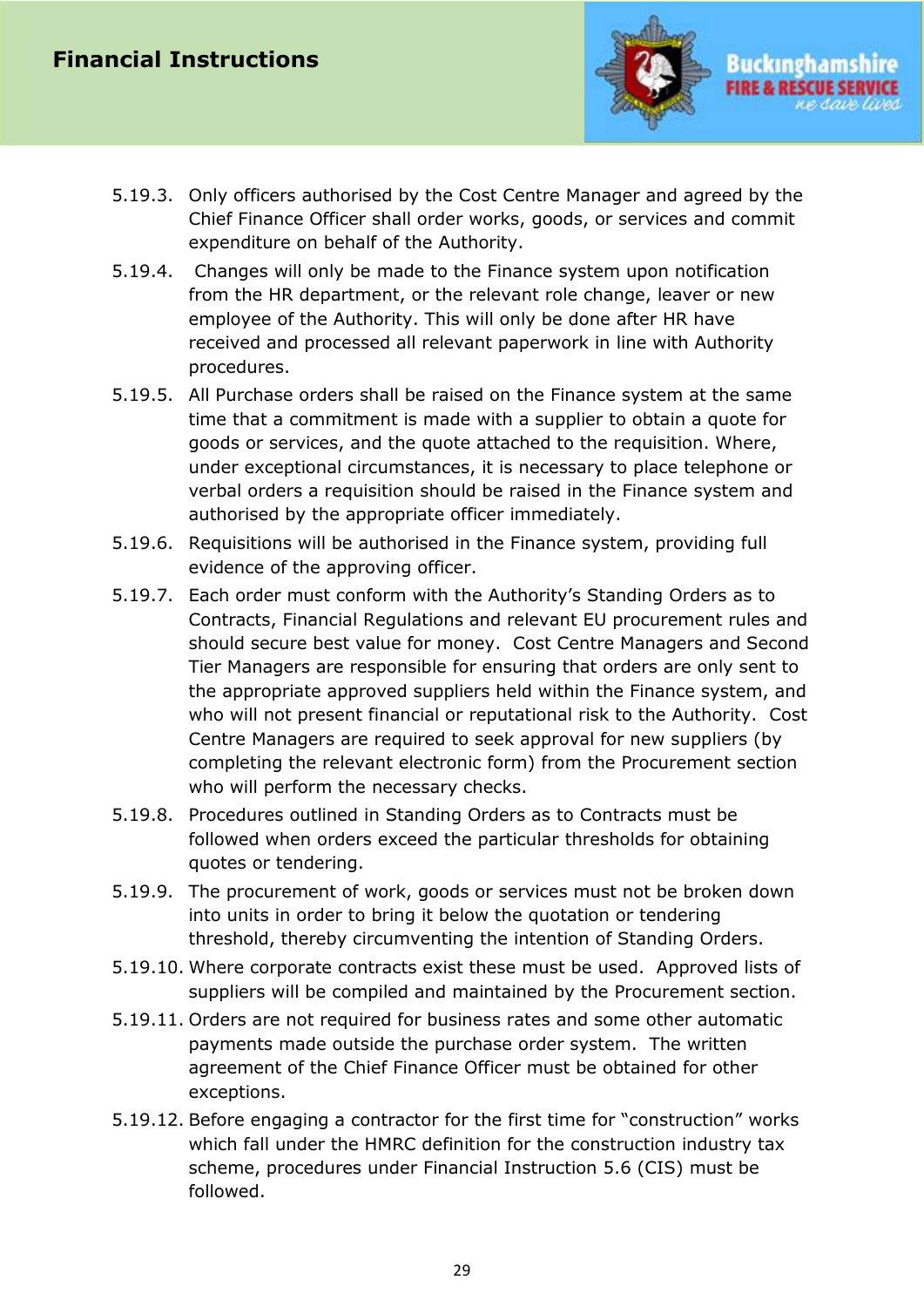

- 5.19.13. Cost Centre Managers must ensure separation of duties so that no one officer is able to carry out all parts of a financial transaction such as the ordering, order authorisation, goods receipting and invoice verification of a single purchase.
- 5.19.14. All Officers of the Authority have a duty to declare any links or personal interests that they may have with suppliers and/or contractors if they are engaged in contractual or purchasing decisions on behalf of the Authority, in accordance with the Code of Conduct for Employees. Failure to do so may render an individual liable to criminal proceedings under section 117 Local Government Act 1972.
- 5.19.15. Official orders must not be used for any personal, private or unofficial purchase nor must personal or private use be made of Authority contracts or similar arrangements.

#### <span id="page-29-0"></span>**5.20. Partnerships**

#### Preamble

Partnerships can play a key role in delivering PSP objectives and community strategies and in helping to promote and improve the well-being of the area. The main reason for entering into a partnership are to provide new and better ways of delivering services, to find new ways to share risk and/or the ability to access new resources.

- 5.20.1. Each partnership should have a defined responsible manager within the Authority. This person is responsible for ensuring that:
	- The partnership is appraised for financial viability in both the current and future years;
	- The financial risk to the Authority is assessed;
	- Appropriate resources are assigned to the governance of the partnership;
	- The partnership is supported by an appropriate documented agreement which outlines the financial liabilities and accountabilities of the partners, together with procedures for financial transactions and monitoring, and which has been agreed in writing by all partners; and
	- The accounting arrangements are satisfactory.
- 5.20.2. The Chief Finance Officer must be consulted and their agreement obtained to the acceptability of the details in respect of the above prior to commencement of the Partnership.
- 5.20.3. Approval of the Chief Finance Officer is required for any partnership where a pooled fund operates. If the Authority is the lead partner for the pooled fund the partnership agreement or SLA should require that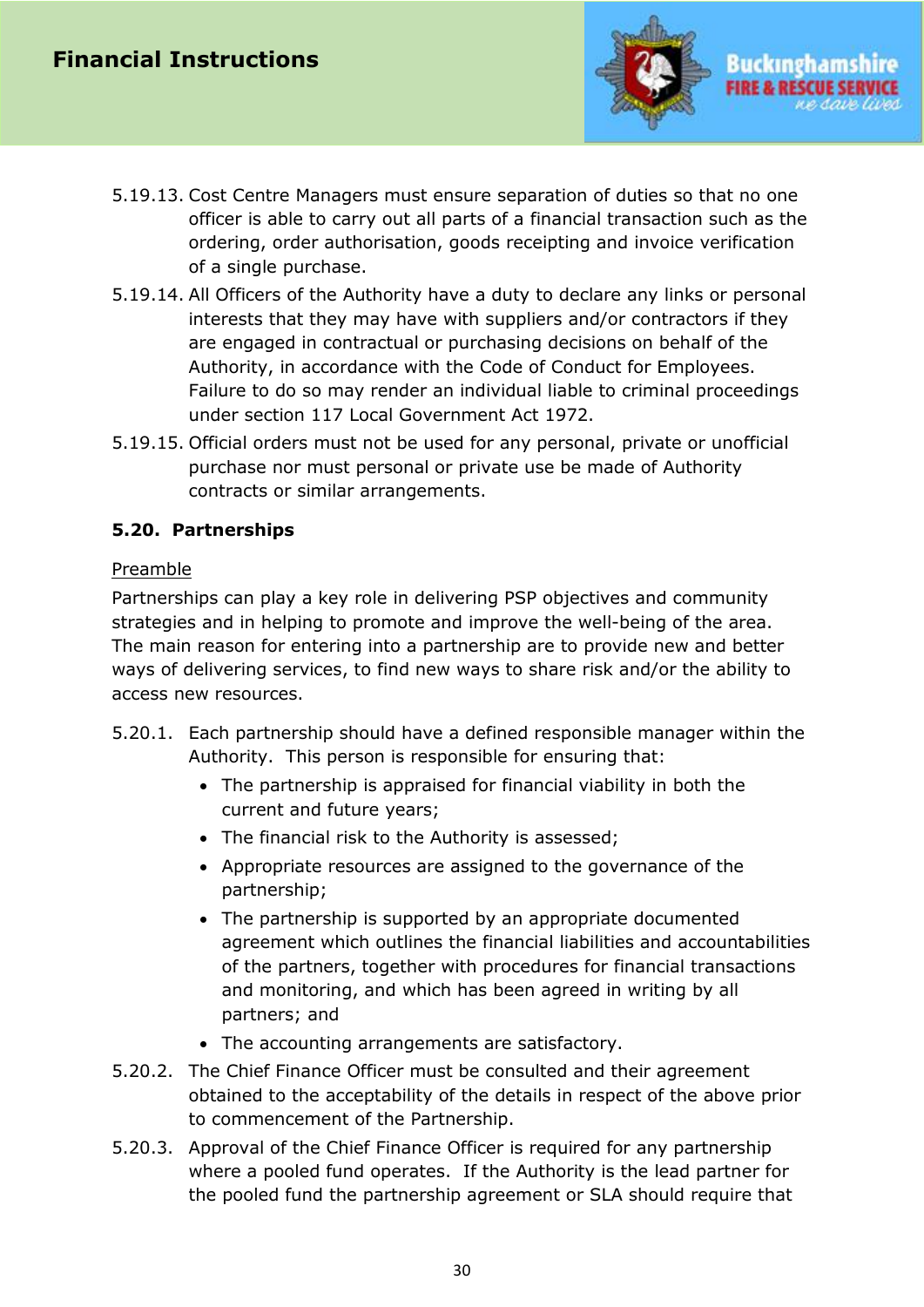

each partner complete financial returns for the Authority in a format and timeframe prescribed by the Chief Finance Officer.

5.20.4. Where a Local Authority Company is to be established (by the Authority or any officer on behalf of the Authority, taking an interest such as membership, shareholding or directorship), the approval of the Chief Finance Officer and the Director of Legal and Governance is required. The section on sponsorship arrangements should be read in conjunction

with this instruction.

## <span id="page-30-0"></span>**5.21. Project Management**

#### **Preamble**

A project is a unique set of co-ordinated tasks, with definite starting and finishing points, undertaken to meet specific objectives within defined schedule, cost and performance parameters. All projects should be assigned a project sponsor who will report the performance of the project to SMB as and when required.

- 5.21.1. SMB is responsible for the overall monitoring of projects and has the right to refer issues arising from projects reports to the Executive Committee or Overview and Audit Committee.
- 5.21.2. The Project Management procedural guidance should be used as a guideline for the completion of project documentation. The first item is to appoint a project sponsor to provide advice and support for individual projects, project managers and to drive the project through to completion.
- 5.21.3. The Statement of Business Requirements (SOBR) translates the project idea or requirement into a simple "proof of concept and identifies the key stakeholders, their interest in the project and ensures they are adequately represented.
- 5.21.4. The Project Initiation Project (PID) is the mechanism by which the business case is put forward by the project manager and includes sections on project objectives, scope and exclusions, business case and option appraisals, acceptance criteria, stakeholder's analysis and communications plan, project risk and project plan.
- 5.21.5. During the project, which may run over many years, a highlight report should be completed at regular intervals to advise Directors and SMB of the project's progress through the major milestones including budgetary information. The key point is to demonstrate that as one agreed section of the project is complete the next stage can be started. If at any stage of the project there is reason to believe that the project is in or likely to go into exception then an exception report must be completed including the likely financial position especially where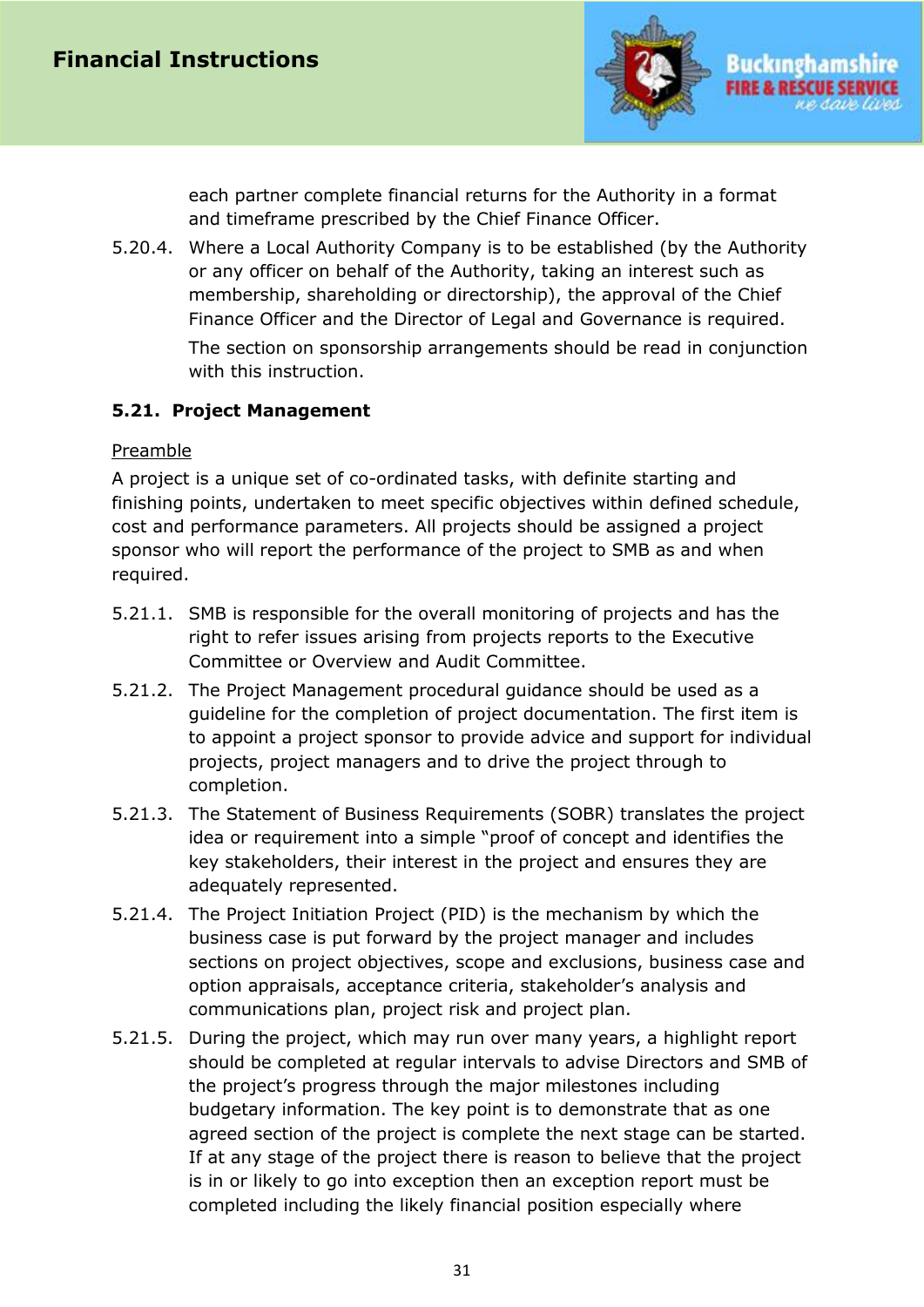

projects are likely to exceed the budget by 10% or more and requiring SMB and Executive committee approval.

- 5.21.6. At the completion of the project an End Stage report must be produced which is in effect a post implementation review, it details the project objectives & subsequent achievements, how well the project has gone, review of resources used including financial budget verses actual final costs, changes to the original plans, post project recommendations and stakeholder analysis of the project as completed. This report should be reviewed by Directors and forwarded to SMB.
- 5.21.7. Where requests are made for Capital Grants funding over £50,000 and have followed the prescribed procedure then the completion of the grant forms must be approved by Committee. The approval of the grant applications by the DCLG will be assumed to be an automatic inclusion in the capital programme for the following year and must then follow the financial Regulations & instructions.

## <span id="page-31-0"></span>**5.22. Reserves – Earmarked**

#### Preamble

An Authority must decide the level of general reserves it wishes to maintain before it can decide the level of Council Tax. Reserves are maintained as a matter of prudence. They enable the Authority to provide for unexpected events and thereby protect it from overspending, should such events occur. Reserves for specific purposes may also be maintained, such as for insurances or for the purchase of capital items.

- 5.22.1. For each reserve established, the purpose, usage and basis of transactions should be clearly identified.
- 5.22.2. Reserves should be managed in accordance with the relevant codes of practice on local authority accounting in the United Kingdom and agreed accounting policies.
- 5.22.3. The Chief Finance Officer shall advise the Authority on prudent levels of reserves for the Authority, and take account of the advice of the external auditor in this matter.
- 5.22.4. The Chief Finance Officer shall ensure that there are clear protocols for the establishment and use of reserves. Any movement to or from reserves should be fully documented and include justification for the movement and approval from the Executive Committee on the advice of the Chief Finance Officer.
- 5.22.5. Resources must only be used for the purpose for which they were intended and usage should comply with protocols and procedures as laid down by the Chief Finance Officer.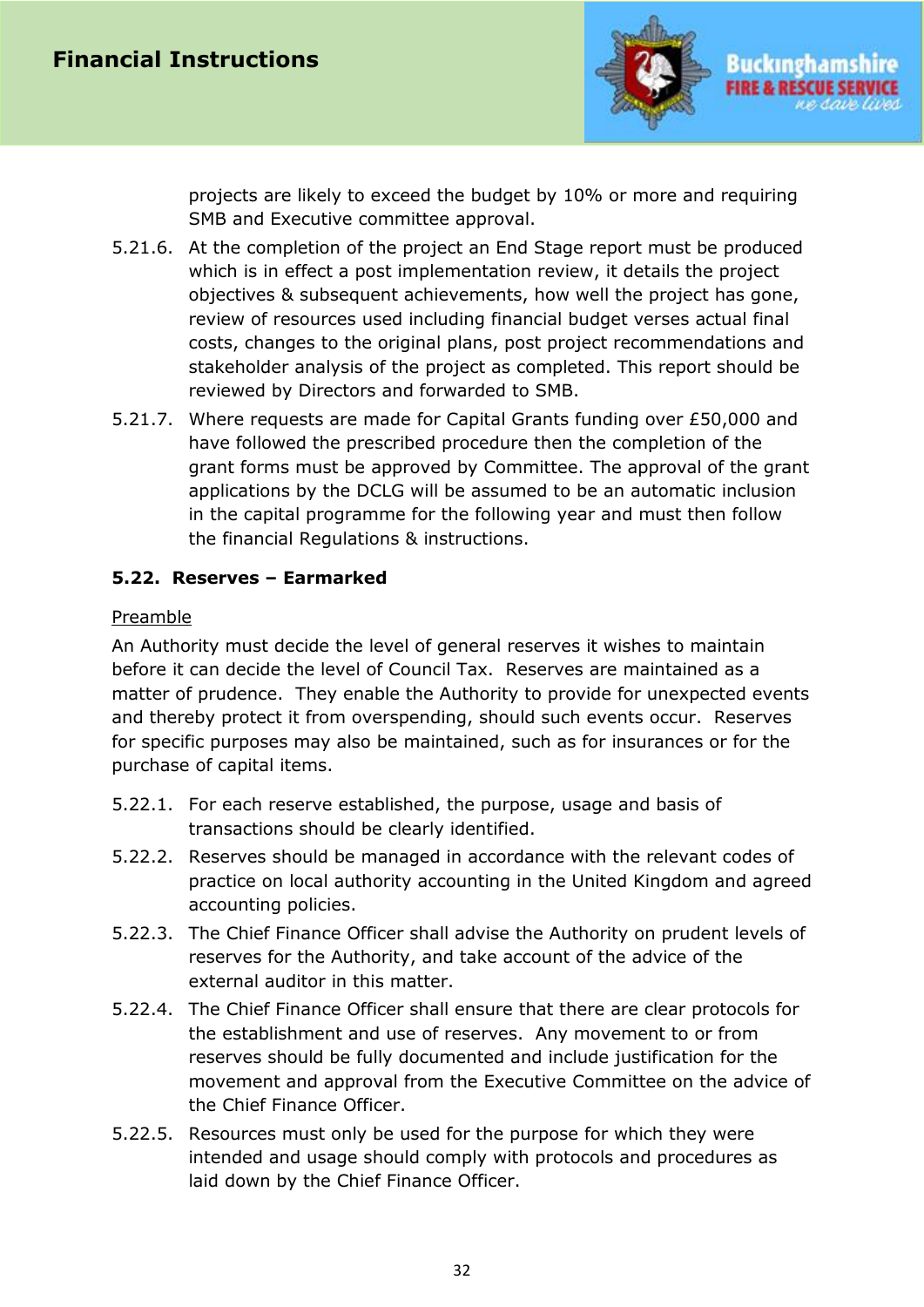

5.22.6. The use of reserves must be monitored during the year as part of normal monitoring arrangements and SMB should confirm any continuing need for the reserves to the Chief Finance Officer as part of year end procedures.

#### <span id="page-32-0"></span>**5.23. Risk Management**

#### Preamble

All organisations face risks to people, property and continued operations. Risk management is the planned and systematic approach to the identification, evaluation and control of risk. Its objectives are to secure the assets of the Authority and to ensure continued financial and organisational well-being.

All employees are responsible for identifying and reporting new risks to their line manager immediately they become aware.

SMB, Directors, Second Tier Managers and Cost Centre Managers are responsible for identifying and managing strategic and operational risks within their service areas. Risks must be managed in accordance with Financial Regulation C.2, these Financial Instructions and the Authority's Corporate Risk Management Policy. The Overview and Audit Committee shall regularly review the Corporate Risk Register.

- 5.23.1. Second Tier Managers should review risks in their areas on a regular basis (at least quarterly) and report any new or increased risks to the Corporate Planning Manager, who in turn will report to the SMB.
- 5.23.2. All financial risks of a material nature must be notified to the Chief Finance Officer.
- 5.23.3. The Corporate Planning Manager shall review risks reported to him/her and discuss the adequacy of individual risk management plans, recommending proposals to improve these if they are considered insufficient. They should escalate all significant risks to SMB.
- 5.23.4. The SMB is responsible for monitoring risks reported to it and seeking assurance that risks are effectively mitigated.
- 5.23.5. All employees should ensure risks are identified and managed in accordance with Financial Regulations C.2 and Corporate Risk Management Policy.

## <span id="page-32-1"></span>**5.24. Salaries, Wages, Allowances and Pensions**

#### **Preamble**

The cost of salaries and wages is a significant element of the Authority's budget. It is essential that proper controls and authorisations are in place and that an adequate segregation of duties is maintained.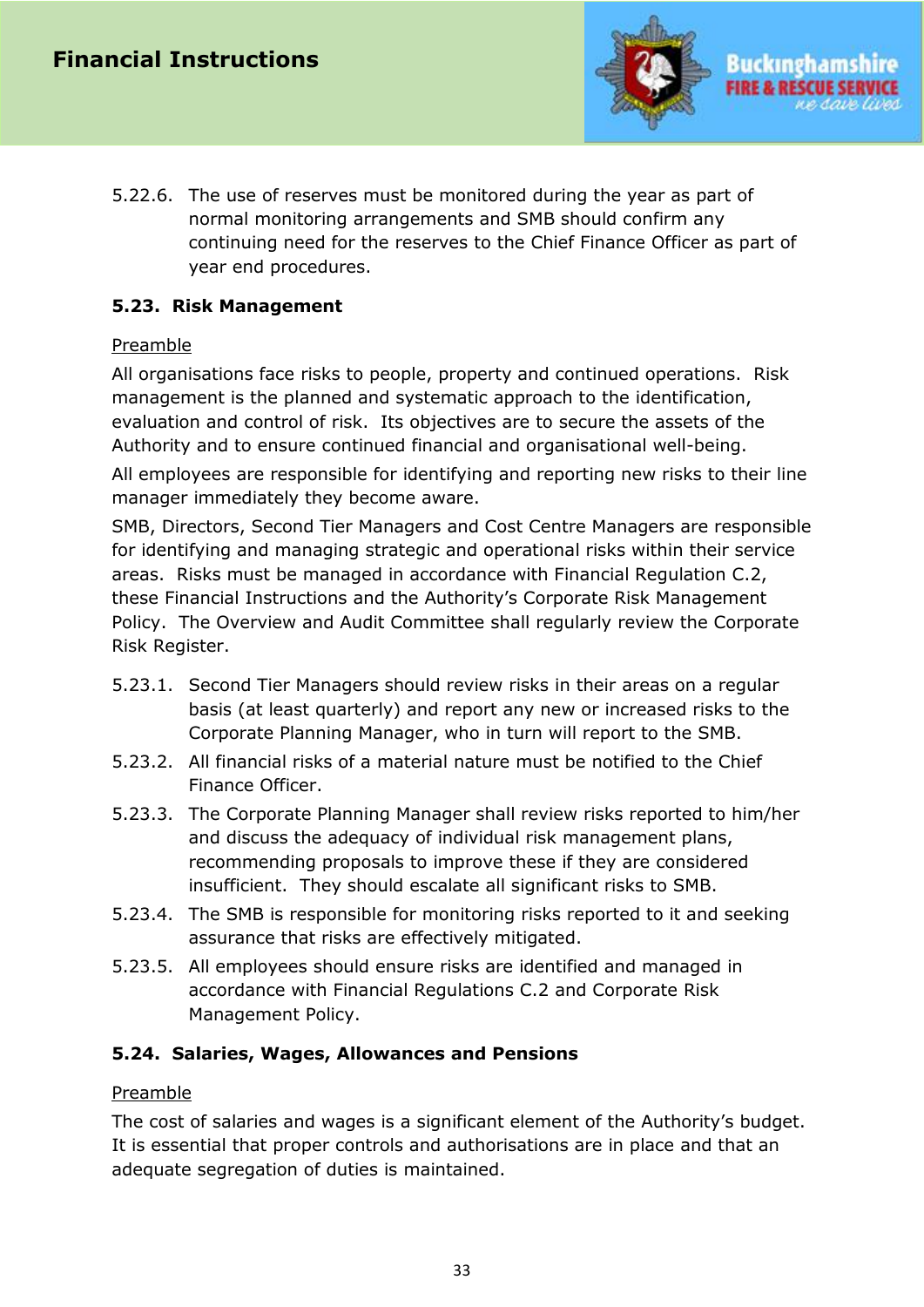

- 5.24.1. The payment of all salaries, wages, allowances, pensions compensation and other emoluments to all officers or former officers of the Authority shall be made under arrangements approved by the Chief Finance Officer using the Payroll system.
- 5.24.2. The design and method of acquisition and issue of stationery in connection with the payment of salaries, wages and allowances shall be agreed by the Chief Finance Officer and/or Director of People & Organisational Development. All payment documents, whether in paper or electronic format, will be in a format approved by the Chief Finance Officer and/or Director of People & Organisational Development.
- 5.24.3. An authorisation to recruit form must be completed by each Cost Centre Manager who wishes to recruit, on either a permanent, temporary or secondment basis. It is the responsibility of the Cost Centre Manager to ensure there is sufficient authorised budget available for current and future year's employment commitments and confirm this has been done, including documentary evidence of financial costings and endorse as such by written or electronic signature.
- 5.24.4. The Director of People & Organisational Development must ensure that all matters affecting the payment of salaries, wages and allowances are notified with the correct level of authorisation and, where applicable, documentation in particular with regard to:-
	- New appointments;
	- Resignations, retirements, dismissals or deaths in service;
	- Suspensions;
	- Secondments, transfers and promotions;
	- Changes in remuneration, including salaries, retainers and allowances; and
	- Pay awards and agreements of general application, including salary sacrifice agreement
- 5.24.5. Such information as the Director of People & Organisational Development may require for the payment of salaries, wages and allowances shall be certified as correct for payment by the relevant Cost Centre Manager and/or the Director of People & Organisational Development or officers appropriately authorised by them, who shall sign their own name(s) or approve electronically on a system approved by the Chief Finance Officer.
- 5.24.6. Written Monthly Attendance and Overtime Records or electronic equivalent shall be completed each month by each Cost Centre Manager and submitted to the People & Organisational Development department. The forms shall be certified by two relevant authorised officers who shall sign their own names or approve electronically on the system.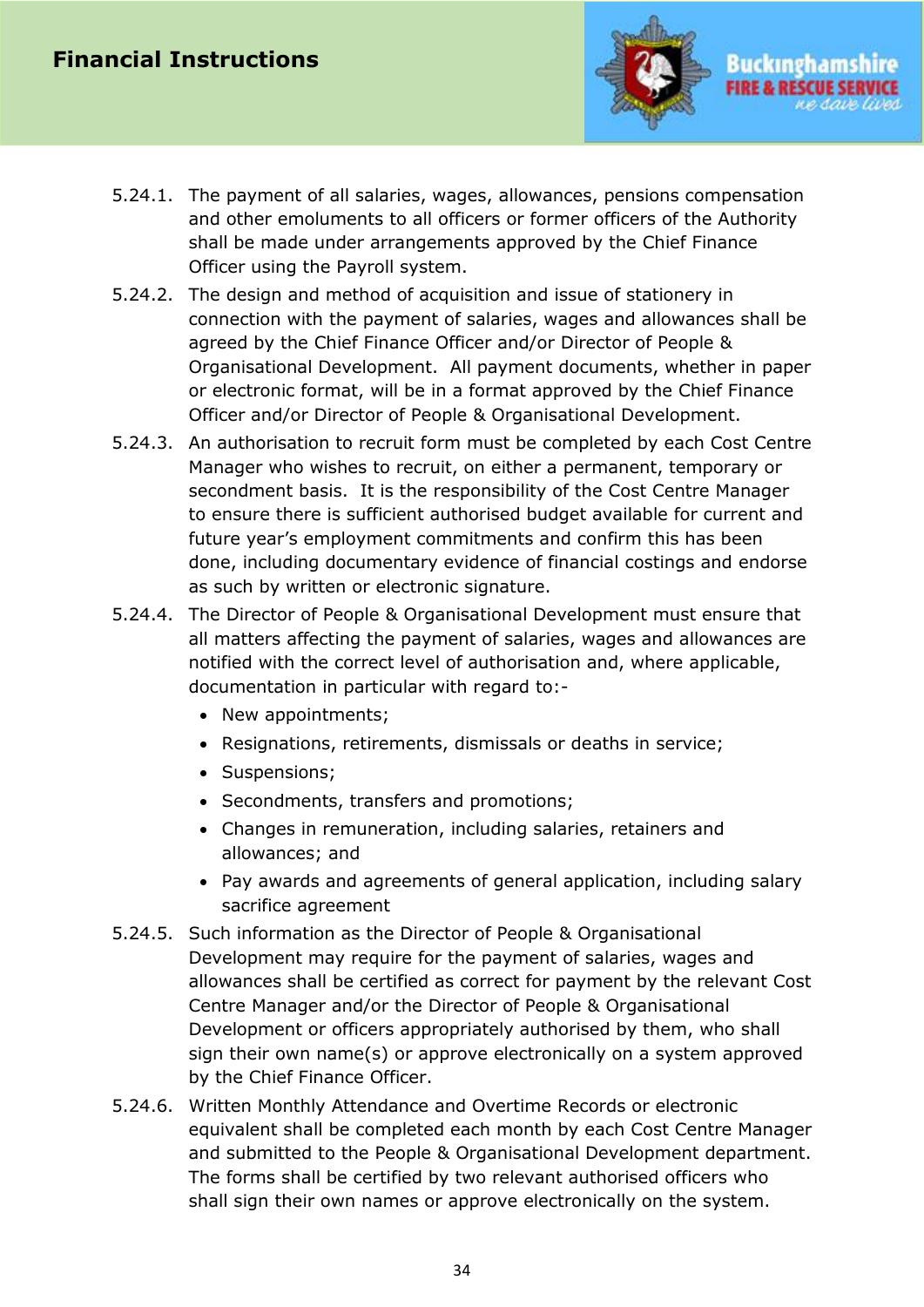

One signatory/approver should be the relevant Cost Centre Manager or his/her Line Manager or relevant Station/Group Commander.

- 5.24.7. Where claims for payment are submitted electronically individuals must claim hours on a timely basis via the appropriate system. Claims submitted outside of the prescribed system should be in the format of a suitably authorised request by email or standard template if applicable.
- 5.24.8. A list of names and specimen signatures of employees who may certify payroll information as correct for payment shall be prepared annually, at the beginning of each financial year, by each Cost Centre Manager in a format prescribed by the Chief Finance Officer. The list shall be personally certified by the Cost Centre Manager or his/her manager as appropriate. The list should also shows limits of authority and permitted areas of expenditure for each individual. The list must be forwarded to the Chief Finance Officer who will maintain a composite list of authorised signatories for the Authority. Cost Centre Managers must notify the Chief Finance Officer promptly in writing of any amendments required to this list e.g. when employees leave or transfer.
- 5.24.9. All appointments or variations to contract will be made in accordance with the appropriate terms and conditions of service and decisions of the Authority and the approved establishments, grades and rates of pay.
- 5.24.10. The Chief Finance Officer will maintain an appropriate segregation of duties so that no one individual can process a payment instruction in full. The demarcation of these duties will separate data input of payment instructions into the Payroll system from payment processing via BACS, CHAPS or electronic transfer/payments. The Chief Finance Officer will also ensure that the process for making BACS, CHAPS or electronic transfer/payment involves more than one officer, and is configured so that authorisation and access security actively prevent one officer from carrying out the whole process.
- 5.24.11. All Payments must be processed in accordance with the PAYE and NIC rules contained in the relevant legislation in place at the time.
- 5.24.12. The Chief Finance Officer will ensure that a monthly reconciliation of total PAYE, National Insurance Contributions, recoverable Statutory Leave payments, and Student Loan deductions is completed and the appropriate remittance made to Her Majesty's Revenue & Customs (HMRC) within required timescales. Further reconciliations and payments will also be made for court orders, pension contributions, net pay, and other third party payments.
- 5.24.13. The Chief Finance Officer will ensure that all in year documentation and statutory annual returns required by HMRC are completed by either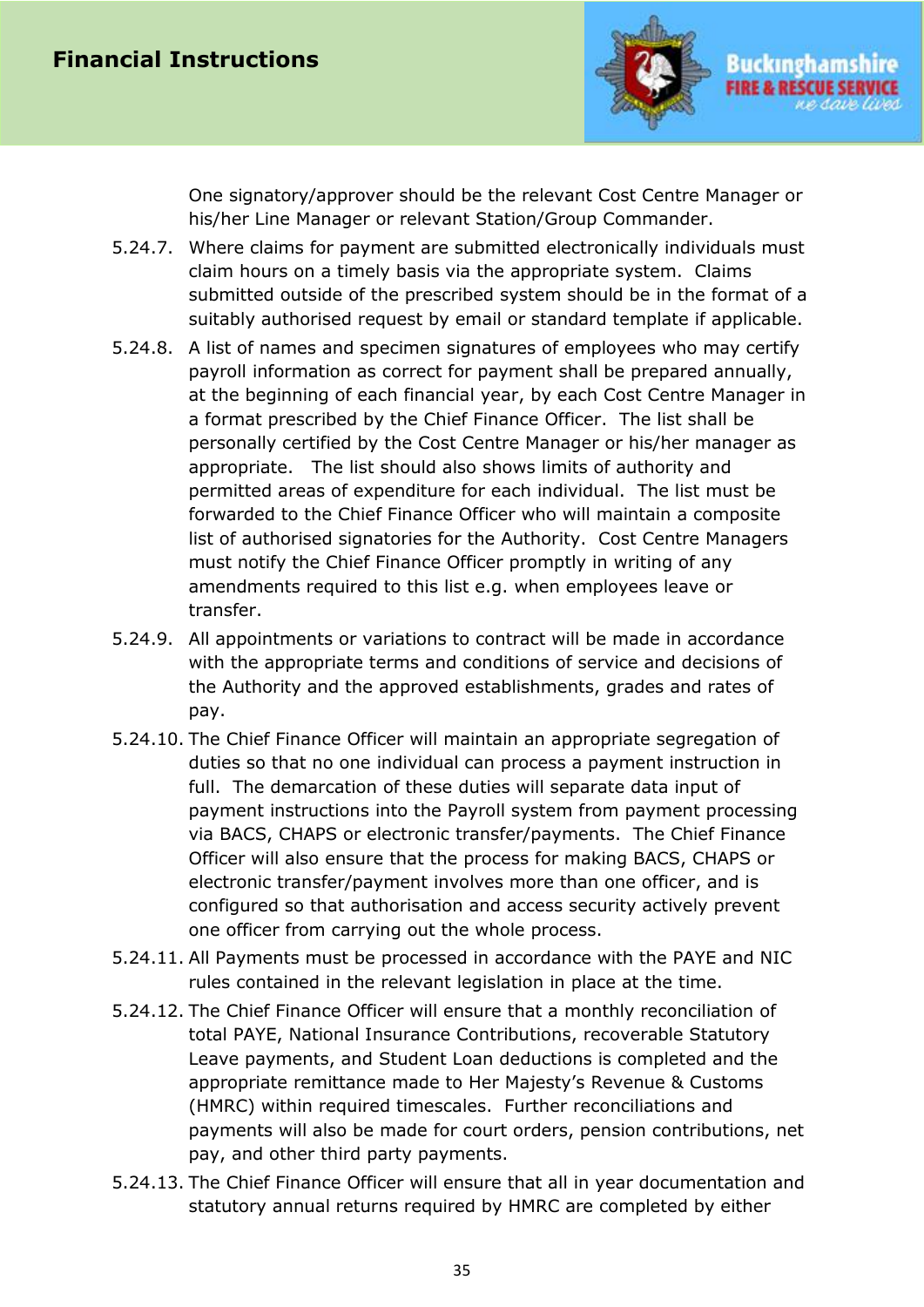

paper report or in electronic format as appropriate and submitted to HMRC within relevant deadlines.

5.24.14. All stakeholders (including the employee) have a responsibility to report an overpayment of salary at the earliest opportunity to both the Employee Services and Payroll Manager and Cost Centre Manager. The employee and Cost Centre Manager in consultation with the Employee Services and Payroll Manager shall arrange repayment terms. Variations to this requirement require the Chief Finance Officer's approval and should only be granted in exceptional circumstances.

#### Pensions

5.24.15. Pensions Services for the Firefighters' Pension Scheme are provided by West Yorkshire Pension Fund. The Local Government Pension Scheme services are provided through Service Level Agreements (SLAs) with Buckinghamshire County Council. The Chief Finance Officer and the Director of People & Organisational Development will ensure that their respective responsibilities under the contract/SLA are undertaken within the agreed timescales.

## <span id="page-35-0"></span>**5.25. Security of Assets**

#### Preamble

The Authority holds valuable assets in the form of property, vehicles, equipment, furniture, ICT and other items. It is important that assets are safeguarded and used efficiently in service delivery, and that there are arrangements for the security of both assets and information required for service operations. The instruction should be read in conjunction with Financial Instruction 5.15 (Inventories).

- 5.25.1. Directors or their nominated employees maintain asset registers which will comply with the appropriate Accounting Codes of Practice and statutory requirements in consultation with the Chief Finance Officer.
- 5.25.2. The Procurement department shall have the custody of all title deeds under secure arrangements.
- 5.25.3. Directors should ensure that all employees are aware of their responsibilities with regard to safeguarding the Authority's assets and information, including the requirements of the data protection, licensing and copyright legislation.
- 5.25.4. Directors should ensure that all employees are aware of their responsibilities with regard to safeguarding of the Authority's computer systems, including maintaining restricted access to the information held on them and compliance with the Authority's computer and internet security policies.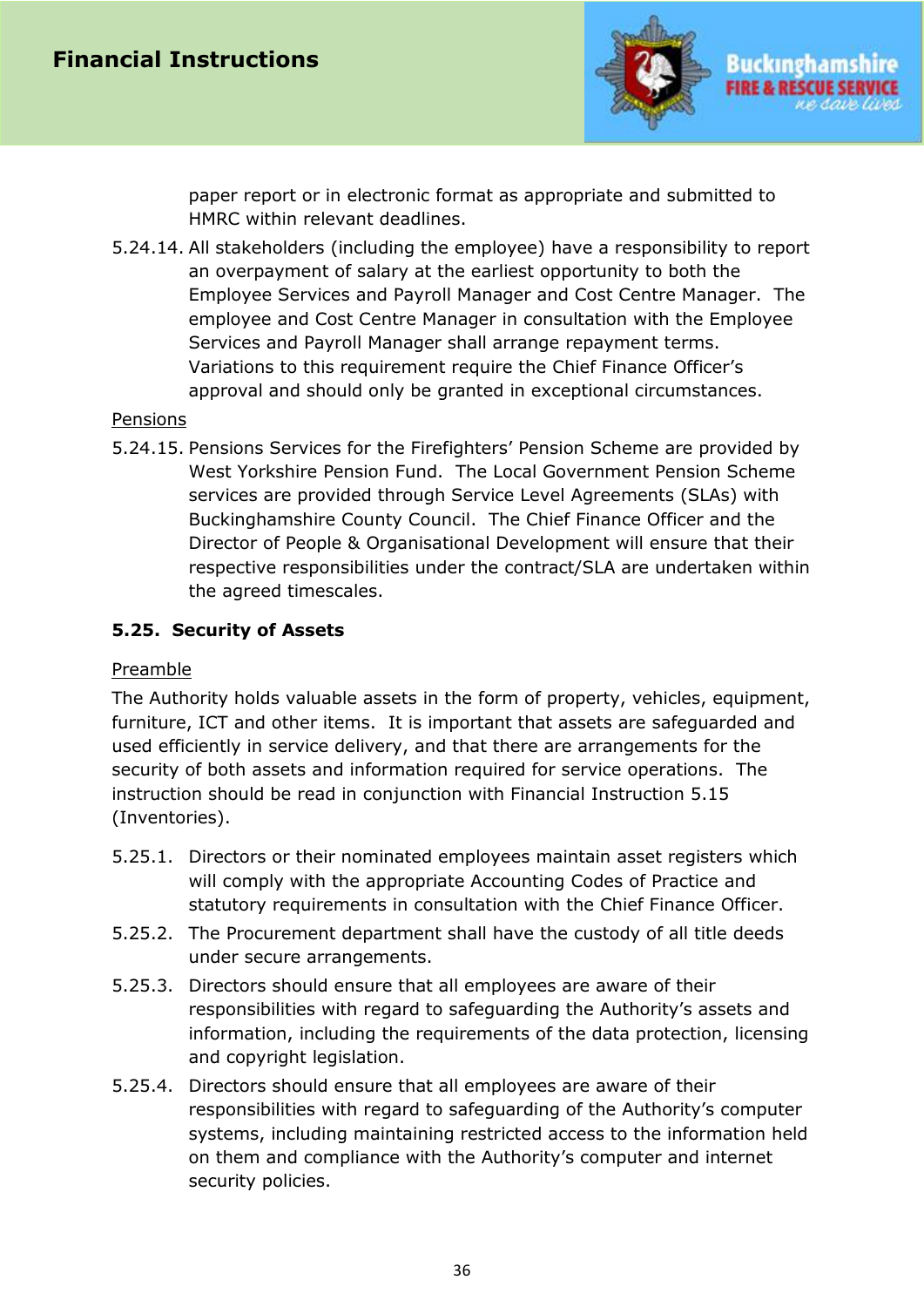

## <span id="page-36-0"></span>**5.26. Sponsorship and Advertising**

#### Preamble

Commercial or other sponsorship for collaborative partnerships can have a number of benefits for the Authority. The Fire Authority has its own brand which we may wish to promote in return for financial gain or to gain financial or operational efficiencies. An important part of any joint working will be a transparent approach to any proposed sponsorship to the Authority or to independent contractors and their staff and for this reason, any arrangements should be considered at a corporate rather than individual level.

For advertising, there are rules set by HMRC for the recovery of VAT. If the advertising is in the form of promoting statutory duties for Fire and Rescue Services then there are no VAT implications. However, if the arrangement can be construed as commercial and in competition with other businesses in the private sector then we will be unable to recover the VAT on those transactions. This would effectively be an additional cost to the Authority and holds penalty risks if not dealt with correctly through the VAT return process. Advice from the Chief Finance Officer should be sought before entering into arrangements which advertise or promote services of the Authority.

For partnership arrangements, please go to chapter 20 (Partnerships).

- 5.26.1. Prior to entering into any sponsorship arrangements, formal approval should be sought from SMB members who in turn have sought advice from the Chief Finance Officer and/or the Director of Legal and Governance. This advice should be sought for services in-kind arrangements where no or little money changes hands. This is important as there may be VAT implications even when no money changes hands.
- 5.26.2. Sponsorship is defined as including funding or goods/assets or services in kind from any internal source, contributing to all or part of the costs of:
	- A Member of the Authority;
	- An employee;
	- Research;
	- Employee training;
	- Equipment;
	- Vehicles (and/or fuel, maintenance etc.)
	- Meeting rooms and associated costs (such as meals and hospitality;
	- Gifts;
	- Hotel and transport costs;
	- Provision of free services;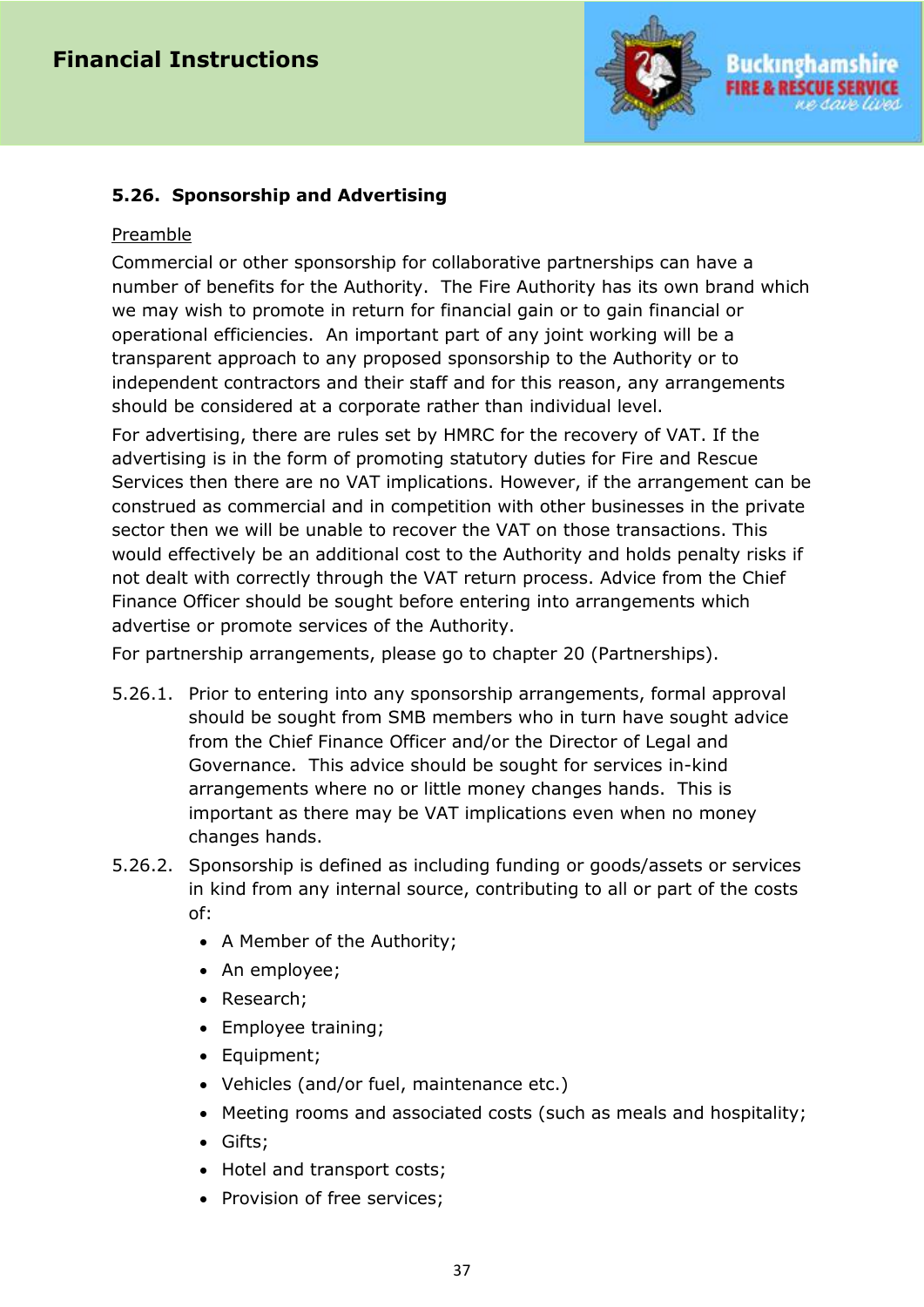

- Building or premises;
- Services or initiatives such as the fire dog.

See also:

The code of conduct for employees; and The code of conduct for Members.

#### <span id="page-37-0"></span>**5.27. Stocks and Stores**

#### Preamble

Second Tier Managers shall be responsible for the safeguarding and accounting for stocks and stores. Appropriate arrangements should be made for checking, security and record keeping commensurate with the value and attractiveness of the stores items.

These instructions should be considered in addition to Financial Regulations D.8.

- 5.27.1. All goods received must be checked for quantity and quality, and the supplier immediately notified of any discrepancy. The appropriate goods received record must be made using the Finance system.
- 5.27.2. Every issue of stores must be supported by a requisition note stating the quantity of goods required and signed by an officer authorised to do so by the Area Commander, except where the Chief Finance Officer has agreed otherwise. The person receiving the goods must receipt such requisition notes.
- 5.27.3. Every officer responsible for the receipt and issue of stocks and stores shall keep such records of their transactions as the Chief Finance Officer may determine in order to maintain efficient control of the receipts and issues of such stores. All such records shall be in a form approved by the Chief Finance Officer.
- 5.27.4. Second Tier Managers shall hold stocks only to the level determined for operational needs. Stock levels should be reviewed regularly. Where additional stocks are required (e.g. uniforms, equipment) a stock rotation procedure should be in place to ensure that oldest stocks are used up first. This is necessary to avoid wasteful obsolescence though holding out of date stocks.
- 5.27.5. The method of stocktaking shall be approved by the Chief Finance Officer. Where continuous stocktaking is applied, all stores shall be checked at least once in each financial year. Stock sheets must be prepared at every stocktaking showing actual stocks in hand, balances shown in the stores accounts and any surpluses or deficiencies.
- 5.27.6. Stocktaking shall be supervised by a responsible person (wherever practicable someone other than the storekeeper or person in charge)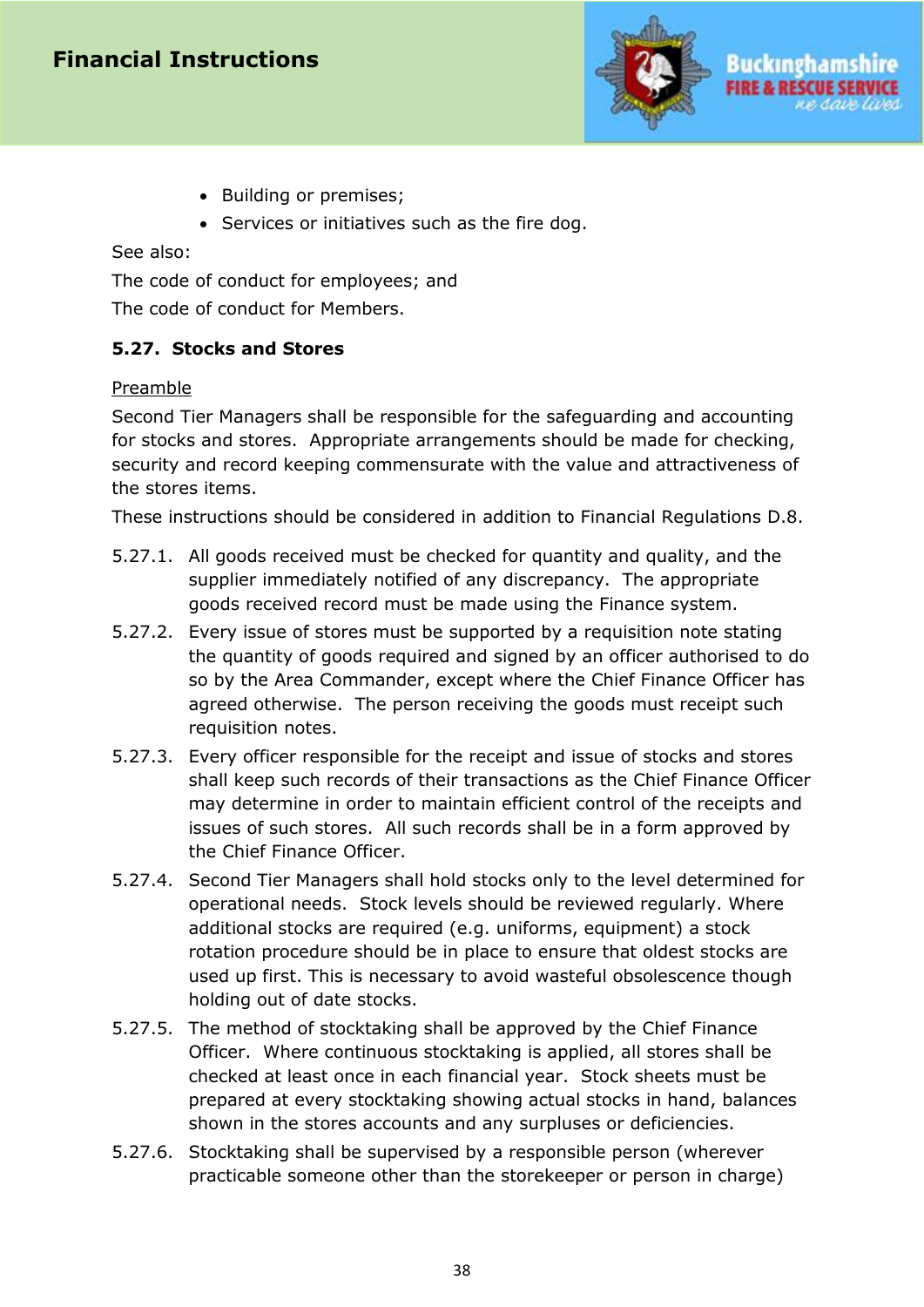

acting on behalf of the Brigade Manager and both the person taking the stock and the person supervising shall certify the stock sheets.

- 5.27.7. Each storekeeper shall supply to the Chief Finance Officer annually, no later than a date to be notified by the Chief Finance Officer each year, a certificate;
	- Stating that stocktaking has been carried out in accordance with the agreed procedure in all areas under his/her control; and
	- Summarising the value of stocks and stores held at each of these locations/establishments at 31 March.
- 5.27.8. Brigade Managers shall provide such information as the Chief Finance Officer requires in relation to stores for the accounting, costing and financial records. The Chief Finance Officer shall submit a summary of the value of stocks and stores held at the end of the financial year to the Executive Committee.
- 5.27.9. Obsolete or unserviceable stores should be disposed of in accordance with the disposal provisions in Financial Instruction 5.15 (Inventories).
- 5.27.10. Any material variation (over £500) identified between actual and expected stock holding, either at any stocktaking or otherwise, shall be reported to the Chief Finance Officer. Such report shall stat the quantities and current values in question, together with any other relevant information. No individual discrepancy or group of discrepancies with a total value exceeding £500 shall be written off without the approval of the Chief Finance Officer.
- 5.27.11. A reference shall be given in the stores record to the authority under which any deficiency is written off or any surplus brought into store records as new stock.
- 5.27.12. Whenever a storekeeper or person in charge of stores hands over, leaves or ceases to have custody of stores, the appropriate Manager shall ensure that a check is made of the stores concerned and the stock sheets shall be certified in accordance with paragraph 27.6
- 5.27.13. Keys to safes, storerooms and secure areas etc are to be kept in the possession of nominated responsible persons at all times. Directors should keep records of key-holders.

## <span id="page-38-0"></span>**5.28. Travel and Subsistence and Other Expenses**

## Preamble

These instructions seek to provide a consistent framework for claims, certifications and payments of the correct amount due, using approved administrative systems.

5.28.1. All authorised claims for subsistence payments or business travel and incidental expenses shall be submitted to the Employee Services and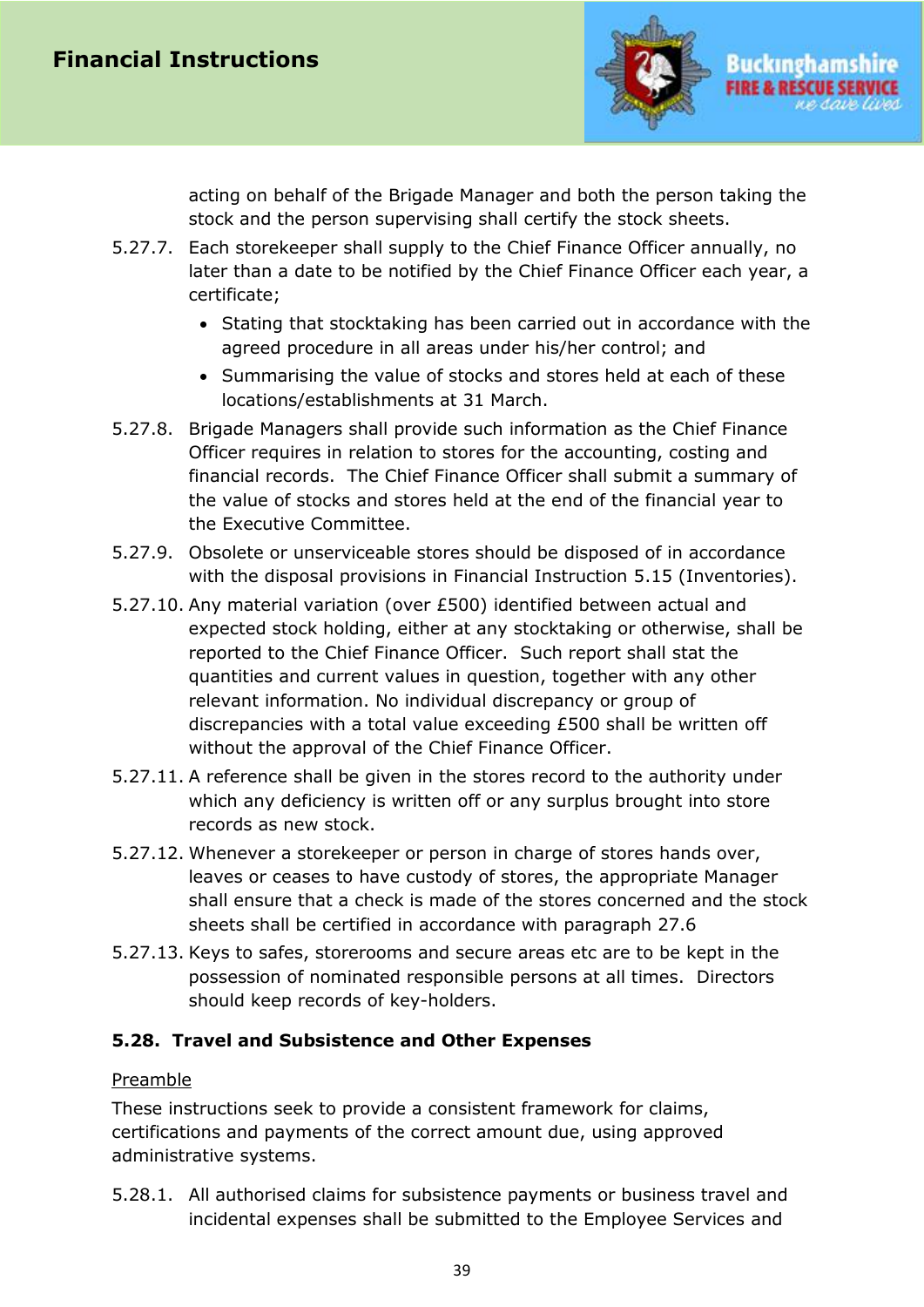

Payroll Manager in line with the payroll timetable. All claims must be in a format approved by the Chief Finance Officer.

- 5.28.2. Where an Officer has a leased car, they will be charged for any fuel used during the month. Any business mileage must be reclaimed within a suitable timeframe. The Fleet section will provide relevant information to the Employee Services and Payroll Manager for fuel used during the month for payroll deduction inclusive of any chargeable VAT costs.
- 5.28.3. A valid receipt supporting the claim for the reimbursement of expenses should be submitted at the time of the claim unless otherwise agreed by the Chief Finance Officer.
- 5.28.4. The authoriser will verify the clam against receipts where relevant. The certification for payment by an authorised Officer shall mean that the journeys were authorised, the expenses have been properly and necessarily incurred on Authority business and that the allowances are deemed properly payable by the Authority.
- 5.28.5. It is an Audit requirement that a list of names and specimen signatures of employees who may certify expenses claims as correct for payment shall be prepared annually, at the beginning of each financial year, by each Cost Centre Manager in a format prescribed by the Chief Finance Officer in conjunction with the Director of People and Organisational Development. The list shall be personally certified by the Cost Centre Manager or their line manager as appropriate. The list should also show limits of authority for each individual. The list must be forwarded to the Employee Services and Payroll Manager who will maintain a composite list of authorised signatories for the Authority. Cost Centre Managers must notify the Employee Services and Payroll Manager promptly in writing of any amendments required to this list e.g. when employees leave or transfer.
- 5.28.6. Officers' claims submitted more than three months after the expenses were incurred will be paid only with the express approval of the Chief Finance Officer.
- <span id="page-39-0"></span>5.28.7. Elected Members who are entitled to claim travelling or other allowances should complete the prescribed form and submit to the Executive and Member Support Officer. They will forward these completed forms to the People & Organisational Development department for payment. All claims for a financial year are to be submitted in accordance with timescales as notified by the Chief Finance Officer.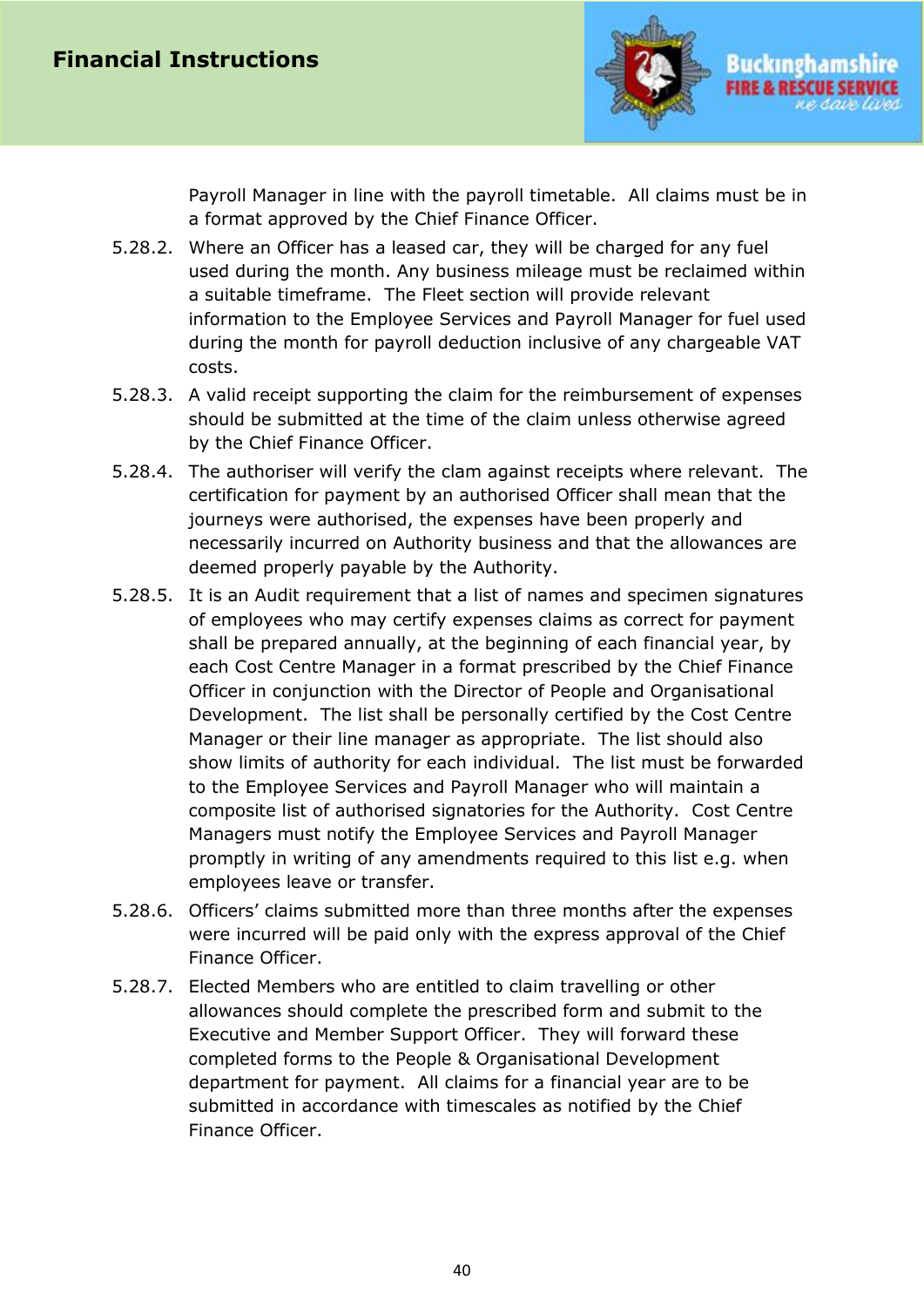

#### Preamble

Generally the Authority is able to recover Value Added Tax (VAT) it incurs in excess of that it receives. However it is important that the correct accounting treatment is applied to VAT in order to avoid penalties being imposed by Her Majesty's Revenue and Customs (HMRC).

- 5.29.1. Cost Centre Managers are responsible for correctly accounting for VAT in respect of income and expenditure.
- 5.29.2. The Chief Finance Officer shall issue guidance to Cost Centre Managers and Line Managers to assist them in correctly accounting for VAT. Managers shall seek advice from the Chief Finance Officer where the correct VAT treatment is in doubt.
- 5.29.3. Any misdeclaration or other penalty imposed by HMRC shall be the responsibility of the Cost Centre Manager and shall be charged to the relevant budget unless it results from incorrect advice given by the Chief Finance Officer.
- 5.29.4. The Chief Finance Officer is responsible for ensuring that the monthly VAT Return to HMRC is completed correctly and submitted to HMRC online. There shall be separation of duties in that one employee shall calculate the amount due and a second employee shall verify that accordingly, before submitting the return electronically.
- 5.29.5. The Chief Finance Officer shall ensure that financial control systems bring all VAT liabilities to account and that VAT is recovered to the fullest possible extent as early as possible.
- 5.29.6. The Chief Finance Officer is responsible for ensuring that voluntary disclosures are made to HMRC for VAT errors identified. Consequently all VAT errors identified by managers must be notified to the Chief Finance Officer irrespective of value.
- 5.29.7. In accordance with the Value Added Tax Act 1994 records shall be retained for at least six years (plus current year). The records must be in sufficient detail to allow calculation of the correct VAT and allow HMRC to readily check figures submitted on the VAT Return.

## <span id="page-40-0"></span>**5.30. Virement (Budget Journals)**

#### Preamble

Virement is a transfer of budget provision either within or between budget headings in the year. It is intended to enable the Executive Committee, SMB and Cost Centre Managers to manage budgets with a degree of flexibility within the overall policy framework and cash limit agreed by the Authority, and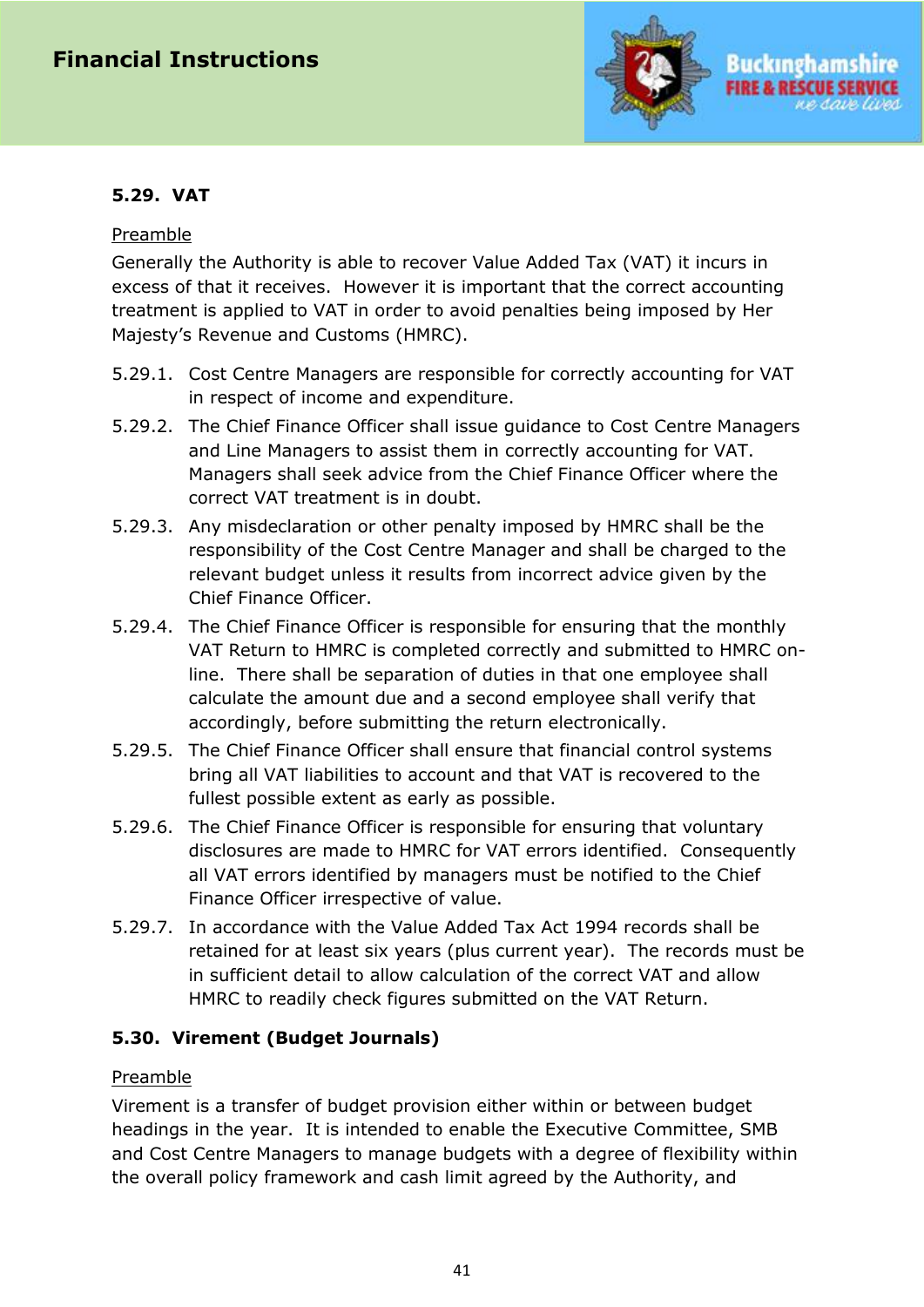

therefore to optimise the use of resources. These Instructions set out the authorisations required for virement to take place.

- 5.30.1. No virement is allowed from or to any of the following budgets without prior approval of the Chief Finance Officer:
	- Salaries these are set in accordance with the authority's approved establishment;
	- Capital Charges;
	- Recharges;
	- Insurances;
	- Contingency Budgets; and
	- Certain Indirect employee costs (e.g. corporate training)
- 5.30.2. SMB approval with advice from the Chief Finance Officer will be required for proposals which transfer funds for the creation of new posts and/or exceed the authorised establishment budget for the year.
- 5.30.3. For all other budget codes, Virements can be exercised within the limits shown below subject to the provisions in the subsequent paragraphs:

|                       | Virements to be approved by:            |                                                  |            |                                      |
|-----------------------|-----------------------------------------|--------------------------------------------------|------------|--------------------------------------|
| <b>Limits</b>         | Cost<br><b>Centre</b><br><b>Manager</b> | <b>Chief</b><br><b>Finance</b><br><b>Officer</b> | <b>SMB</b> | <b>Executive</b><br><b>Committee</b> |
| Up to<br>£50,000      |                                         | Y                                                |            |                                      |
| £50,000 -<br>£150,000 |                                         | Υ                                                |            |                                      |
| Over<br>£150,000      |                                         |                                                  |            |                                      |

- 5.30.4. The approval of the Executive Committee is also required to a virement if:
	- It involves resources not being used for the purposes approved by the Authority (a change in policy)
	- It results in an addition to commitments in future years; or
	- The Chief Finance Officer requires it.
- 5.30.5. Proposed changes to the budget which increase the Authority's total expenditure and require either the use of the Authority's reserves or increased borrowing must be approved by the Executive Committee which may choose to recommend approval by the Authority.